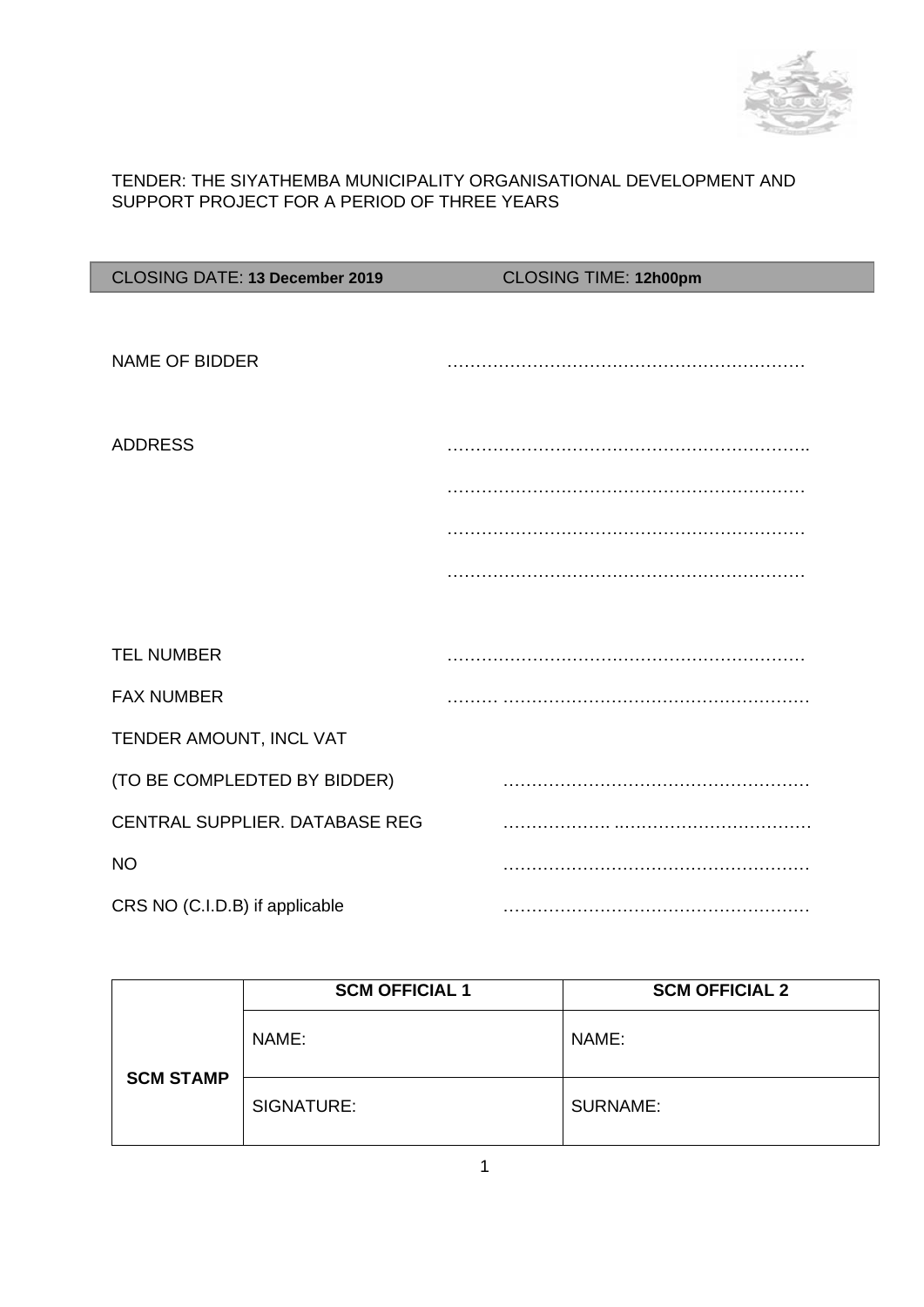THE FOLLOWING MUST BE COMPLETED BY THE BIDDER (please tick if applicable)

- 1. Has a valid Tax clearance certificate been attached? (MBD2) YES/NO
- 2. Has a certified B-BBEE status level verification certificate been submitted with this bid? (MBD6.1)
- 3. Have a municipal rates/ water or account or arrangement of arrears been submitted with this bid?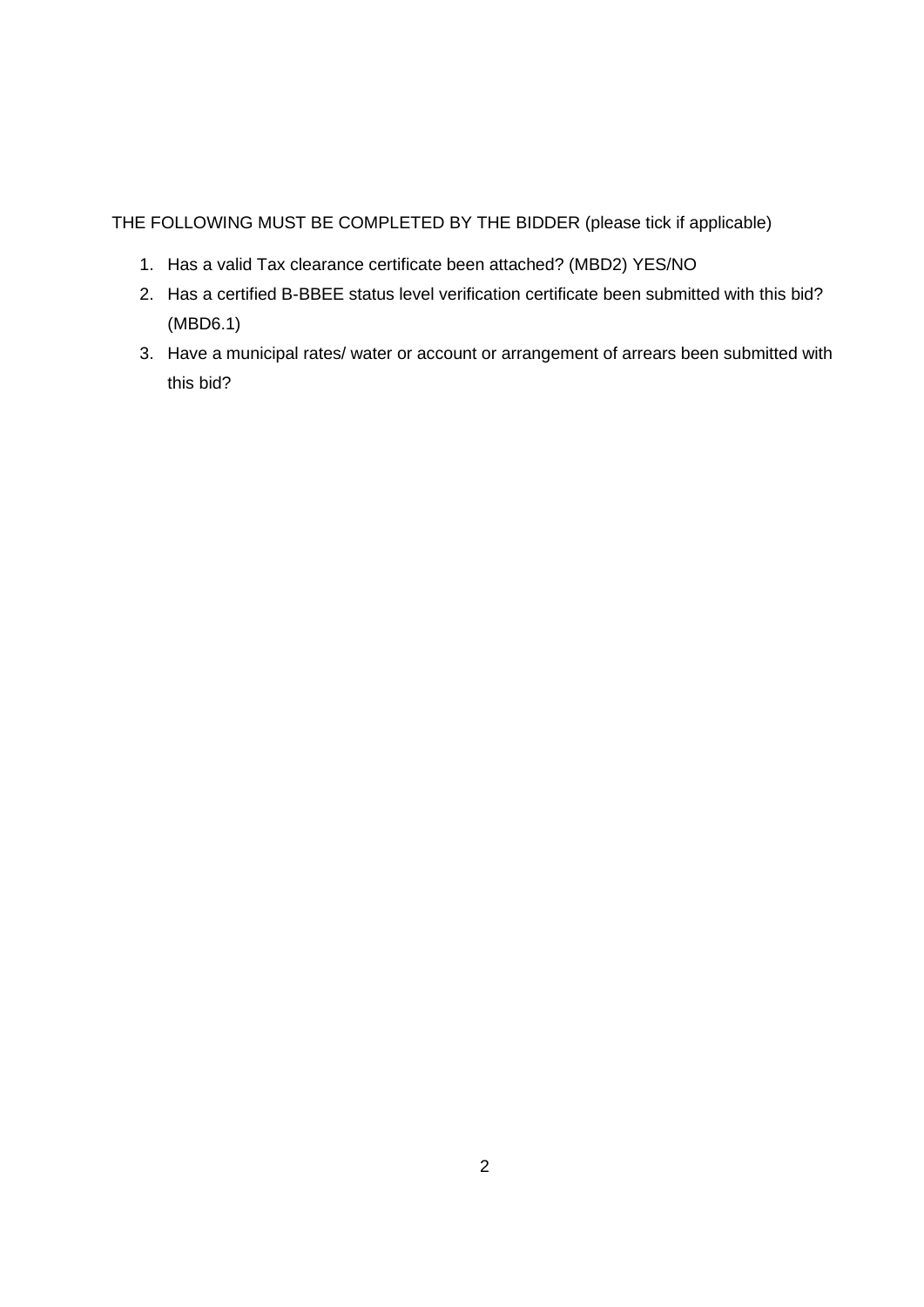# Contents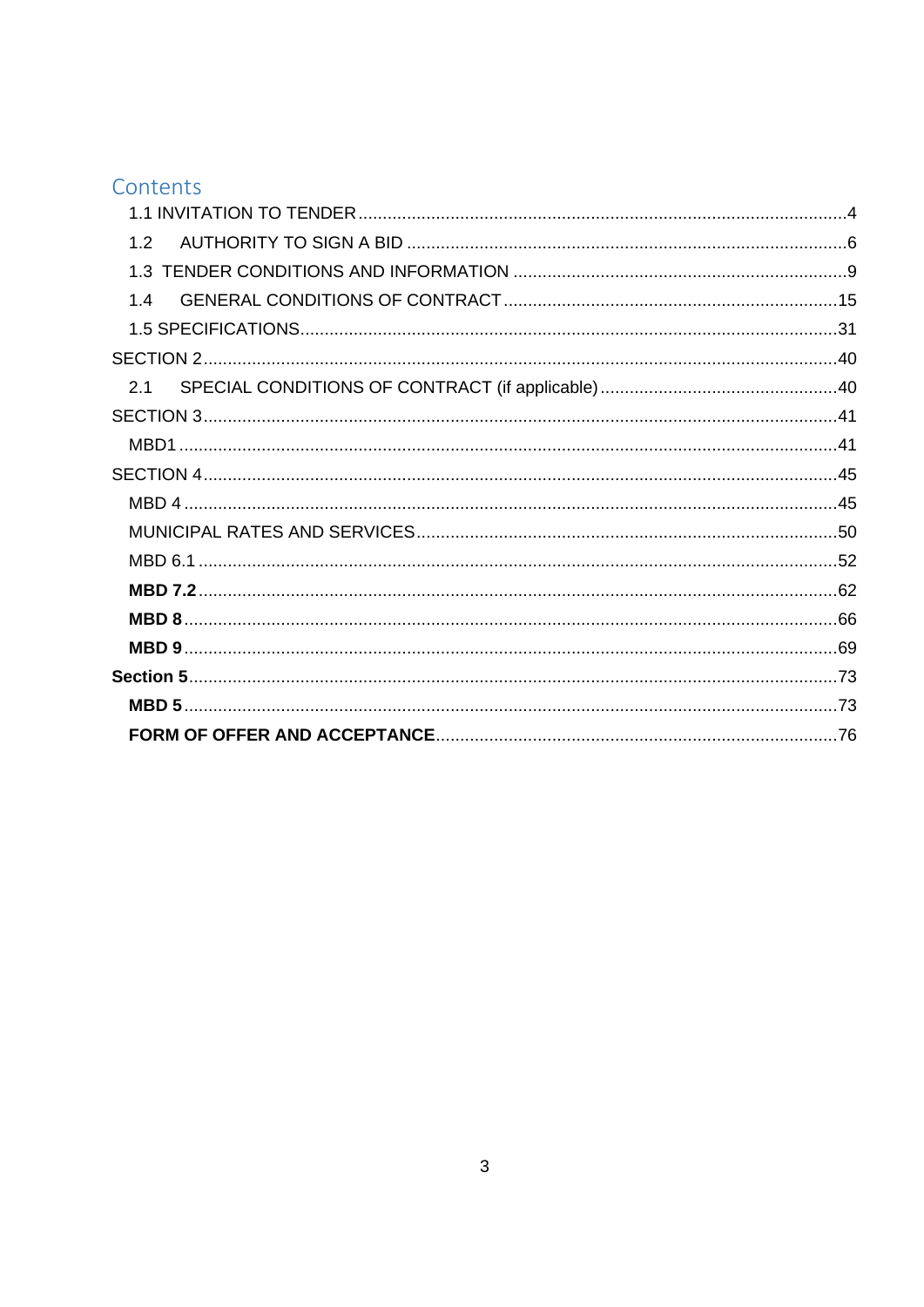

#### Section 1

<span id="page-3-0"></span>1.1 INVITATION TO TENDER

#### **PROJECT NAME: THE SIYATHEMBA MUNICIPALITY ORGANISATIONAL DEVELOPMENT AND SUPPORT PROJECT FOR A PERIOD OF THREE YEARS**

#### **BID NO: SLM/05/2020**

Bids from suppliers within the Jurisdiction of Siyathemba Municipality are hereby invited assistance with the institutional and organisational development of the Municipality to prepare for the new developments in the Municipal Area, covering the following areas, for a Period of Three Years.

The minimum specification is in the bid document but will have to address to following

- Having effective and efficient municipal systems and processes in place,
- Creating a sound and reliable service to all residents and stakeholders of the Siyathemba Municipality
- Ensuring sound and effective financial systems that will result in a clean audit outcome,
- Creating an environment that will attract more investment into the area,
- Ensuring social cohesion and job creation trough the maximization of the opportunities available in the area
- Preparing the Institution for possible SEZ status and new business development

Bid documents will be available from the e-tender portal and municipal website and at the Municipal Offices from SCM Unit. The documents will be available on **Monday, 02 December 2019.**

Enquiries should be addressed to Mr. H Meiring at 053 353 5315 or email at howard@siyathemba.gov.za.

Completed bid documents are to be placed in a sealed envelope endorsed **"THE SIYATHEMBA MUNICIPALITY ORGANISATIONAL DEVELOPMENT AND SUPPORT PROJECT FOR A PERIOD OF THREE YEARS BID NO. SLM/05/2020 – SIYATHEMBA LOCAL MUNICIPALITY"** and must be deposited in the bid box at **Victoria Road, Prieska, Siyathemba reception area**, not later than **12h00pm on Friday; 13 December 2019**, at which time the bids will be opened in public.

There will be a functionality assessment of potential service providers, by giving them an opportunity to make presentations as and when the Municipality requires.

A pre-qualification evaluation will be done and bidders scoring less that 40 out of 50 will be considered as nonresponsive and will not be evaluated any further for pricing and preference.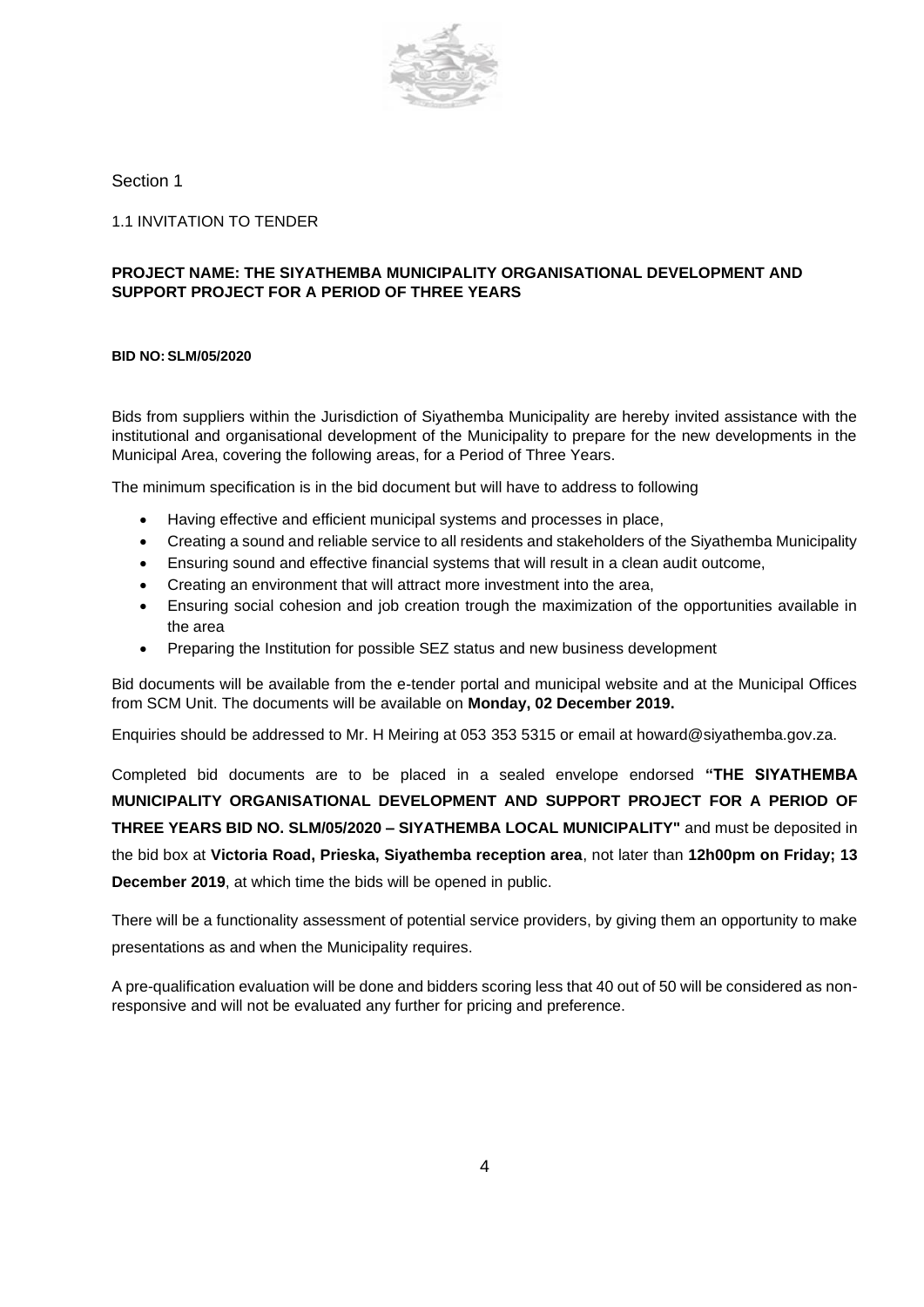**The point scoring methodology is reflected in the following table, according to the preference point system prescribed by the Preferential Procurement Policy Framework Act (Act 5 of 2017)**

| <b>Evaluation Criteria</b> |     |
|----------------------------|-----|
| Price                      | 80  |
| <b>BBBEE</b>               | 20  |
| <b>TOTAL</b>               | 100 |

#### **BIDDERS SHALL TAKE NOTE OF THE FOLLOWING BID CONDITIONS:**

- ➢ The Siyathemba Local Municipality Supply Chain Management Policy will apply;
- $\triangleright$  The Siyathemba Local Municipality does not bind itself to accept the lowest bid or any other bid and reserves the right to accept the whole or part of the bid;
- ➢ Original valid Tax Clearance Certificate or tax compliance status pin number.
- ➢ Company profile with Traceable references.
- ➢ All forms (e.g. Declaration of Bidders Past Supply Chain Management Practices, Compulsory Enterprise Questionnaire, etc.) contained by the tender document must be completed in full, and failure to do so will result in disqualification.
- ➢ Bids which are late, incomplete, not completed in black ink, unsigned or submitted by facsimile or electronically, will not be accepted;
- ➢ Bids submitted are to hold good for a period of 90 days.
- $\triangleright$  Certified Copy of BBBEE certificate, will only be considered if they were issued either by verification agencies accredited by the South African Accreditation System (SANAS) or by registered auditors approved by the Independent Regulatory Board of Auditors (IRBA) and original sworn affidavits are also accepted.
- ➢ Entity Registration information documents
- ➢ Siyathemba Municipality will only procure goods and services from suppliers that are registered on Central Supplier database. All municipal rates and taxes of the tenderer must be paid where the business has its head or regional office and a rates clearance certificate not older than 3 months must be submitted with the bid, or if the property is being leased then lease agreement must attached, failure to do so will result in the bid being disqualified.
- ➢ To register as a service provider on csd please visit: [www.csd.gov.za,](http://www.csd.gov.za/) this is a self-registration process.

 **IWJ Stadhouer**

 **MUNICIPAL MANAGER**

**\_\_\_\_\_\_\_\_\_\_\_\_\_\_\_\_\_\_\_\_\_**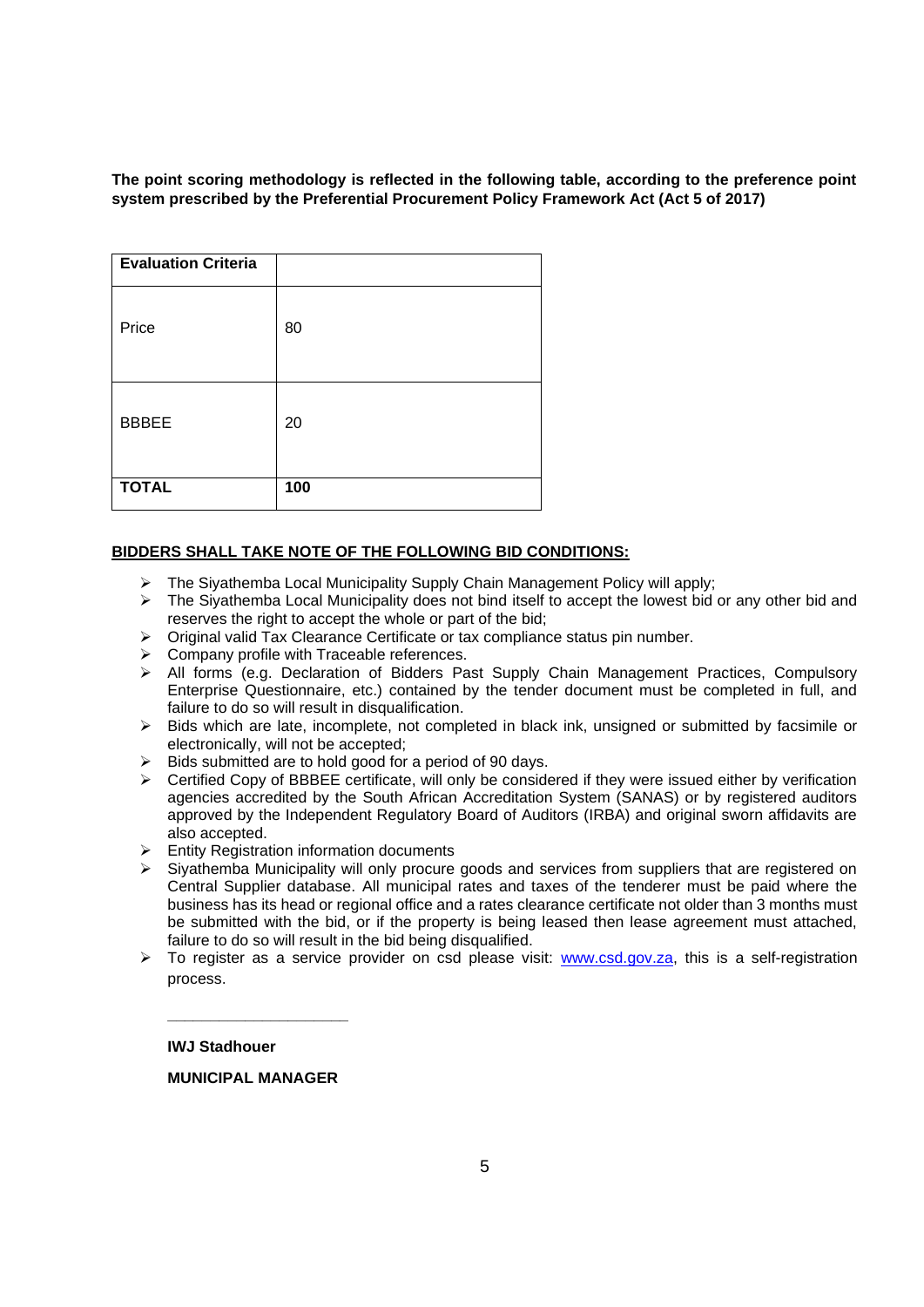## <span id="page-5-0"></span>1.2 AUTHORITY TO SIGN A BID

| 1.12.1 SOLE PROPRIETOR (SINGLE OWNER BUSINESS) AND NATURAL PERSON  |  |                  |  |
|--------------------------------------------------------------------|--|------------------|--|
| that I am submitting this tender in my capacity as natural person. |  |                  |  |
| <b>SIGNATURE</b>                                                   |  | <b>DATE</b>      |  |
| <b>PRINT NAME</b>                                                  |  |                  |  |
| <b>WITNESS 1</b>                                                   |  | <b>WITNESS 2</b> |  |

## 1.2.2 COMPANIES AND CLOSE CORPORATIONS

- (a) If a bidder is a Company, a certified copy of the resolution by the board of directors, duly signed, authorising the person who signs this bid to do so, as well as to sign any contract resulting from this bid and any other documents and correspondence in connection with this bid and/or contract on behalf of the company must be with this bid that is, before the closing time and late date of the bid.
- (b) In the case of a Close Corporation (CC) submitting a bid, a resolution by its member authorising a member or other official of the corporation to sign the documents on their behalf, shall be included with the bid.

| Date resolution was taken                           |  |
|-----------------------------------------------------|--|
| Resolution signed by (name and surname)             |  |
| Capacity                                            |  |
| Name and Surname of delegated Authority Signatory   |  |
| Capacity                                            |  |
| Specimen Signature                                  |  |
| Full name and surname of all Director(s)/ Member(s) |  |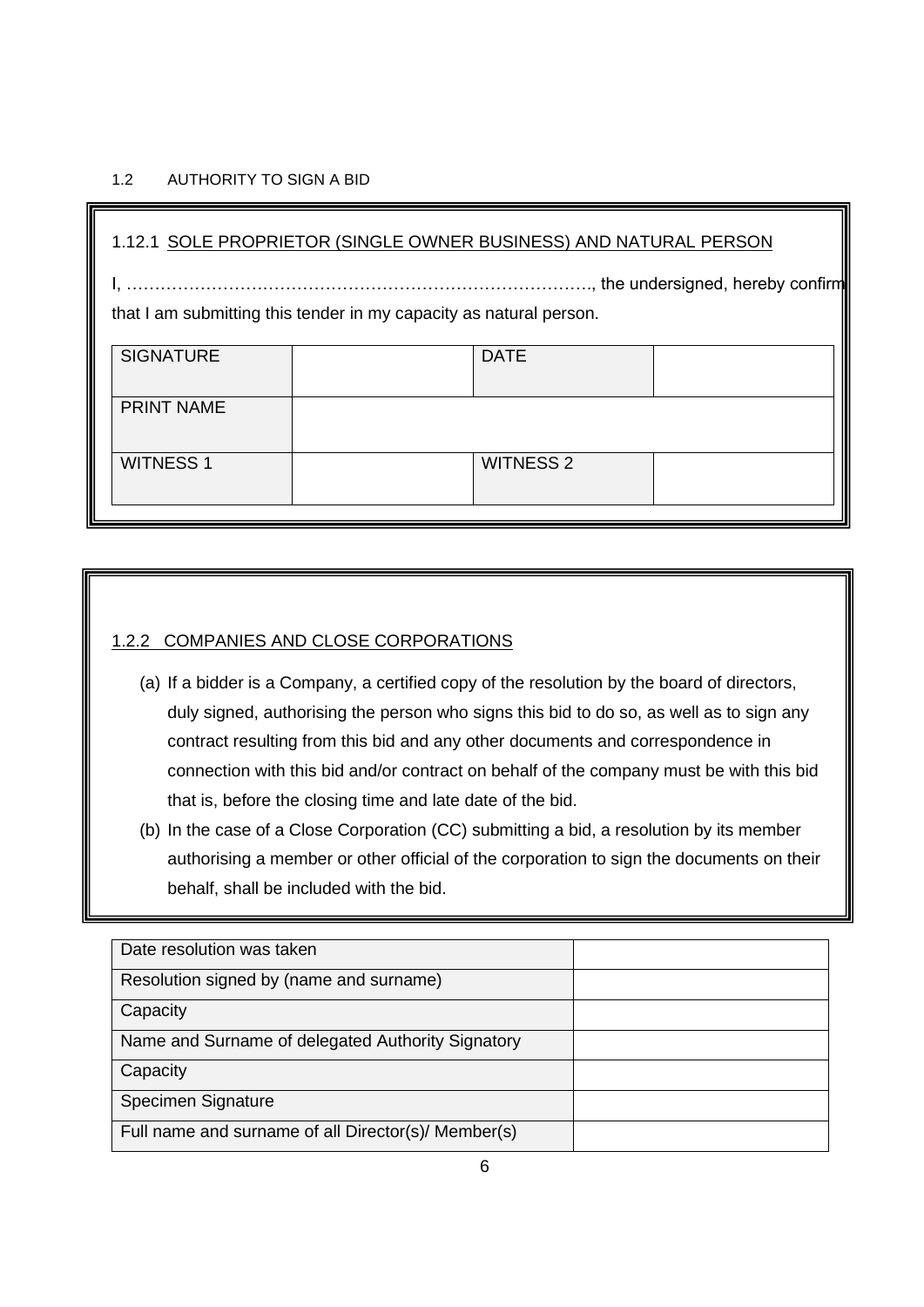| $\mathbf 1$                   |                                                                            |  |                 | $\overline{2}$ |  |  |  |
|-------------------------------|----------------------------------------------------------------------------|--|-----------------|----------------|--|--|--|
| 3                             |                                                                            |  | $\overline{4}$  |                |  |  |  |
| 5                             |                                                                            |  | $6\phantom{1}6$ |                |  |  |  |
| $\overline{7}$                |                                                                            |  |                 | 8              |  |  |  |
| 9                             |                                                                            |  |                 | 10             |  |  |  |
|                               | <b>YES</b><br>Is a certified copy of the resolution attached?<br><b>NO</b> |  |                 |                |  |  |  |
|                               | SIGNED ON BEHALF OF                                                        |  |                 | <b>DATE</b>    |  |  |  |
| <b>COMPANY/CC</b>             |                                                                            |  |                 |                |  |  |  |
| <b>PRINT</b>                  |                                                                            |  |                 |                |  |  |  |
| <b>NAME</b>                   |                                                                            |  |                 |                |  |  |  |
| <b>WITNESS 1</b>              |                                                                            |  | <b>WITNESS</b>  |                |  |  |  |
|                               |                                                                            |  |                 | $\overline{2}$ |  |  |  |
| 1.1.2.2<br><b>PARTNERSHIP</b> |                                                                            |  |                 |                |  |  |  |

We the undersigned partners in the business trading as ……………………………………………… hereby authorise Mr/Mrs ……………………………………………… to sign this bid as well as any resulting from the bid and any other documents and correspondence in connection with this bid and / or contract for and on behalf of the above mentioned partnership.

The following particulars in respect of every partner must be furnished and signed by every partner:

| FULL NAME OF PARTNER |  | <b>SIGNATURE</b> |                  |             |  |  |
|----------------------|--|------------------|------------------|-------------|--|--|
|                      |  |                  |                  |             |  |  |
|                      |  |                  |                  |             |  |  |
|                      |  |                  |                  |             |  |  |
|                      |  |                  |                  |             |  |  |
|                      |  |                  |                  |             |  |  |
| SIGNED ON BEHALF OF  |  |                  |                  | <b>DATE</b> |  |  |
| <b>PARTNERSHIP</b>   |  |                  |                  |             |  |  |
| <b>PRINT NAME</b>    |  |                  |                  |             |  |  |
| <b>WITNESS 1</b>     |  |                  | <b>WITNESS 2</b> |             |  |  |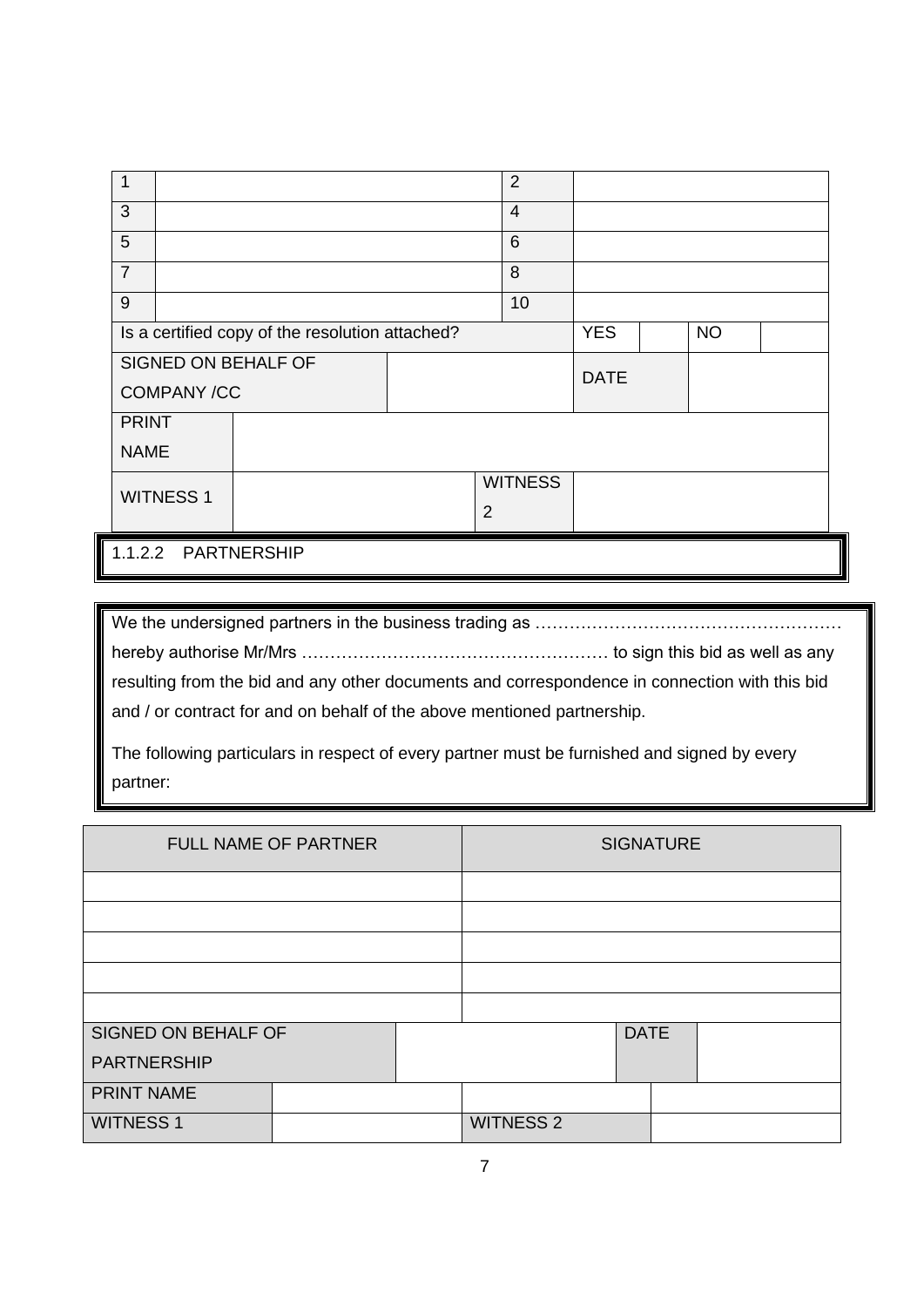## 1.1.2.3 CONSORTIUM

We the undersigned consortium partners, hereby authorise ………………………………………… (Name of entity) to act as lead consortium partner and further authorise Mr / Ms …………………………………………. to sign this offer as well as any contract resulting from this tender and any other documents and correspondence in connection with this tender and / or contract for and on behalf of the consortium.

The following particulars in respect of each consortium member must be provided and signed by each member.

| Full name of consortium<br>member | Role of consortium<br>member | % participation  | Signature |
|-----------------------------------|------------------------------|------------------|-----------|
|                                   |                              |                  |           |
|                                   |                              |                  |           |
|                                   |                              |                  |           |
|                                   |                              |                  |           |
|                                   |                              |                  |           |
| <b>SIGNED ON BEHALF</b>           |                              | <b>DATE</b>      |           |
| OF CONSORTIUM                     |                              |                  |           |
| <b>PRINT NAME</b>                 |                              |                  |           |
| <b>WITNESS 1</b>                  |                              | <b>WITNESS 2</b> |           |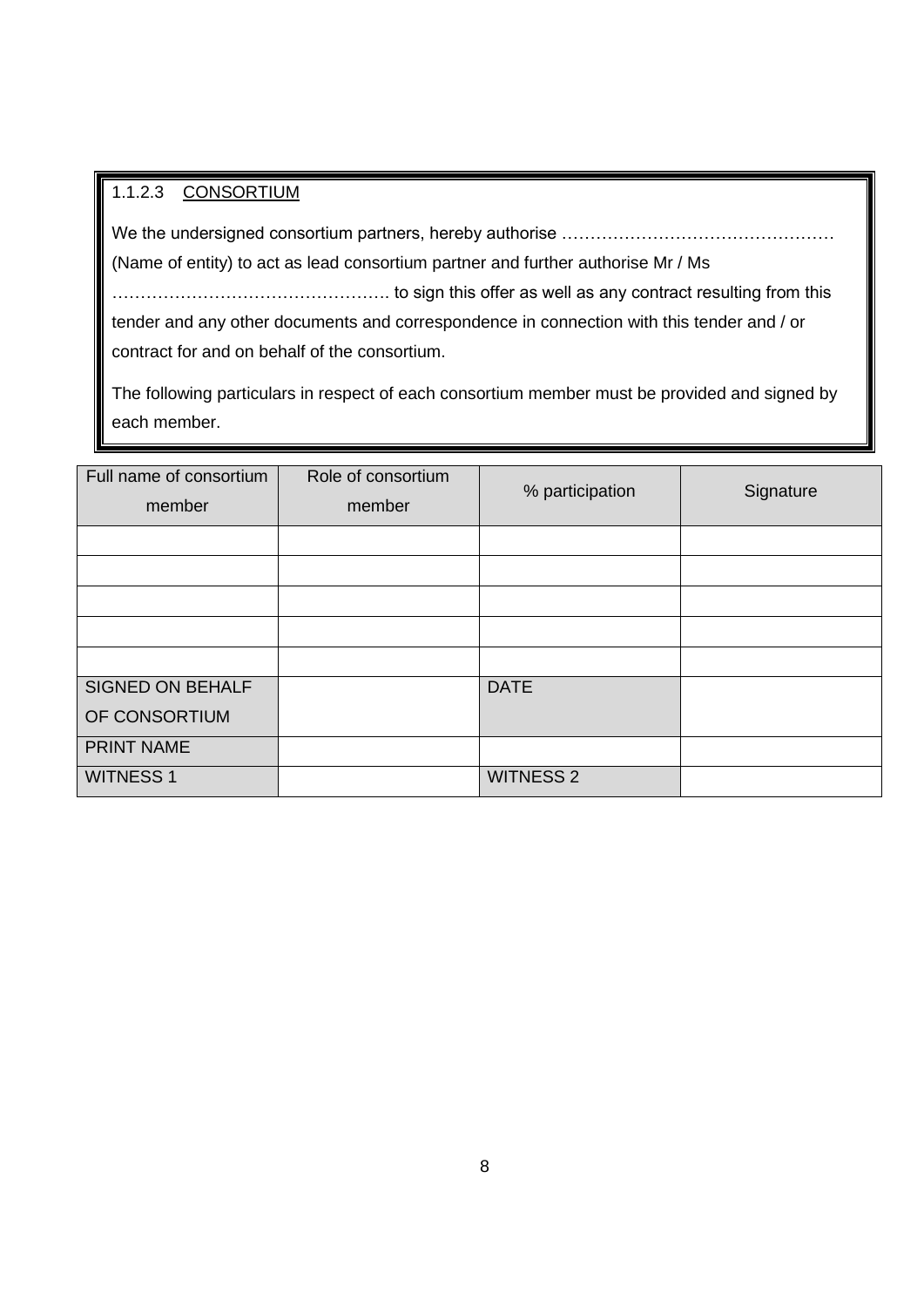#### <span id="page-8-0"></span>1.3 TENDER CONDITIONS AND INFORMATION

#### 1.3.1 **General and Special Conditions of Contract**

The General Conditions of Contract (GCC) as well as Special Conditions of Contract (SCC) forming part of this set of tender documents will be applicable to this tender in addition to the conditions of tender. Where the GCC and SCC are in conflict with one another, the stipulations of the SCC will prevail.

#### 1.3.2 **Acceptance or Rejection of a Tender**

The Municipality reserves the right to withdraw any invitation to tender and/or to readvertise or to reject any tender or to accept a part of it. The Municipality does not bind itself to accepting the lowest tender or the tender scoring the highest points.

#### 1.3.3 **Validity Period**

Bids shall remain valid for ninety (90) days after the tender closure date.

#### 1.3.4 **Cost of Tender Documents**

Payment for tender documents, if specified, must be made by a crossed cheque/EFT payable to the Municipality of Siyathemba. These costs are non-refundable.

#### 1.3.5 **Registration on Accredited Supplier Database**

It is expected of all prospective service providers who are not yet registered on the Municipality's Accredited Supplier Database to register without delay on the prescribed form. The Municipality reserves the right not to award tenders to prospective suppliers who are not registered on the Database.

#### 1.3.6 **Completion of Tender Documents**

- a) The original tender documents must be completed fully in black ink and signed by the authorised signatory to validate the tender. Section 5: DECLARATION must be completed and signed by the authorised signatory and returned. Failure to do so will result in the disqualification of the tender.
- b) Tender documents may not be retyped. Retyped documents will result in the disqualification of the tender.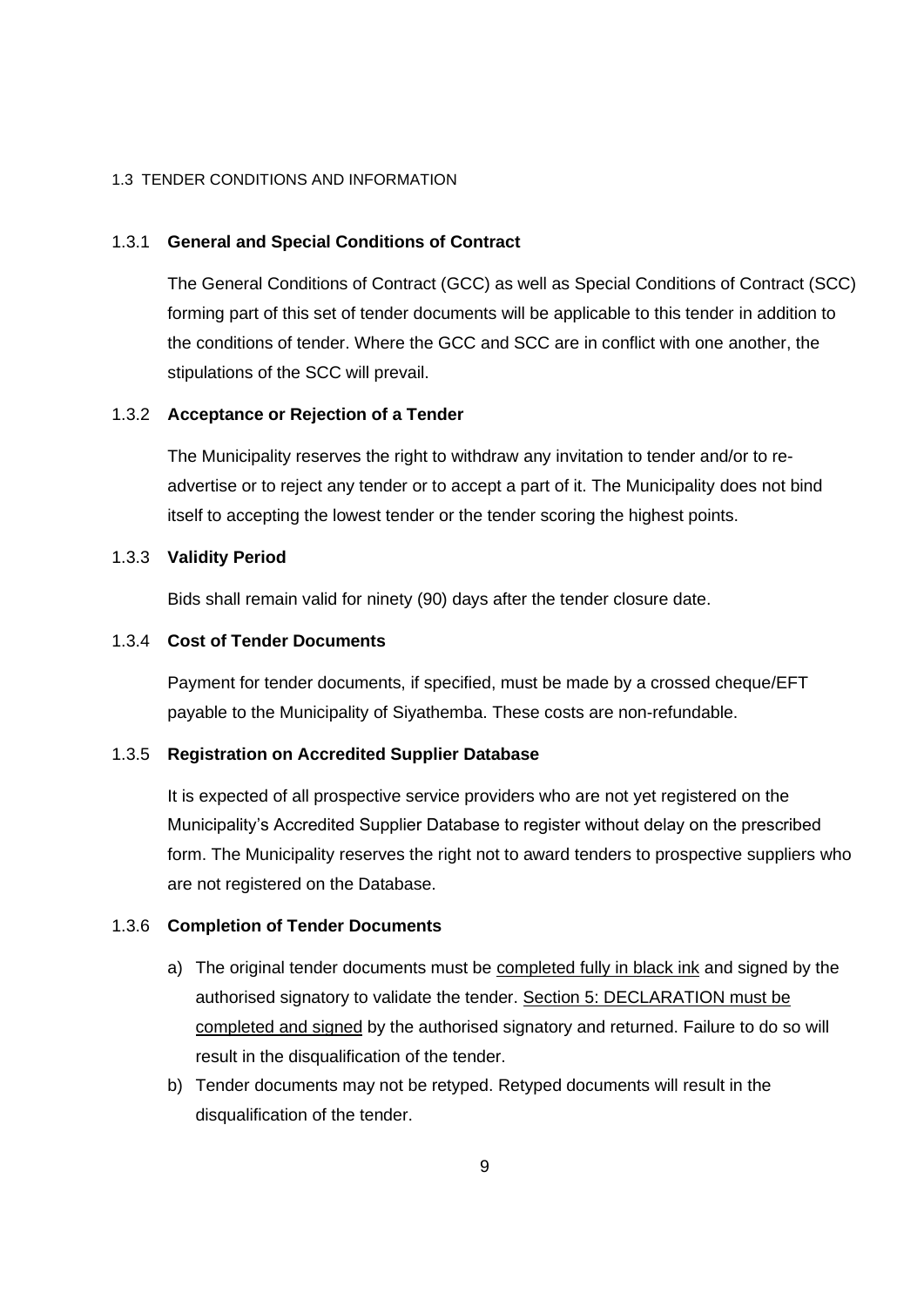- c) The complete original tender document must be returned. Missing pages will result in the disqualification of the tender.
- d) No authorised alteration of this set of tender documents will be allowed. Any authorised alteration will disqualify the tender automatically. Any ambiguity has to be cleared with contact person for the tender before the tender closure.

#### 1.3.7 **Compulsory Documentation**

- 1.3.7.1 Tax Clearance Certificate
	- a) A **valid original Tax Clearance Certificate** must accompany the bid documents unless the bidder is registered on the Accredited Supplier Database of the Municipality and the Municipality has a valid original Tax Clearance Certificate for the bidder on record. **The onus is on the bidder to ensure that the Municipality has an original Tax Clearance Certificate on record.** If the South African Revenue Services (SARS) cannot provide a valid original Tax Clearance Certificate; the bidder must submit a letter from SARS on an original SARS letterhead that their tax matters are in order.
	- b) In the case of a Consortium/Joint Venture every member must submit a separate Tax Clearance Certificate with the bid documents unless the member is registered on the Accredited Supplier Database of the Municipality and the Municipality has a valid original Tax Clearance Certificate for the member on record.
	- c) If a bid is not supported by a valid original Tax Clearance Certificate, either as an attachment to the bid documents or on record in the case of suppliers registered on the Supplier Database of the Municipality, the Municipality reserves the right to obtain such document after the closing date to verify that the bidder's tax matters are in order. If no such document can be obtained within a period as specified by the Municipality, the bid will be disqualified.

## 1.3.8 **Other Documentation**

1.3.8.1 Construction Industry Development Board (CIDB) (if applicable)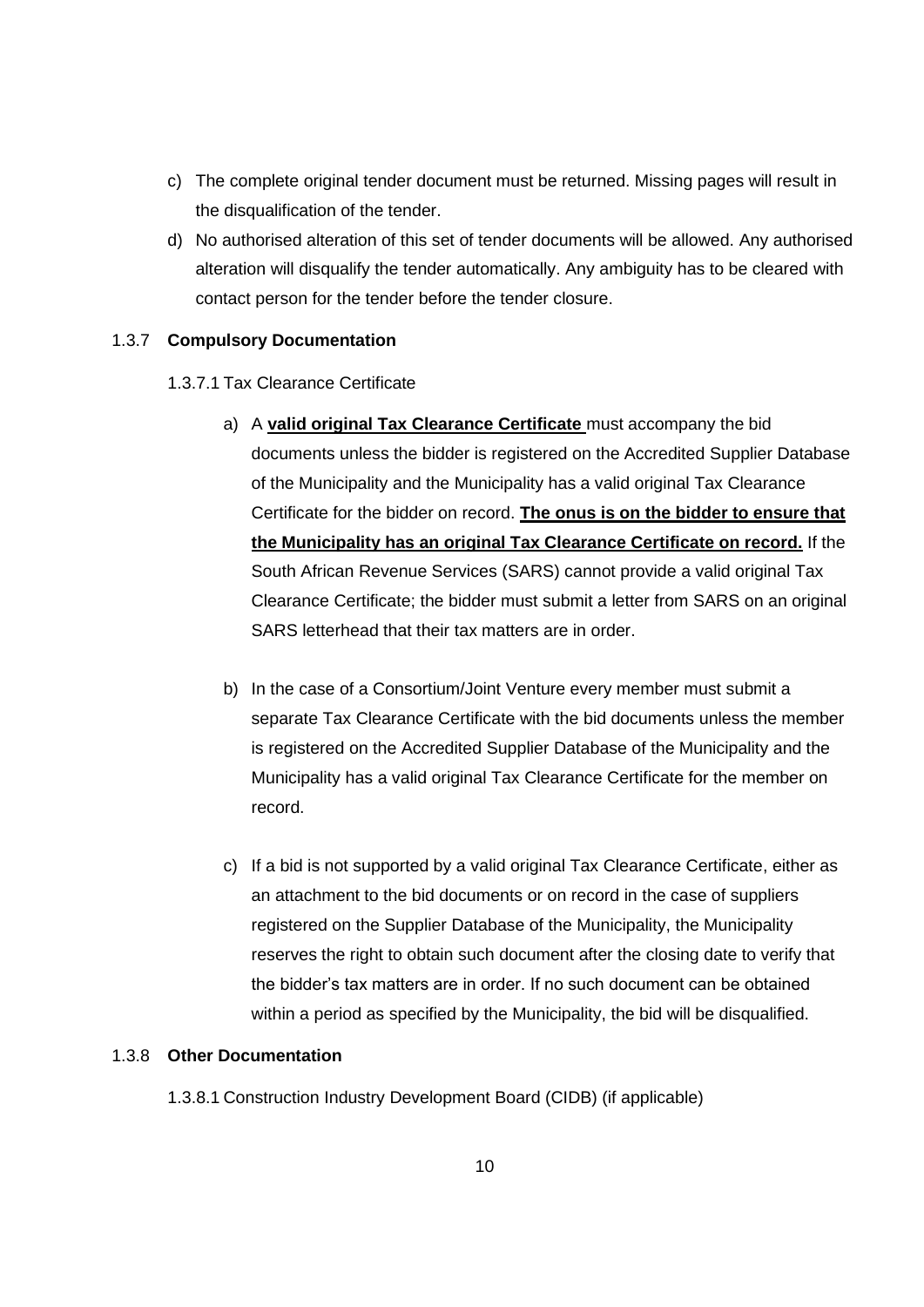When applicable, the bidder's CIDB registration number must be included with the tender. The Municipality will verify the bidder's CIDB registration during the evaluation process.

- 1.2.8.2 Municipal Rates, Taxes and Charges
	- a) A certified copy of the bidder's and those of its directors' municipal accounts (for the Municipality where the bidder pays his account) for the month preceding the tender closure date must accompany the tender documents. If such a certified copy does not accompany the bid document of the successful bidder, the Municipality reserves the right to obtain such documents after the closing date to verify that their municipal accounts are in order.
	- b) Any bidder which is or whose directors are in arrears with their municipal rates and taxes or municipal charges due to any Municipality or any of its entities for more than three months and have not made an arrangement for settlement of same before the bid closure date will be unsuccessful.
	- c) If a bidder rents their premises, proof must be submitted that the rental includes their municipal rates and taxes or municipal charges and that their rent is not in arrears.

## 1.3.9 **Authorised Signatory**

- a) A copy of the recorded Resolution taken by the Board of Directors, members, partners or trustees authorising the representative to submit this bid on the bidder's behalf must be attached to the Bid document on submission of same.
- b) A bid shall be eligible for consideration only if it bears the signature of the bidder or of some person duly and lawfully authorised to sign it for and on behalf of the bidder.
- c) If such a copy of the Resolution does not accompany the bid document of the successful bidder, the Municipality reserves the right to obtain such document after the closing date to verify that the signatory is in order. If no such document can be obtained within a period as specified by the Municipality, the bid will be disqualified.

#### 1.3.10 **Site/ Information Meetings / Clarification Meeting**

a) Site or information meetings, if specified, are compulsory. Bids will not be accepted from bidders who have not attended compulsory site or information meetings.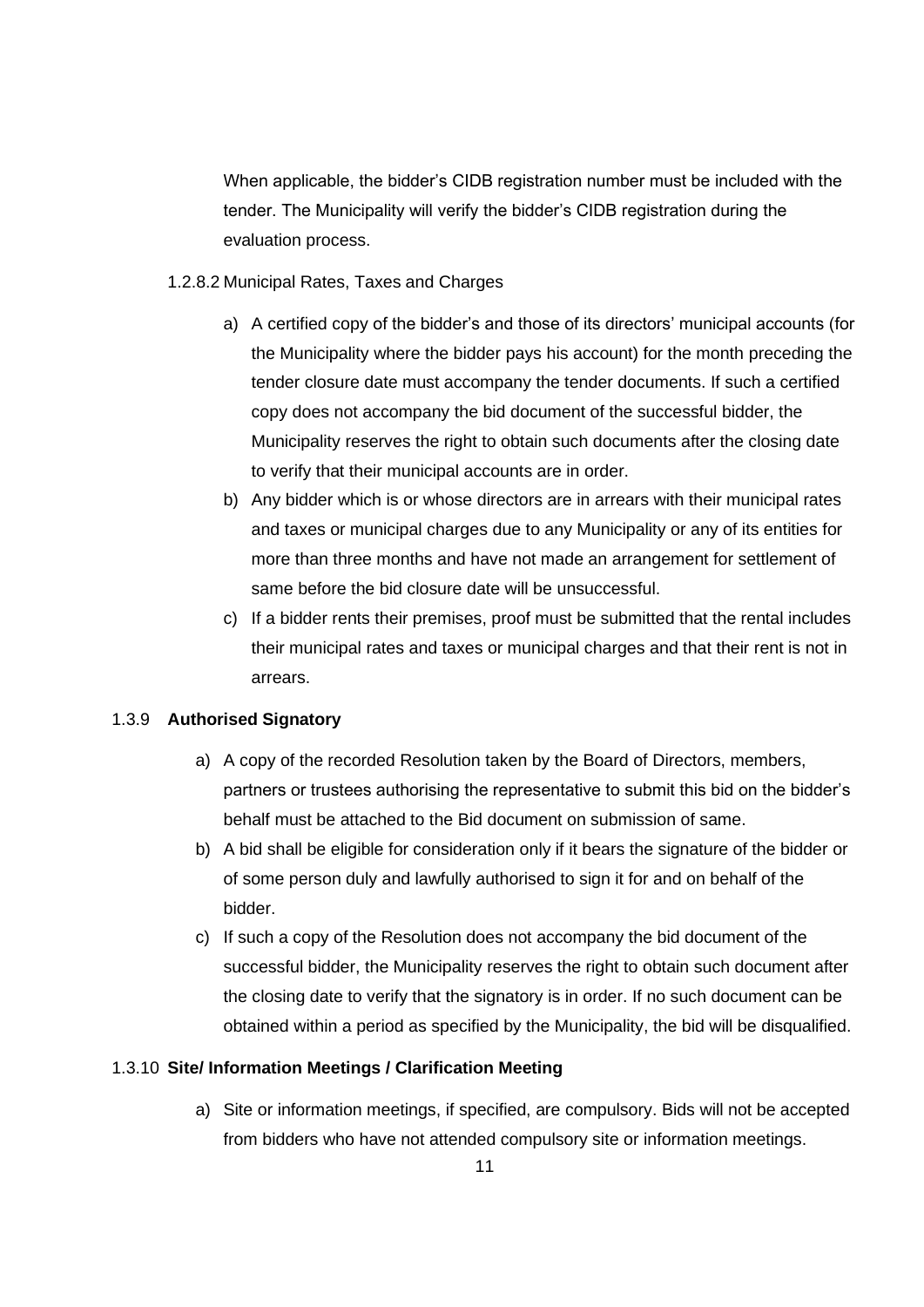Bidders that arrive 15 minutes or more after the advertised time the meeting starts will not be allowed to attend the meeting or to sign the attendance register. If a bidder is delayed, he must inform the contact person before the meeting commence and will only be allowed to attend the meeting if the chairperson of the meeting as well as all the other bidders attending the meeting, give permission to do so.

b) All partners or the leading partner of a Joint Venture must attend the compulsory site or information meeting.

## 1.3.11 **Samples**

Samples, if requested, are to be provided to the Municipality with the tender document or as stipulated.

#### 1.3.12 **Quantities of Specific Items**

If tenders are called for a specific number of items, the Municipality reserves the right to change the number of such items to be higher or lower. The successful bidder will then be given an opportunity to evaluate the new scenario and inform the Municipality if it is acceptable. If the successful bidder does not accept the new scenario, it will be offered to the second-placed bidder. The process will be continued to the Municipality's satisfaction.

#### 1.3.13 **Submission of Tender**

a) The tender must be placed in a sealed envelope, or envelopes when the twoenvelope system is specified, clearly marked with the tender number, title as well as closing date and time and

**Placed in the tender box, Siyathemba Municipality, Victoria Street, Prieska, 8940 by no later than 12H00pm on 13 December 2019.**

Faxed, e-mailed and late tenders will not be accepted. Tenders may be delivered by hand, by courier, or posted at the bidder's risk and must be received by the deadline specified above, irrespective of how they are sent or delivered.

## 1.3.14 **Expenses Incurred in Preparation of Tender**

The Municipality shall not be liable for any expenses incurred in the preparation and submission of the tender.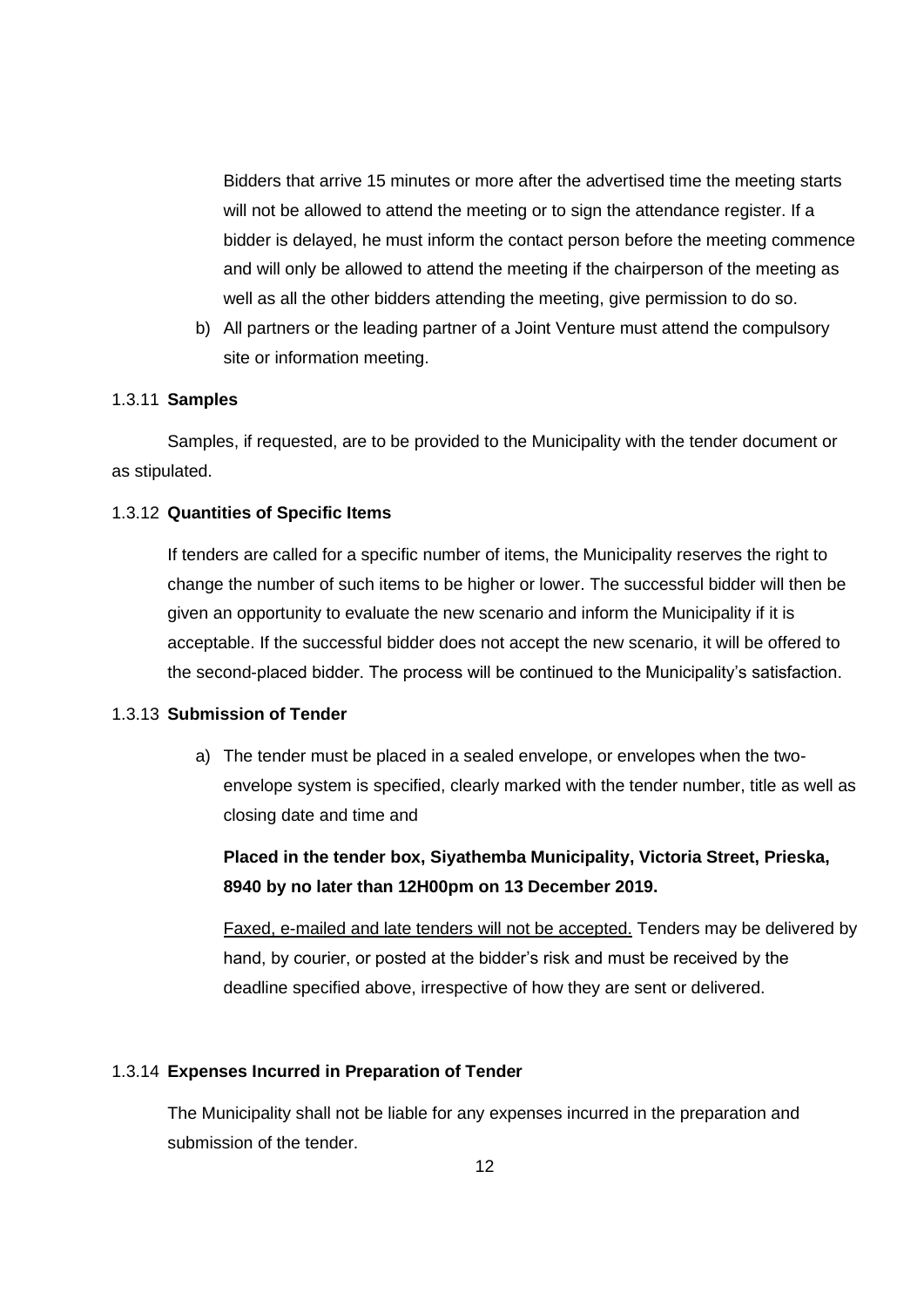## 1.3.15 **Contact with Municipality after Tender Closure Date**

Bidders shall not contact the Siyathemba Municipality on any matter relating to their bid from the time of the opening of the bid to the time the contract is awarded. If a bidder wishes to bring additional information to the notice of the Siyathemba Municipality, it should do so in writing to the Siyathemba Municipality. Any effort by the firm to influence the Siyathemba Municipality in the bid evaluation, bid comparison or contract award decisions may result in the rejection of the bid.

## 1.3.16 **Opening, Recording and Publications of Tenders Received**

- a) Tenders will be opened on the closing date immediately after the closing time specified in the tender documents. If requested by any bidder present, the names of the bidders, and if practical, the total amount of each bid and of any alternative bids will be read out aloud.
- b) Details of tenders received in time will be recorded in a register which is open to public inspection.
- c) Faxed, e-mailed and late tenders will not be accepted.

## 1.3.17 **Evaluation of Tenders**

Tenders will be evaluated in terms of their responsiveness to the tender specifications and requirements as well as such additional criteria as set out in this set of tender documents.

## 1.3.18 **Procurement Policy**

Bids will be awarded in accordance with the Preferential Procurement Regulations, 2017 as well as the Municipality's Supply Chain Management Policy.

## 1.3.19 **Contract**

a) The successful bidder will be expected to sign the agreement in Section 6 of this bid document. The signing of both Parts of Section 6 of this bid document signifies the conclusion of the contract. The Municipality, at its discretion, may request the signing of an additional Service Level Agreement which, together with the signed tender document, will constitute the full agreement between the Municipality and the successful bidder.

## 1.3.20 **Subcontracting**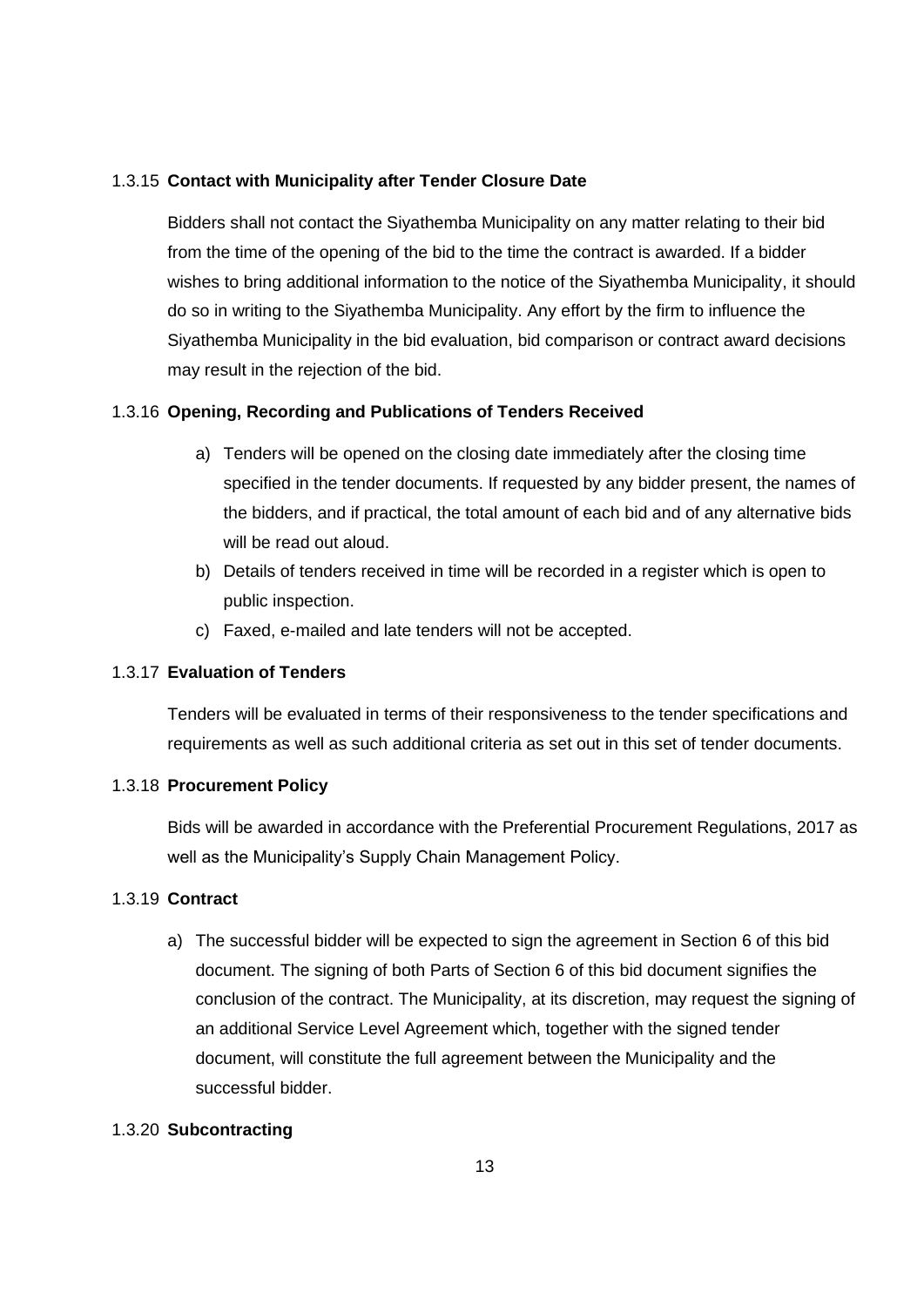- a) The Contractor shall not subcontract the whole of the Contract.
- b) Except where otherwise provided by the Contract, the Contractor shall not subcontract any part of the Contract without the prior written consent of the Municipality, which consent shall not be unreasonably withheld.
- c) The contractual relationship between the Contractor and any subcontractors selected by the Contractor in consultation with the Municipality in accordance with the requirements of and a procedure contained within the Scope of Work, shall be the same as if the Contractor had appointed the subcontractor in terms of paragraph (b) above.
- d) Any consent granted in accordance with paragraph (b) or appointment of a subcontractor in accordance with paragraph (c) shall not imply a contract between the Municipality and the subcontractor, or a responsibility or liability on the part of the Municipality to the subcontractor and shall not relieve the Contractor from any liability or obligation under the Contractor and he shall be liable for the acts, defaults and neglects of any subcontractor, his agents or employees as fully as if they were the acts, defaults or neglects of the Contractor, his agents or employees.
- e) The Contractor shall not be required to obtain such consent for
	- i. the provision of labour, or
	- ii. the purchase of materials which are in accordance with the Contract, or
	- iii. the purchase or hire of Construction Equipment.

#### 1.3.21 **Language of Contract**

The Contract documents will be compiled in English and the English versions of all referred documents will be taken as applicable.

## 1.3.22 **Extension of Contract**

Extension of Contract will only be allowed if reasons are justifiable and must be approved by the delegated authority. Extension will also only be done if it is within 15% of the total value of the contract for good and services and 20% for construction related contracts.

#### 1.3.23 **Stamp and Other Duties**

The successful bidder will be liable for all duties and costs on legal documents resulting in the establishment of a contract and for the surety and retentions.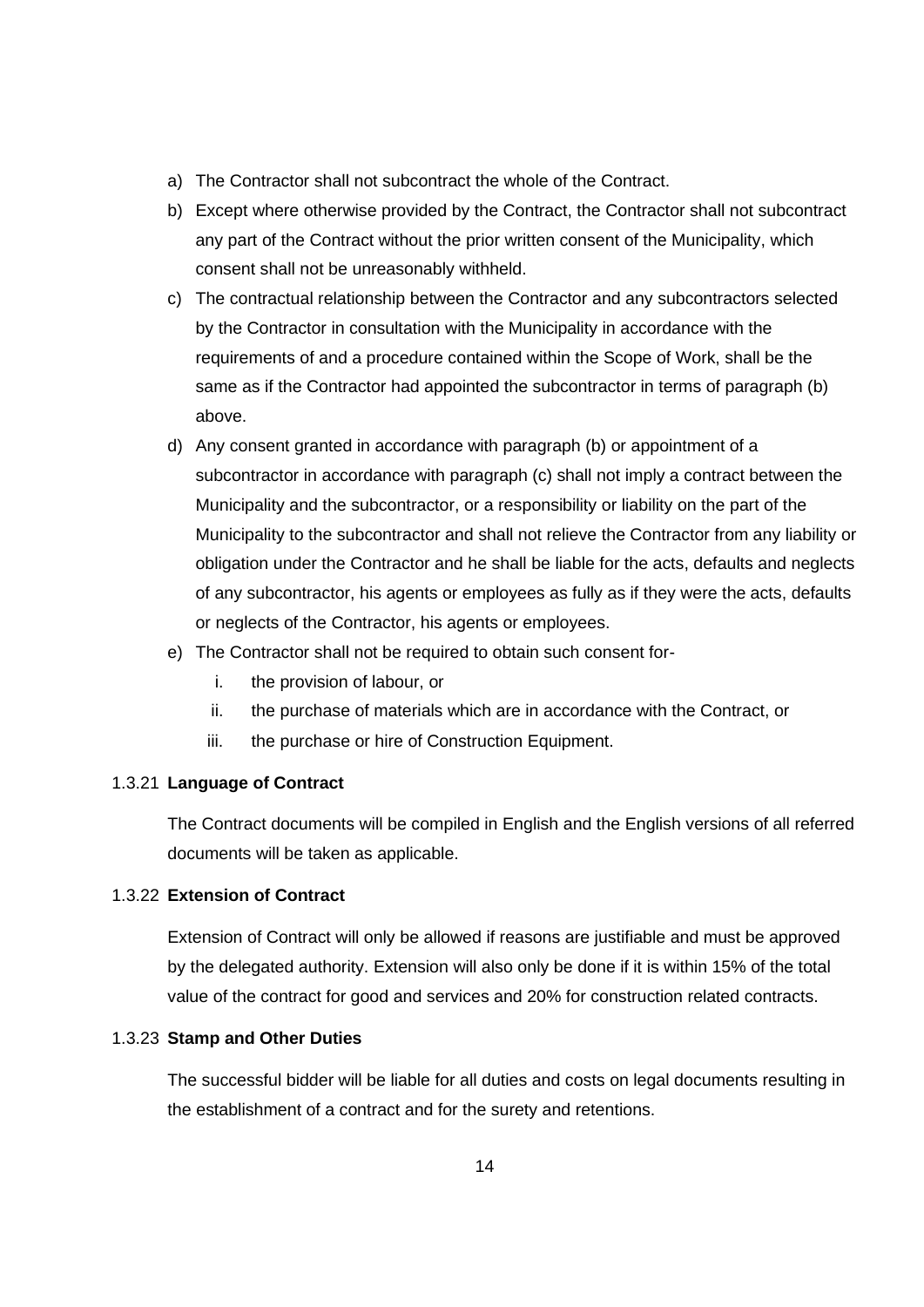## 1.3.24 **Wrong Information Furnished**

Where a contract has been awarded on the strength of the information furnished by the bidder which, after the conclusion of the relevant agreement, is proved to have been incorrect, the Municipality may, in addition to any other legal remedy it may have, recover from the contractor all costs, losses or damages incurred or sustained by the Municipality as a result of the award of the contract.

#### 1.3.25 **Past Practices**

- a) The bid of any bidder may be rejected if that bidder or any of its directors have abused the Municipality's supply chain management system or committed any improper conduct in relation to such system.
- b) The bid of any bidder may be rejected if it is or has been found that that bidder or any of its directors influenced or tried to influence any official or councillor with this or any past tender.
- c) The bid of any bidder may be rejected if it is or has been found that that bidder or any of its directors offered, promised or granted any official or any of his/her close family members, partners or associates any reward, gift, favour, hospitality or any other benefit in any improper way, with this or any past tender.

#### 1.3.26 **Enquiries**

Enquiries in connection with this tender, prior to the tender closure date, may be addressed to…

## <span id="page-14-0"></span>1.4 GENERAL CONDITIONS OF CONTRACT

- 1.4.1 Definitions
- 1.4.2 The following terms shall be interpreted as indicated:
- 1.4.3 "Closing time" means the date and hour specified in the bidding documents for the receipt of bids.
- 1.4.4 "Contract" means the written agreement entered into between the purchaser and the supplier, as recorded in the contract form signed by the parties, including all attachments and appendices thereto and all documents incorporated by reference therein.
- 1.4.5 "Contract price" means the price payable to the supplier under the contract for the full and proper performance of his contractual obligations.
- 1.4.6 "Corrupt practice" means the offering, giving, receiving, or soliciting of anything of value to influence the performance of his contractual obligations.
- 1.4.7 "Countervailing duties" are imposed in cases where an enterprise abroad is subsidized by its government and encouraged to market its products internationally.
- 1.4.8 "Country of origin" means the place where the goods were minded, grown or produced from which the services are supplied. Goods are produced when, through manufacturing,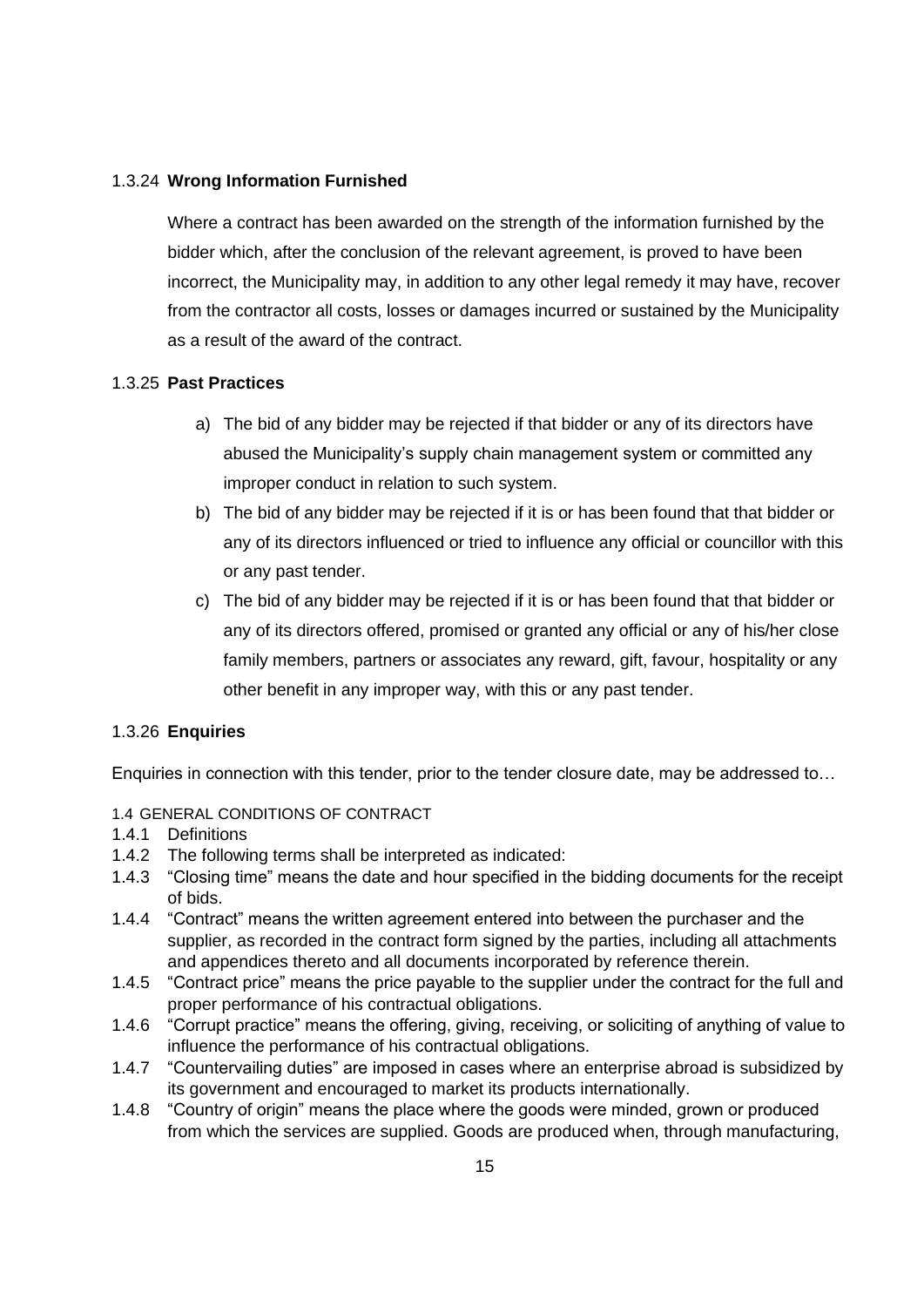processing or substantial and major assembly of components, a commercially recognized new product results that is substantially different in basic characteristics or in purpose or utility form its components.

- 1.4.9 "Day" means calendric day.
- 1.4.10 "Delivery" means delivery in compliance of the conditions of the contract or order.
- 1.4.11 "Delivery to ex stock" means immediate delivery directly from stock actually on hand.
- 1.4.12 "Delivery into consignees store or to his site" means delivered and unloaded in the specified store or depot or on the specified site in compliance with the conditions of the contract or order, the supplier bearing all risks and charges involved until the goods are so delivered and a valid receipt is obtained.
- 1.4.13 "Dumping" occurs when a private enterprise abroad market its goods on own initiative in the RSA at lower prices than that of the country of origin and which have the potential to harm the local industries in the RSA.
- 1.4.14 "Force majeure" means an event beyond the control of the supplier and not involving the supplier's fault or negligence and not foreseeable. Such events may include, but is not restricted to, acts of the purchaser in its sovereign capacity, wars or revolutions, fires, floods, epidemics, quarantine restrictions and freight embargoes.
- 1.4.15 "Fraudulent practice" means a misinterpretation of facts in order to influence a procurement process or the execution of a contract to the detriment of any bidder, and includes collusive practice among bidders (prior to or after bid submission) designed to establish bid prices at artificial non-competitive levels and to deprive the bidder of the benefits of free and open competition.
- 1.4.16 "GCC" means the General Conditions of Contract.
- 1.4.17 "Goods" means all of the equipment, machinery, and/or other materials that the supplier is required to supply to the purchaser under the contract.
- 1.4.18 "Imported content" means that portion of the bidding price represented by the cost of components, parts or materials which have been or are still to be imported (whether by the supplier or his subcontractors) and which costs are inclusive of the costs abroad, plus freight and other direct importation costs such as landing costs, dock dues, import duty, sales duty or other similar tax or duty at the South African place of entry as well as transportation and handling charges to the factory in the Republic where the goods covered by the bid will be manufactured.
- 1.4.19 "Local content" means that portion of the bidding price, which is not included in the imported content provided that local manufacture does take place.
- 1.4.20 "Manufacture" means the production of products in a factory using labour, materials, components and machinery and includes other related value-adding activities.
- 1.4.21 "Order" means an official written order issued for the supply of goods or works or the rendering of a service.
- 1.4.22 "Project site" where applicable, means the place indicated in bidding documents.
- 1.4.23 "Purchaser" means the organization purchasing the goods.
- 1.4.24 "Republic" means the Republic of South Africa.
- 1.4.25 "SCC" means the Special Conditions of Contract.
- 1.4.26 "Services" means those functional services ancillary to the supply of the goods, such as transportation and any other incidental services, such as installation, commissioning, provision of technical assistance, training, catering, gardening, security, maintenance and other such obligations of the supplier covered under the contract.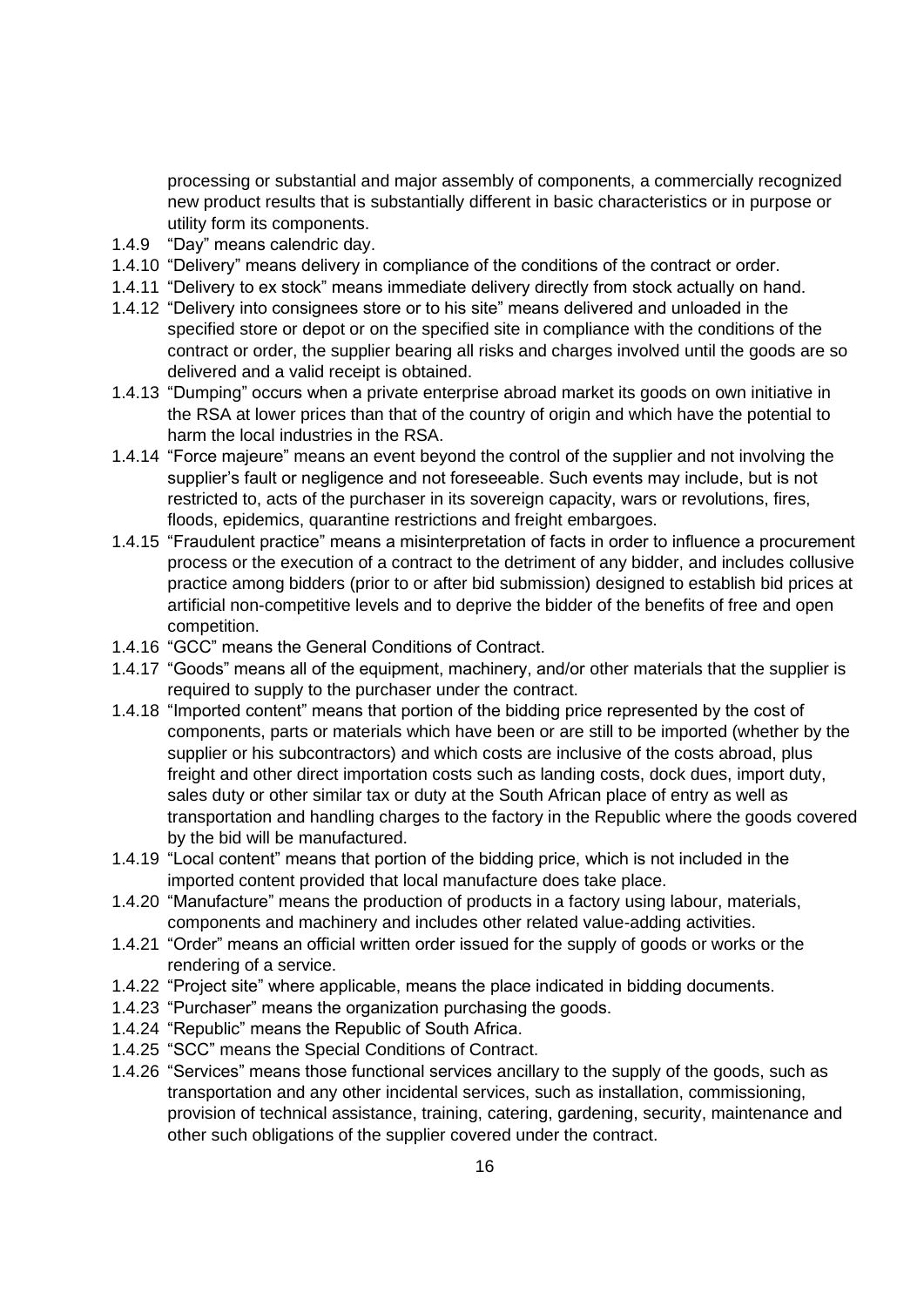- 1.4.27 "Supplier" means the successful bidder who is awarded the contract to maintain and administer the required and specified service(s) to the State.
- 1.4.28 "Tort" means in breach of contract.
- 1.4.29 "Turnkey" means a procurement process where one service provider assumes total responsibility for all aspects of the project and delivers the full end product/ service required by the contract.
- 1.4.30 "Written" or "in writing" means hand-written in ink or any form of electronic or mechanical writing.
- 1.5 Application
- 1.5.1 These general conditions are applicable to all bids, contracts and orders including bids for functional and professional services (excluding professional services related to the building and construction industry), sales, hiring, letting and the granting or acquiring of rights, but excluding immovable property, unless otherwise indicated in the bidding documents.
- 1.5.2 Where applicable, special conditions of contract are also laid down to cover specific goods, services or works.
- 1.5.3 Where such special conditions of contract are in conflict with these general conditions, the special conditions shall apply.

## 1.6 General

- 1.6.1 Unless otherwise indicated in the bidding documents, the purchaser shall not be liable for any expense incurred in the preparation and submission of a bid. Where applicable a nonrefundable fee for documents may be charged.
- 1.6.2 Invitations to bid are usually published in locally distributed news media and on the municipality/municipal entity website.

## 1.7 Standards

- 1.7.1 The goods supplied, shall conform to the standards mentioned in the bidding documents and specifications.
- 1.8 Use of contract documents and information inspection
- 1.8.1 The supplier shall not, without the purchaser's prior written consent, disclose the contract, or any provision thereof, or any specification, plan, drawing, pattern, sample, or information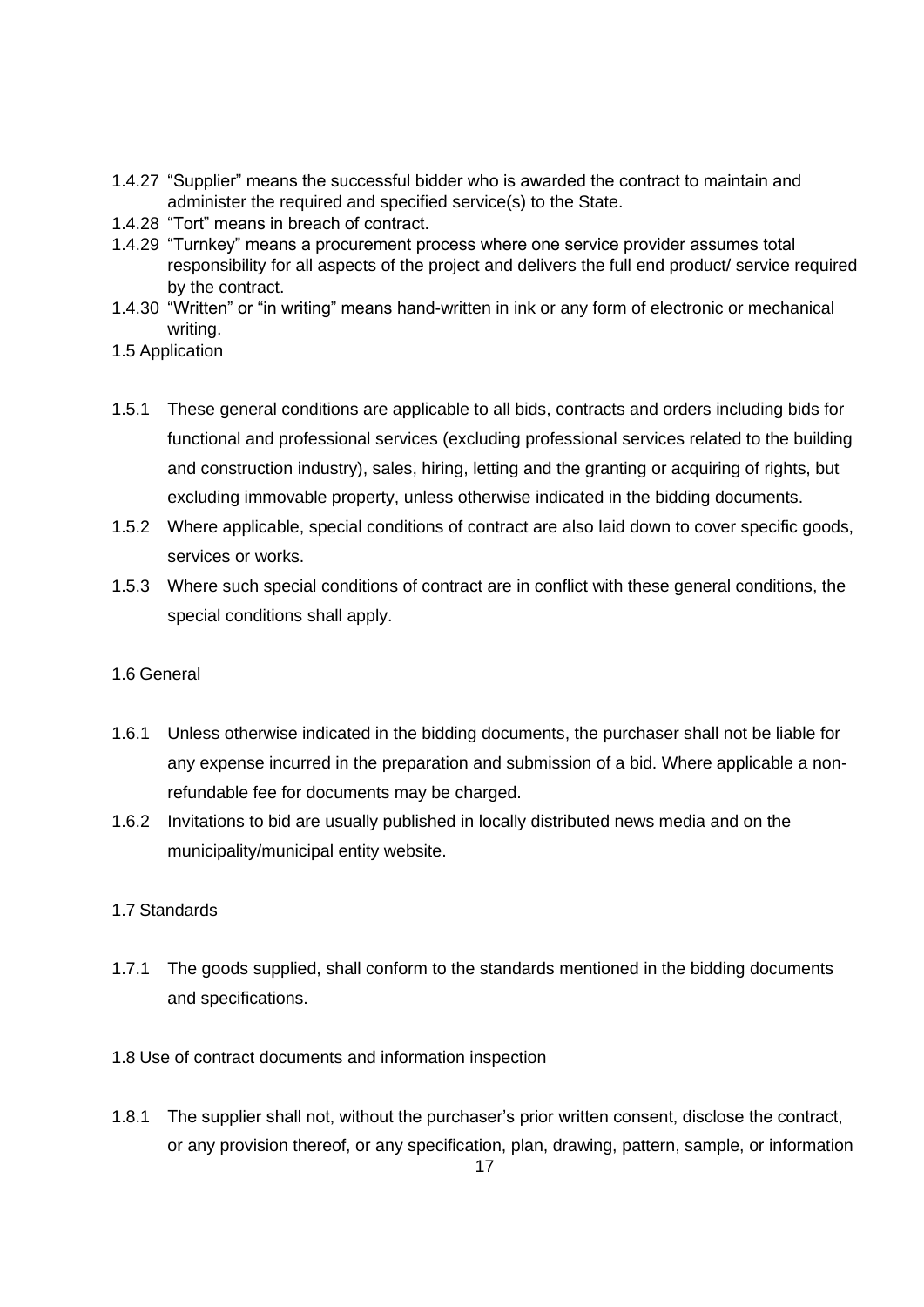furnished by or on behalf of the purchaser in connection therewith, to any person other than a person employed by the supplier in the performance of the contract. Disclosure to any such employed person shall be made in confidence and shall extend only as far as may be necessary for purposes of such performance.

- 1.8.2 The supplier shall not, without the purchaser's prior written consent, make use of any document or information mentioned in GCC clause 5.1 except for purposes of performing the contract.
- 1.8.3 Any document, other than the contract itself mentioned in GCC clause 5.1 shall remain the property of the purchaser and shall be returned (all copies) to the purchaser on completion of the supplier's performance under the contract if so required by the purchaser.
- 1.8.4 The supplier shall permit the purchaser to inspect the supplier's records relating to the performance of the supplier and to have them audited by auditors appointed by the purchaser, if so required by the purchaser.

#### 1.9 Patent Rights

- 1.9.1 The supplier shall indemnify the purchaser against all third-party claims of infringement of patent, trademark, or industrial design rights arising from use of the goods or any part thereof by the purchaser.
- 1.9.2 When a supplier developed documentation / projects for the municipality / municipal entity, the intellectual copy and patent rights or ownership of such documents or projects will vest in the municipality / municipal entity.

#### 1.10 Performance Security

- 1.10.1 Within thirty (30) days of receipt of the notification of contract award, the successful bidder shall furnish to the purchaser the performance security of the amount specified in SCC.
- 1.10.2 The proceeds of the performance security shall be payable to the purchaser as compensation for any loss resulting from the supplier's failure to complete his obligations under the contract.
- 1.10.3 The performance security shall be denominated in the currency of the contract, or in a freely convertible currency acceptable to the purchaser and shall be in one of the following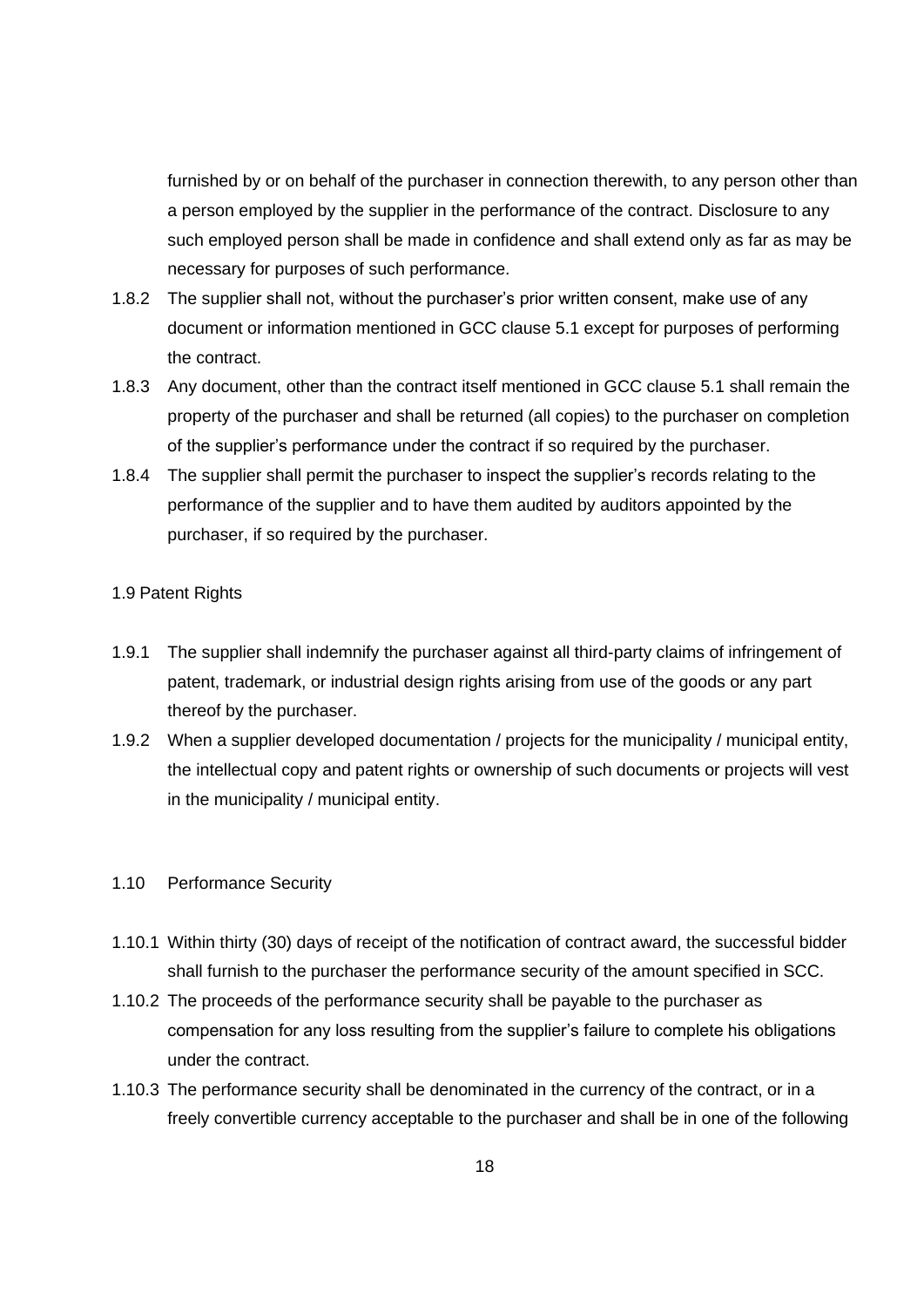forms: (a) a bank guarantee or an irrevocable letter of credit issued by a reputable bank located in the purchaser's country or abroad, acceptable to the purchaser, in the form provided in the bidding documents or another form acceptable to the purchaser, or (b) a cashier's or certified cheque.

- 1.10.4 The performance security will be discharged by the purchaser and returned to the supplier not later than thirty (30) days following the date of completion of the supplier's performance obligations under the contract, including any warranty obligations, unless otherwise specified.
- 1.11 Inspections, tests and analyses
- 1.11.1 All pre-bidding testing will be for the account of the bidder.
- 1.11.2 If it is a bid condition that goods to be produced or services to be rendered should at any stage be subject to inspections, tests and analyses, the bidder or contractor's premises shall be open, at all reasonable hours, for inspection by a representative of the purchaser or organization acting on behalf of the purchaser.
- 1.11.3 If there are no inspection requirements indicated in the bidding documents and no mention is made in the contract, but during the contract period it is decided that inspections shall be carried out, the purchaser shall itself make the necessary arrangements, including payment arrangements with the testing authority concerned.
- 1.11.4 If the inspections, tests and analyses referred to in clauses 8.2 and 8.3 show the goods to be in accordance with the contract requirements, the cost of the inspections, tests and analyses shall be defrayed by the purchaser.
- 1.11.5 Where the goods or services referred to in clauses 8.2 and 8.3 do not comply with the contract requirements, irrespective of whether such goods or services are accepted or not, the cost in connection with these inspections, tests or analyses shall be defrayed by the supplier.
- 1.11.6 Goods and services which are referred to in clauses 8.2 and 8.3 and which do not comply with the contract requirements may be rejected.
- 1.11.7 Any contract goods may on or after delivery be inspected, tested or analysed and may be rejected if found not to comply with the requirements of the contract. Such rejected goods shall be held at the cost and risk of the supplier who shall, when called upon, remove them immediately at his own cost and forthwith substitute them with goods, which do comply with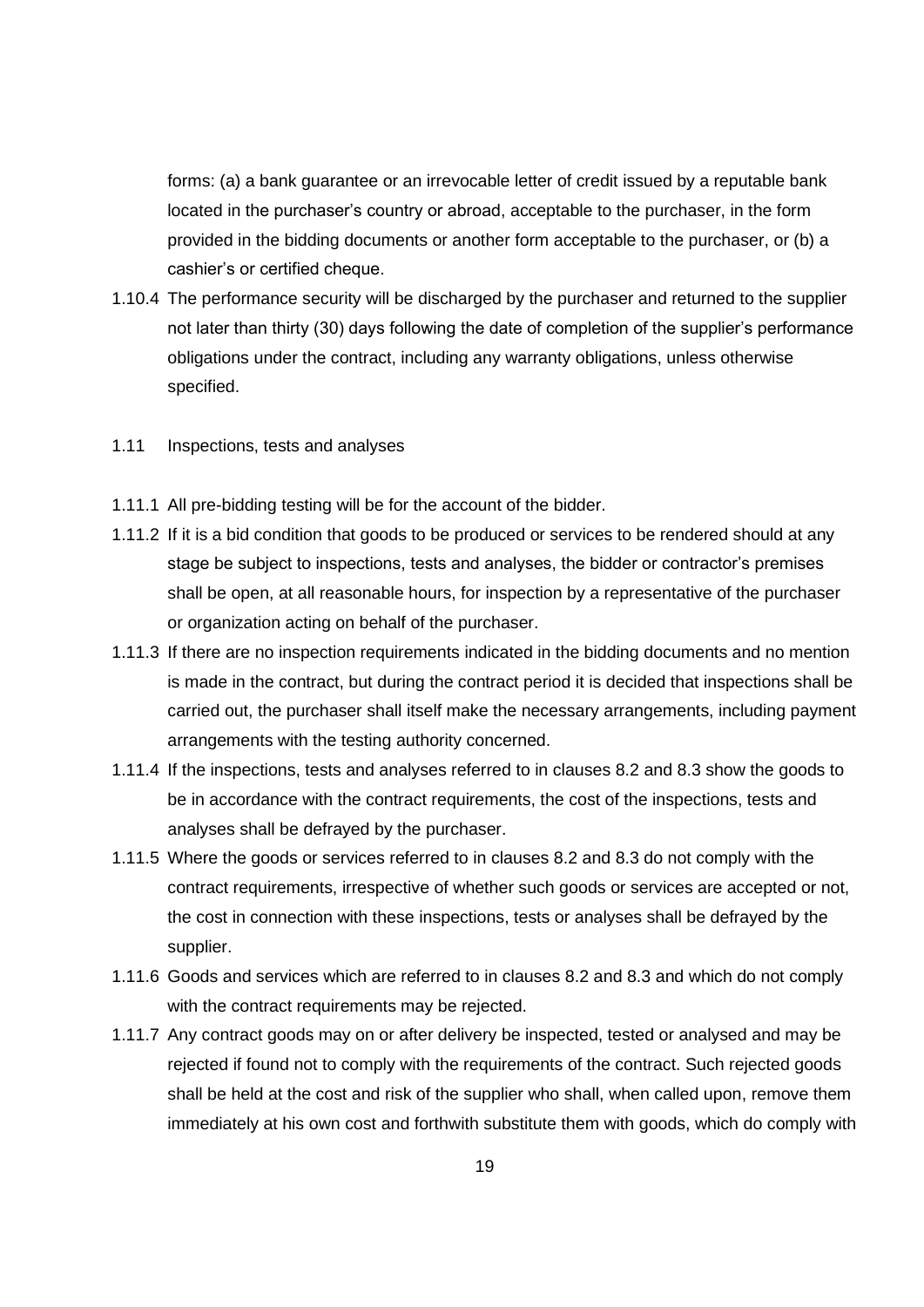the requirements of the contract. Failing such removal the rejected goods shall be returned at the suppliers cost and risk. Should the supplier fail to provide the substitute goods forthwith, the purchaser may, without giving the supplier further opportunity to substitute the rejected goods, purchase such goods as may be necessary at the expense of the supplier.

1.11.8 The provisions of clauses 8.4 to 8.7 shall not prejudice the right of the purchaser to cancel the contract on account of a breach of the conditions thereof, or to act in terms of Clause 22 of GCC.

## 1.12 Packing

- 1.12.1 The supplier shall provide such packing of the goods as is required to prevent their damage or deterioration during transit to their final destination, as indicated in the contract. The packing shall be sufficient to withstand, without limitation, rough handling through transit and exposure to extreme temperatures, salt and precipitation during transit, and open storage. Packing, case size weights shall take into consideration, where appropriate, the remoteness of the goods' final destination and the absence of heavy handling facilities at all points in transit.
- 1.12.2 The packing, marking, and documentation within and outside the packages shall comply strictly with such special requirements as shall be expressly provided for in the contract, including additional requirements, if any, and in any subsequent instructions ordered by the purchaser.

#### 1.13 Delivery and documents

1.13.1 Delivery of the goods and arrangements for shipping and clearance obligations shall be made by the supplier in accordance with the terms specified in the contract.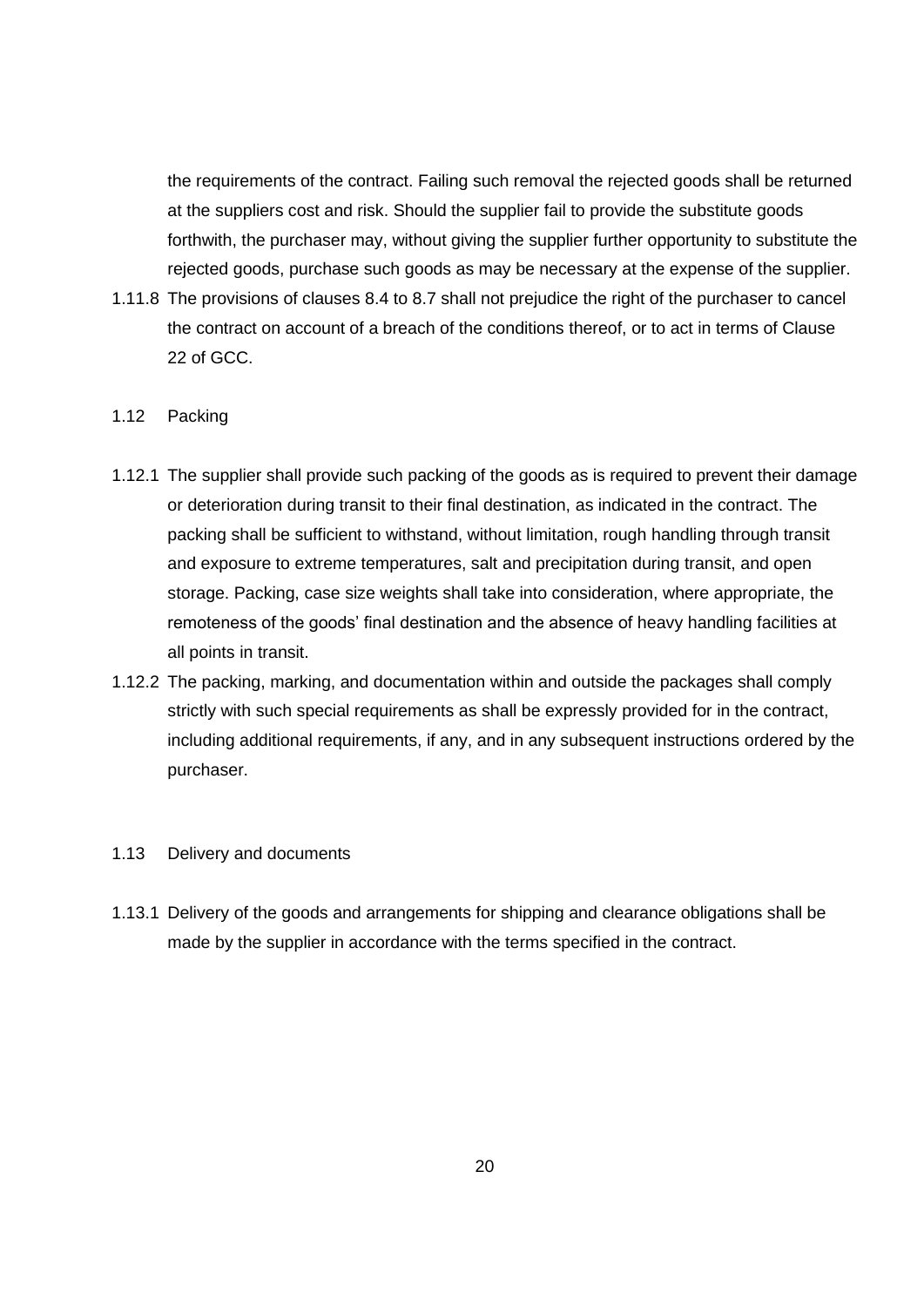#### 1.14 Insurance

- 1.14.1 The goods supplied under the contract shall be fully insured in a freely convertible currency against loss or damage incidental to manufacture or acquisition, transportation, storage and delivery in the manner specified.
- 1.15 Transportation
- 1.15.1 Should a price other than an all-inclusive delivered price be required, this shall be specified.

## 1.16 Incidental Services

- 1.16.1 The supplier may be required to provide any or all of the following services, including additional services, if any:
	- a) Performance or supervision of on-site assembly and/or commissioning of the supplied goods;
	- b) Furnishing of tools required for assembly and/or maintenance of the supplied goods;
	- c) Furnishing of a detailed operations and maintenance manual for each appropriate unit of the supplied goods;
	- d) Performance or supervision or maintenance and/or repair of the supplied goods, for a period of time agreed by the parties, provided that this service shall not relieve the supplier of any warranty obligations under this contract; and
	- e) Training of the purchaser's personnel, at the supplier's plant and/or on-site, in assembly, start-up, operation, maintenance, and/or repair of the supplied goods.
- 1.16.2 Prices charged by the supplier for incidental services, if not included in the contract price for the goods, shall be agreed upon in advance by the parties and shall not exceed the prevailing rates charged to other parties by the supplier for similar services.

#### 1.17 Spare parts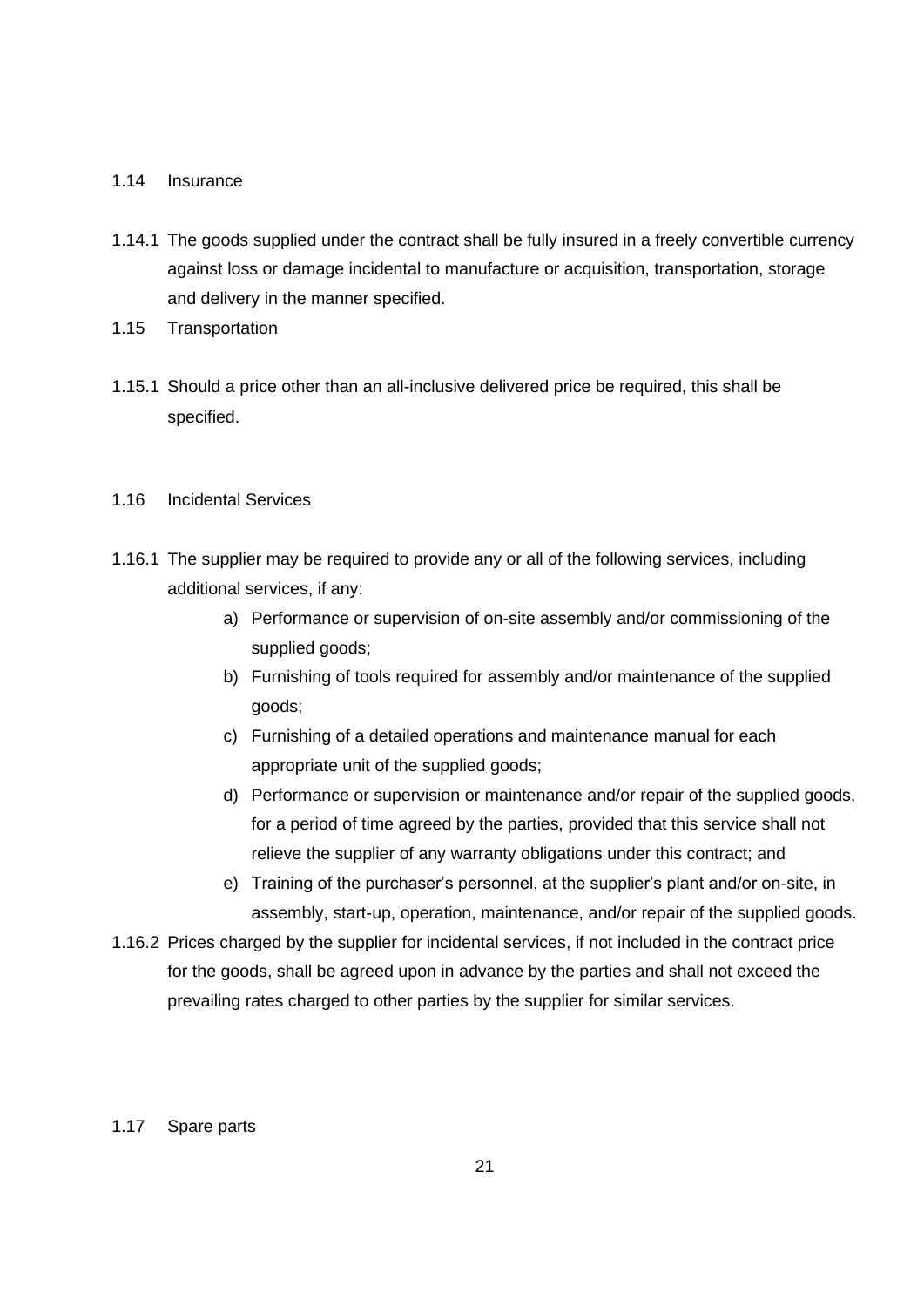- 1.17.1 As specified, the supplier may be required to provide any or all of the following materials, notifications and information pertaining to spare parts manufactured or distributed by the supplier:
	- (a) Such spare parts as the purchaser may elect to purchase from the supplier, provided that this election shall not relieve the supplier of any warranty obligations under the contract; and; (b) in the event of termination of production of the spare parts: (i) advance notification to the purchaser of the pending termination, in sufficient time to permit the purchaser to produce needed requirements; and (ii) following such termination, furnishing at no cost to the purchaser, the blueprints, drawings, and specifications of the spare parts, if requested.
- 1.18 Warranty
- 1.18.1 The supplier warrants that the goods supplied under the contract are new, unused, of the most recent or current models, and that they incorporate all recent improvements in design and materials unless provided otherwise in the contract. The supplier further warrants that all goods supplied under this contract shall have no defect, arising from design, materials, or workmanship (except when the design and/or material is required by the purchaser's specifications) or from any act of omission of the supplier, that may develop under normal use of the supplied goods in the conditions prevailing in the country of final destination.
- 1.18.2 This warranty shall remain valid for twelve (12) months after the goods, or any portion thereof as the case may be, have been delivered to and accepted at the final destination indicated in the contract, or for eighteen (18) months after the date of shipment from the port or place of loading in the source country, whichever period concludes earlier, unless specified otherwise.
- 1.18.3 The purchaser shall promptly notify the supplier in writing of any claims arising under this warranty.
- 1.18.4 Upon receipt of such notice, the supplier shall, within the period specified and with all reasonable speed, repair or replace the defective goods or parts thereof, without costs to the purchaser.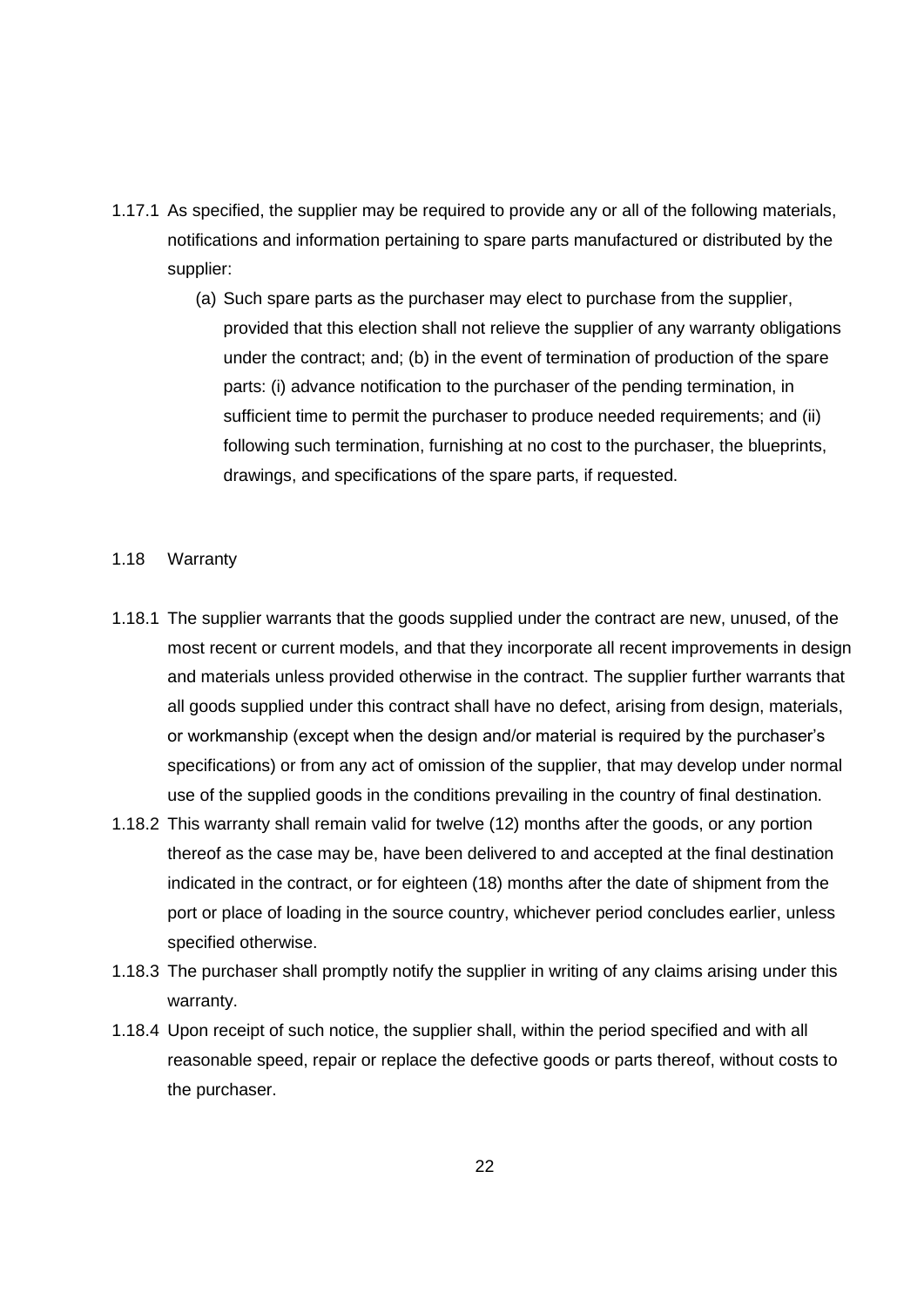1.18.5 If the supplier, having been notified, fails to remedy the defect(s) within the period specified, the purchaser may proceed to take such remedial action as may be necessary, at the supplier's risk and expense and without prejudice to any other rights which the purchaser may have against the supplier under the contract.

#### 1.19 Payment

- 1.19.1 The method and conditions of payment to be made to the supplier under this contract shall be specified.
- 1.19.2 The supplier shall furnish the purchaser with an invoice accompanied by a copy of the delivery note and upon fulfilment of other obligations stipulated in the contract.
- 1.19.3 Payments shall be made promptly by the purchaser, but in no case later than thirty (30) days after submission of an invoice or claim by the supplier.
- 1.19.4 Payment will be made in Rand unless otherwise stipulated.

#### 1.20 Prices

1.20.1 Prices charged by the supplier for goods delivered and services performed under the contract shall not vary from the prices quoted by the supplier in his bid, with the exception of any price adjustments authorized or in the purchaser's request for bid validity extension, as the case may be.

## 1.21 Variation orders

1.21.1 In cases where the estimated value of the envisaged changes in purchase does not vary more than 15% of the total value of the original contract, the contractor may be instructed to deliver the goods or render the services as such. In cases of measurable quantities, the contractor may be approached to reduce the unit price, and such offers may be accepted provided that there is no escalation in price.

## 1.22 Assignment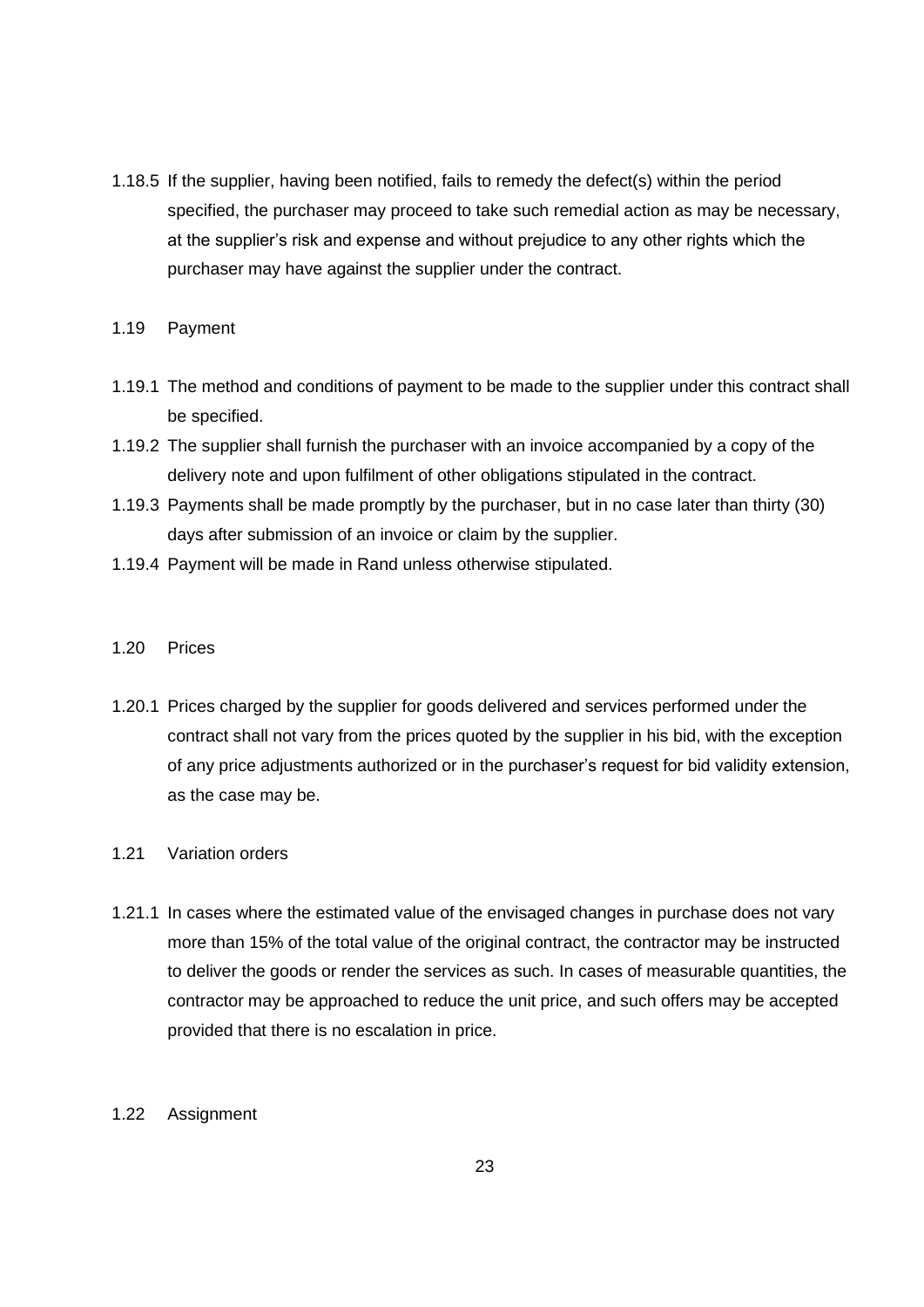1.22.1 The supplier shall not assign, in whole or in part, its obligations to perform under the contract, except with the purchaser's prior written consent.

#### 1.23 Subcontracts

- 1.23.1 The supplier shall notify the purchaser in writing of all subcontracts awarded under this contract if not already specified in the bid. Such notification, in the original bid or later, shall not relieve the supplier from any liability or obligation under the contract.
- 1.24 Delays in the supplier's performance
- 1.24.1 Delivery of the goods and performance of services shall be made by the supplier in accordance with the time schedule prescribed by the purchaser in the contract.
- 1.24.2 If at any time during performance of the contract, the supplier or its subcontractor(s) should encounter conditions impeding timely delivery of the goods and performance of services, the supplier shall promptly notify the purchaser in writing of the fact of the delay, its likely duration and its cause(s). As soon as practicable after receipt of the supplier's notice, the purchaser shall evaluate the situation and may at his discretion extend the supplier's time for performance, with or without the imposition of penalties, in which case the extension shall be ratified by the parties by amendment of contract.
- 1.24.3 The right is reserved to procure outside of the contract small quantities or to have minor essential services executed if an emergency arises, the supplier's point of supply is not situated at or near the place where the goods are required, or the supplier's services are not readily available.
- 1.24.4 Except as provided under GCC Clause 25, a delay by the supplier in the performance of its delivery obligations shall render the supplier liable to the imposition of penalties, pursuant to GCC Clause 22, unless an extension of time is agreed upon pursuant to GCC Clause 22.2 without the application of penalties.
- 1.24.5 Upon any delay beyond the delivery period in the case of a goods contract, the purchaser shall, without cancelling the contract, be entitled to purchase goods of a similar quality and up to the same quantity in substitution of the goods not supplied in conformity with the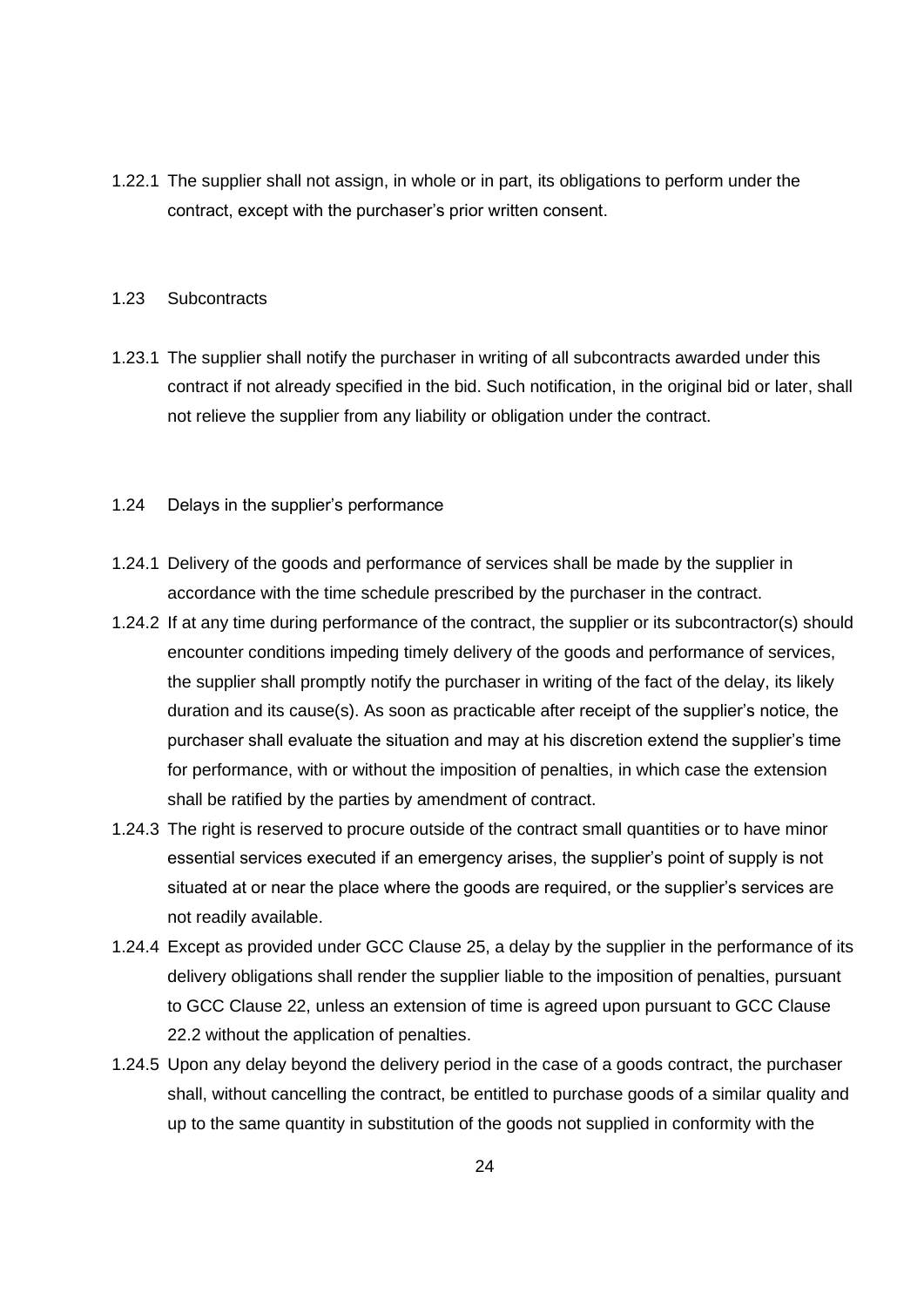contract and to return any goods delivered later at the supplier's expense and risk, or to cancel the contract and buy such goods as may be required to complete the contract and without prejudice to his other rights, be entitled to claim damages from the supplier.

#### 1.25 Penalties

1.25.1 Subject to GCC Clause 25, if the supplier fails to deliver any or all of the goods or to perform the services within the period(s) specified in the contract, the purchaser shall, without prejudice to its other remedies under the contract, deduct from the contract price, as a penalty, a sum calculated on the delivered price of the delayed goods or unperformed services using the current prime interest rate calculated for each day of the delay until actual delivery or performance. The purchaser may also consider termination of the contract pursuant to GCC Clause 23.

#### 1.26 Termination for default

- 1.26.1 The purchaser, without prejudice to any other remedy for breach of contract, by written notice of default sent to the supplier, may terminate this contract in whole or in part:
	- (a) If the supplier fails to deliver any or all of the goods within the period(s) specified in the contract, or within any extension thereof granted by the purchaser pursuant to GCC Clause 21.2; (b) if the supplier fails to perform any other obligation(s) under the contract; (c) if the supplier, in the judgement of the purchaser, has engaged in corrupt or fraudulent practices in competing for or in executing the contract.
- 1.26.2 In the event the purchaser terminates the contract in whole or in part, the purchaser may procure, upon such terms and in such manner, as it deems appropriate, goods, works or services similar to those undelivered, and the supplier shall be liable to the purchaser for any excess costs for such similar goods, works or services. However, the supplier shall continue performance of the contract to the extent not terminated.
- 1.26.3 Where the purchaser terminates the contract in whole or in part, the purchaser may decide to impose a restriction penalty on the supplier by prohibiting such supplier from doing business with the public sector for a period not exceeding 10 years.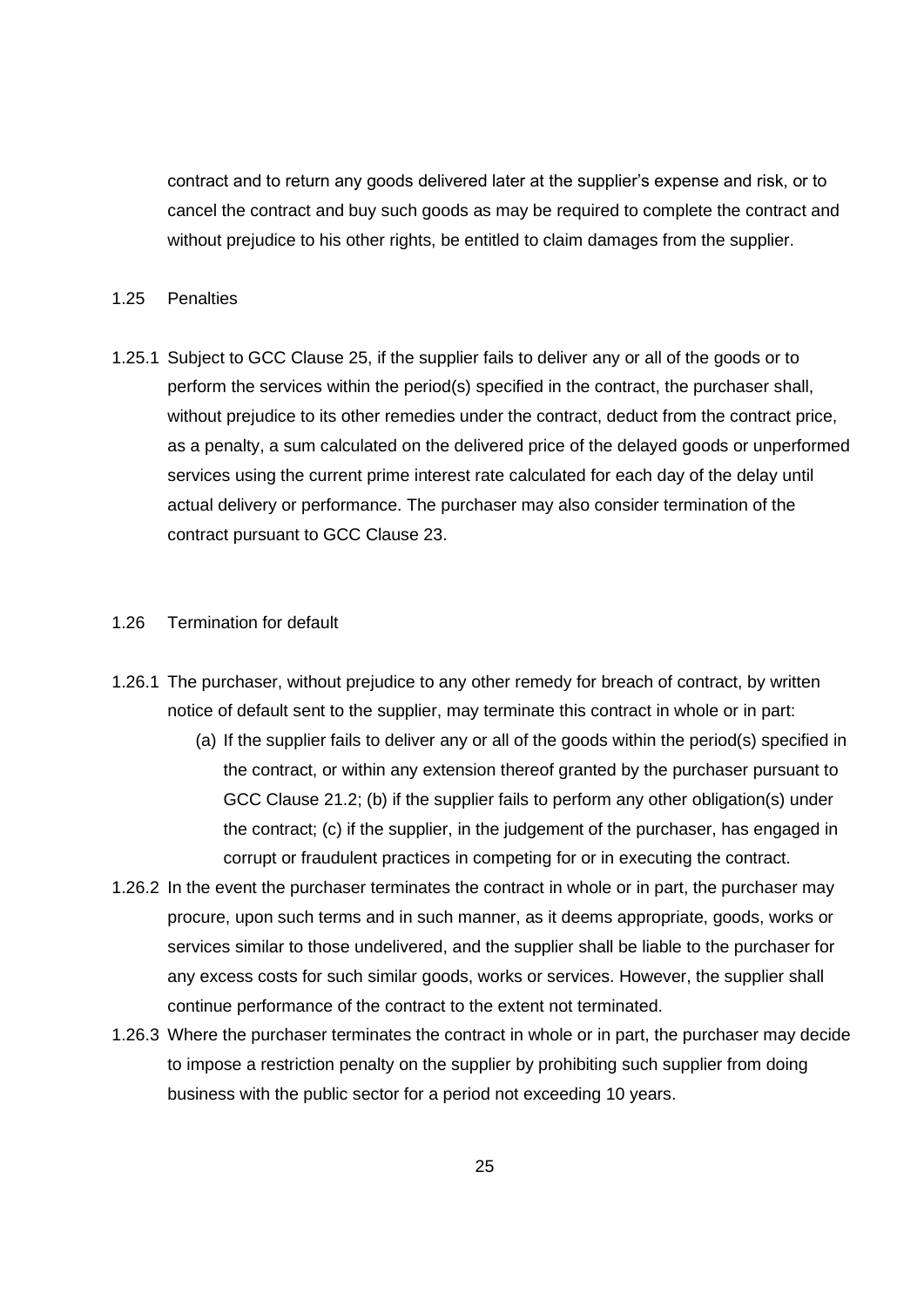- 1.26.4 If a purchaser intends imposing a restriction on a supplier or any person associated with the supplier, the supplier will be allowed a time period of not more than fourteen (14) days to provide reasons why the envisaged restriction should not be imposed. Should the supplier fail to respond within the stipulated fourteen (14) days the purchaser may regard the supplier as having no objection and proceed with the restriction.
- 1.26.5 Any restriction imposed on any person by the purchaser will, at the discretion of the purchaser, also be applicable to any other enterprise or any partner, manager, director or other person who wholly or partly exercises or exercised or may exercise control over the enterprise of the first-mentioned person, and with which enterprise or person the firstmentioned person, is or was in the opinion of the purchaser actively associated.
- 1.26.6 If a restriction is imposed, the purchaser must, within five (5) working days of such imposition, furnish the National Treasury, with the following information:
	- (i) The name and address of the supplier and / or person restricted by the purchaser;
	- (ii) The date of commencement of the restriction
	- (iii) The period of restriction; and
	- (iv) The reasons for the restriction. These details will be loaded in the National Treasury's central database of suppliers or persons prohibited from doing business with the public sector.
- 1.26.7 If a court of law convicts a person of an offence as contemplated in sections 12 or 13 of the Prevention and Combating of Corrupt Activities Act, No. 12 of 2004, the court may also rule that such person's name be endorsed on the Register for Tender Defaulters. When a person's name has been endorsed on the Register, the person will be prohibited from doing business with the public sector for a period not less than five years and not more than 10 years. The National Treasury is empowered to determine the period of restriction and each case will be dealt with on its own merits. According to section 32 of the Act the Register must be open to the public. The Register can be pursued on the National Treasury website.
- 1.27 Antidumping and countervailing duties and rights
- 1.27.1 When, after the date of bid, provisional payments are required, or anti-dumping or countervailing duties are imposed, or the amount of a provisional payment or anti-dumping or countervailing right is increased in respect of any dumped or subsidized import, the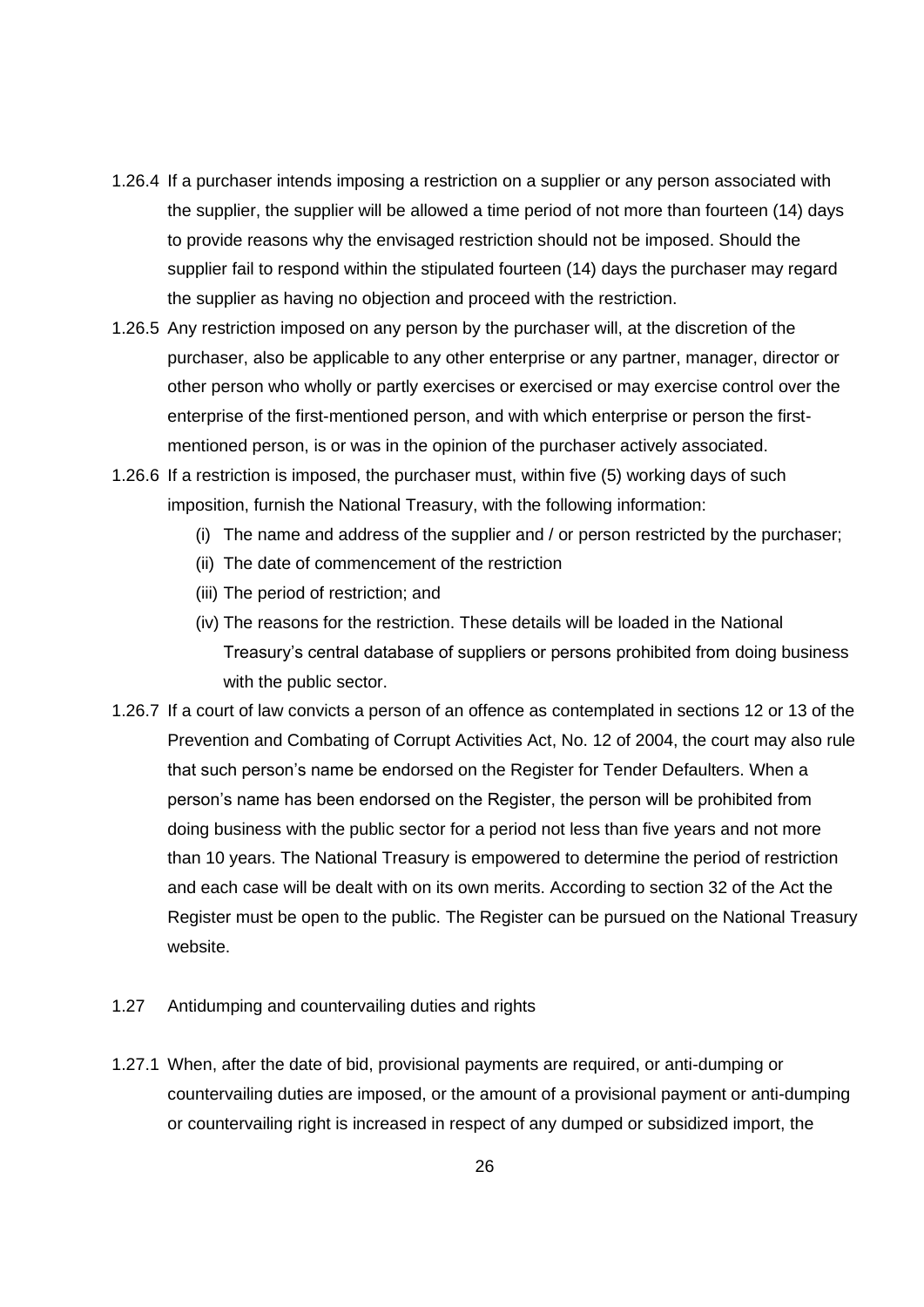State is not liable for any amount so required or imposed, or for the amount of any such increase. When, after the said date, such a provisional payment is no longer required or any such anti-dumping or countervailing right is abolished, or where the amount of such provisional payment or any such right is reduced, any such favourable difference shall on demand be paid forthwith by the supplier to the purchaser or the purchaser may deduct such amounts from moneys (if any) which may otherwise be due to the supplier in regard to goods or services which he delivered or rendered, or is to deliver or render in terms of the contract or any other contract or any other amount which may be due to him.

#### 1.28 Force Majeure

- 1.28.1 Notwithstanding the provisions of GCC Clauses 22 and 23, the supplier shall not be liable for forfeiture of its performance security, damages, or termination for default if and to the extent that his delay in performance or other failure to perform his obligations under the contract is the result of an event of force majeure.
- 1.28.2 If a force majeure situation arises, the supplier shall promptly notify the purchaser in writing of such condition and the cause thereof. Unless otherwise directed by the purchaser in writing, the supplier shall continue to perform its obligations under the contract as far as is reasonably practical and shall seek all reasonable alternative means for performance not prevented by the force majeure event.

## 1.29 Termination of insolvency

- 1.29.1 The purchaser may at any time terminate the contract by giving written notice to the supplier if the supplier becomes bankrupt or otherwise insolvent. In this event, termination will be without compensation to the supplier, provided that such termination will not prejudice or affect any right of action or remedy, which has accrued or will accrue thereafter to the purchaser.
- 1.30 Settlement of Disputes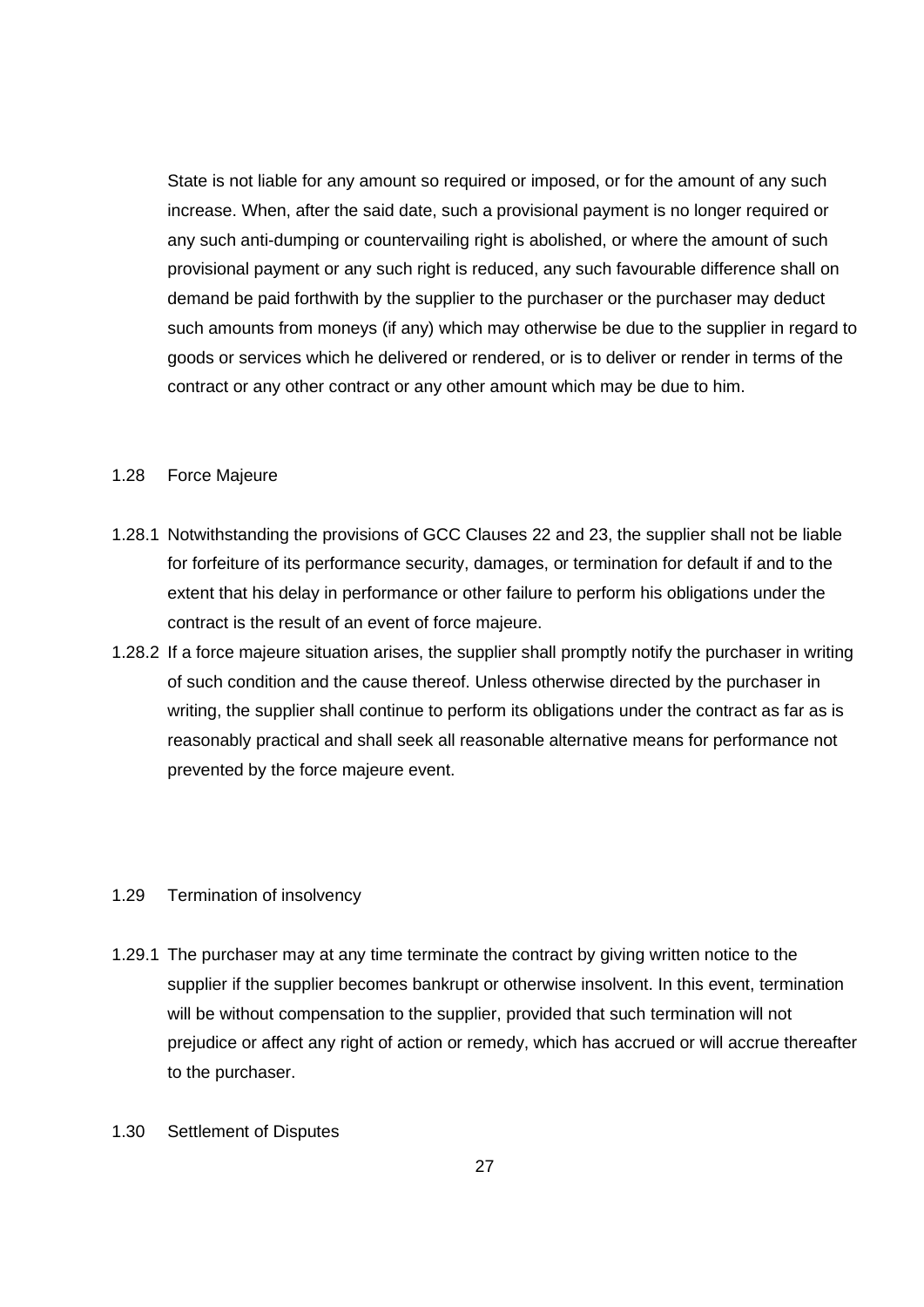- 1.30.1 If any dispute or difference of any kind whatsoever arises between the purchaser and the supplier in connection with or arising out of the contract, the parties shall make every effort to resolve amicably such dispute or difference by mutual consultation.
- 1.30.2 If, after thirty (30) days, the parties have failed to resolve their dispute or difference by such mutual consultation, then either the purchaser or the supplier may give notice to the other party of his intention to commence with mediation. No mediation in respect of this matter may be commenced unless such notice is given to the other party.
- 1.30.3 Should it not be possible to settle a dispute by means of mediation, it may be settled in a South African court of law.
- 1.30.4 Notwithstanding any reference to mediation and/or court proceedings herein, (a) the parties shall continue to perform their respective obligations under the contract unless they otherwise agree; and (b) The purchaser shall pay the supplier any monies die the supplier for goods delivered and / or services rendered according to the prescripts of the contract.

#### 1.31 Limitation of Liability

1.31.1 Except in cases of criminal negligence or wilful misconduct, and in the case of infringement pursuant to Clause 6; (a) the supplier shall not be liable to the purchaser, whether in contract, tort, or otherwise, for any indirect or consequential loss or damage, loss of use, loss of production, or loss of profits or interest costs, provided that this exclusion shall not apply to any obligation of the supplier to pay penalties and/or damages to the purchaser; and (b) the aggregate liability of the supplier to the purchaser, whether under the contract, in tort or otherwise, shall not exceed the total contract price, provided that this limitation shall not apply to the cost of repairing or replacing defective equipment.

## 1.32 Governing language

- 1.32.1 The contract shall be written in English. All correspondence and other documents pertaining to the contract that is exchanged by the parties shall also be written in English.
- 1.33 Applicable law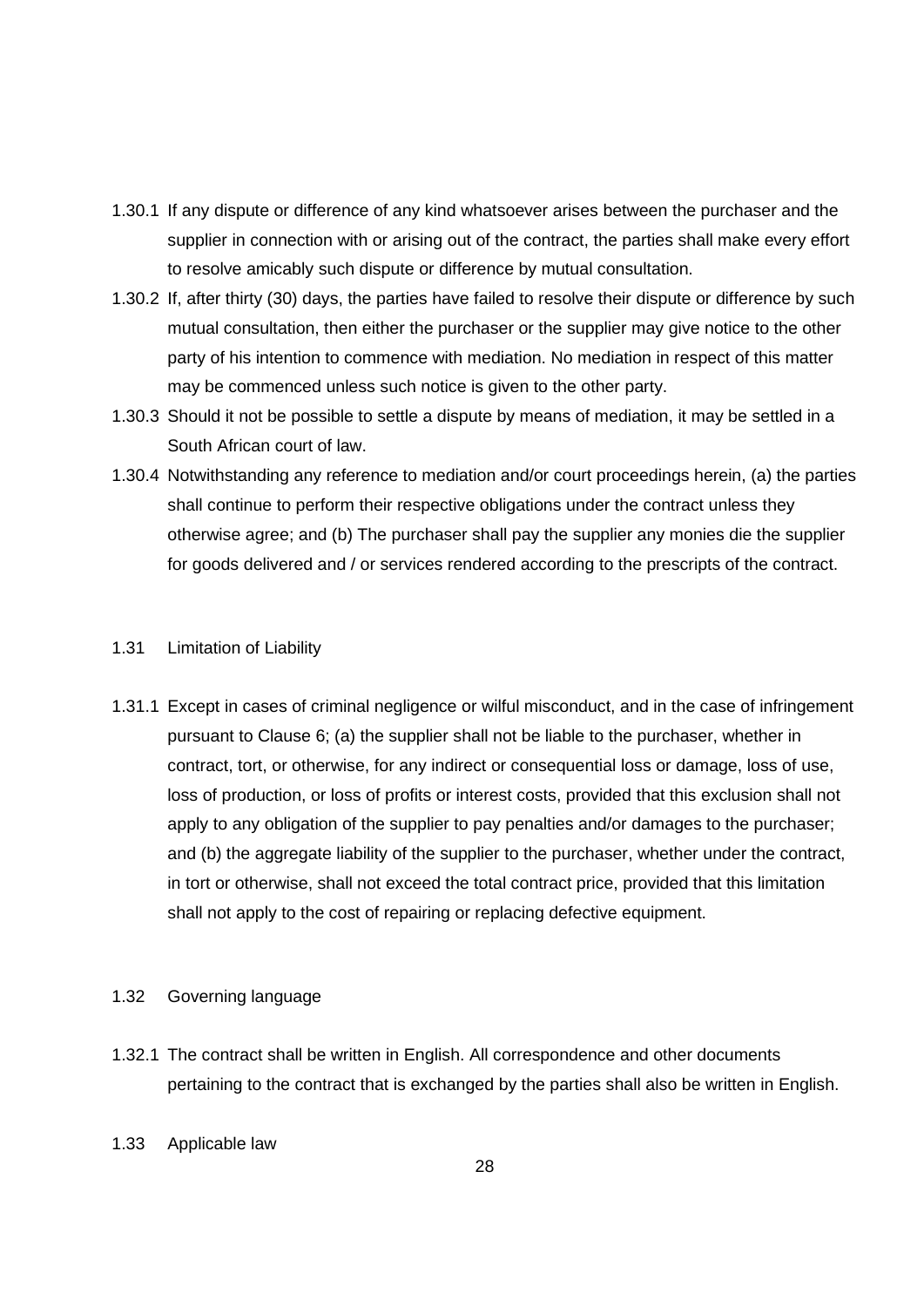1.33.1 The contract shall be interpreted in accordance with South African laws, unless otherwise specified.

#### 1.34 Notices

- 1.34.1 Every written acceptance of a bid shall be posted to the supplier concerned by registered or certified mail and any other notice to him shall be posted by ordinary mail to the address furnished in his bid or to the address notified later by him in writing and such posting shall be deemed to be proper service of such notice.
- 1.34.2 The time mentioned in the contract documents for performing any act after such aforesaid notice has been given, shall be reckoned from the date of posting of such notice.

## 1.35 Taxes and duties

- 1.35.1 A foreign supplier shall be entirely responsible for all taxes, stamp duties, license fees, and other such levies imposed outside the purchaser's country.
- 1.35.2 A local supplier shall be entirely responsible for all taxes, duties, license fees, etc., incurred until delivery of the contracted goods to the purchaser.
- 1.35.3 No contract shall be concluded with any bidder whose tax matters are not in order. Prior to the award of a bid SARS must have certified that the tax matters of the preferred bidder are in order.
- 1.35.4 No contract shall be concluded with any bidder whose municipal rates and taxes and municipal services charges are in arrears.

## 1.36 Transfer of contracts

1.36.1 The contractor shall not abandon, transfer, cede assign or sublet a contract or part thereof without the written permission of the purchaser.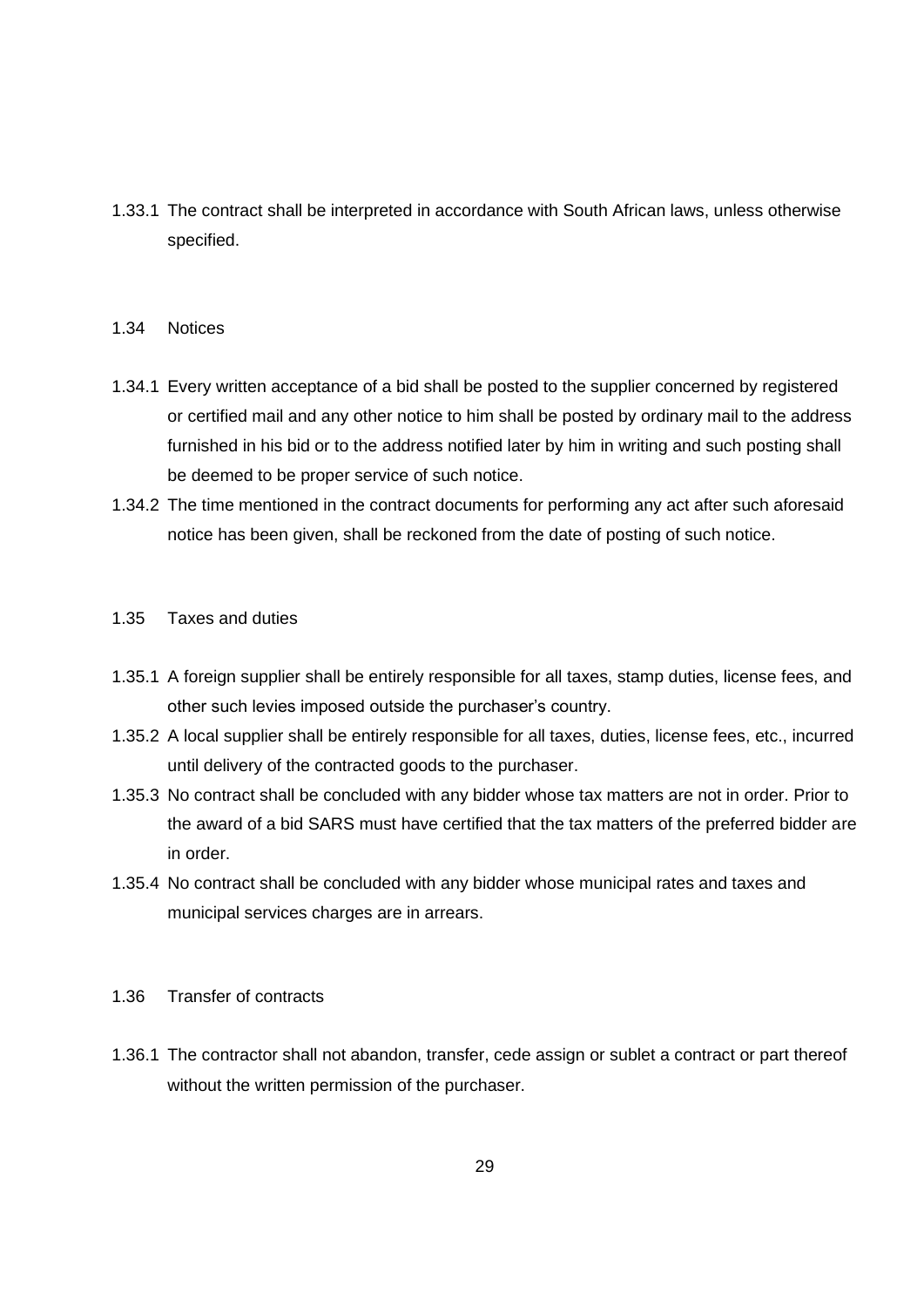## 1.37 Amendment of contracts

1.37.1 No agreement to amend or vary a contract or order or the conditions, stipulations or provisions thereof shall be valid and of any force unless such agreement to amend or vary is entered into in writing and signed by the contracting parties. Any waiver of the requirement that the agreement to amend or vary shall be in writing, shall also be in writing.

## 1.38 Prohibition of restrictive practices

- 1.38.1 In terms of section 4 (1) (b) (ii) of the Competition Act No. 89 of 1998, as amended, an agreement between, or concerted practice by, firms, or a decision by an association of firms, is prohibited if it is between parties in a horizontal relationship and if a bidder(s) is/ are or a contractor(s) was/ were involved in collusive bidding.
- 1.38.2 If a bidder(s) or contractor(s) based on reasonable grounds or evidence obtained by the purchaser has/ have engaged in the restrictive practice referred to above, the purchaser may refer the matter to the Competition Commission for investigation and possible imposition of administrative penalties as contemplated in section 59 of the Competition Act No 89 of 1998.
- 1.38.3 If a bidder(s) or contractor(s) has/ have been found guilty by the Competition Commission of the restrictive practiced referred to above, the purchaser may, in addition and without prejudice to any other remedy provided for, invalidate the bid(s) for such item(s) offered, and/ or terminate the contract in whole or part, and/ or restrict the bidder(s) or contractor(s) from conducting business with the public sector for a period not exceeding ten (10) years and/ or claim damages from the bidder(s) or contractor(s) concerned.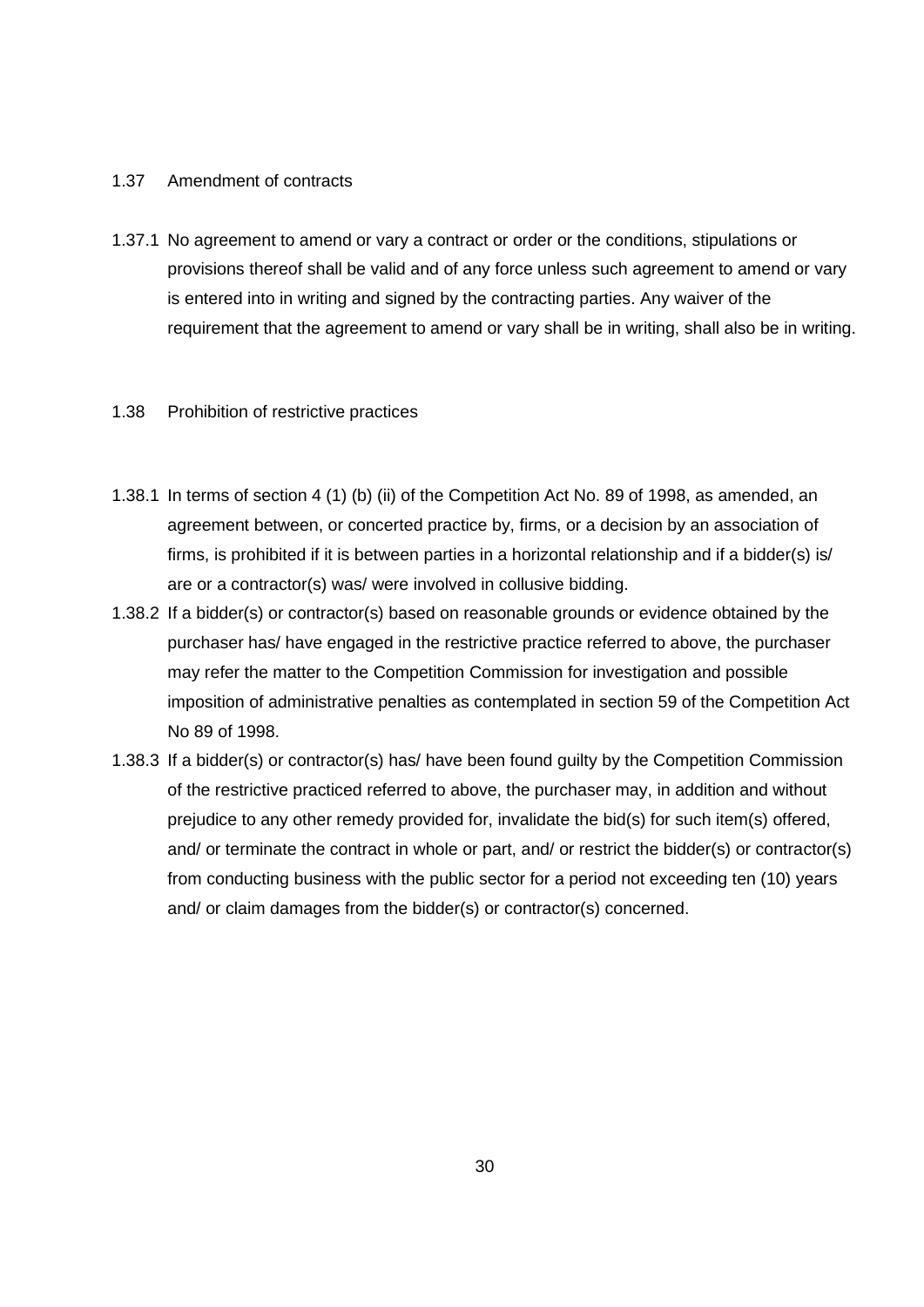## <span id="page-30-0"></span>1.5 SPECIFICATIONS

## SPECIFICATIONS ORGANISATIONAL DEVELOPMENT AND SUPPORT PROJECT FOR A PERIOD OF THREE YEARS

| SIYATHEMBA MUNICIPALITY<br>SCHEDULE OF WORK EXPERIENCE OF THE TENDERER |                                                                                           |                            |                                              |                                 |  |
|------------------------------------------------------------------------|-------------------------------------------------------------------------------------------|----------------------------|----------------------------------------------|---------------------------------|--|
|                                                                        | The following is a statement of similar work successfully executed by myself / ourselves: |                            |                                              |                                 |  |
|                                                                        |                                                                                           | <b>COMPLETED CONTRACTS</b> |                                              |                                 |  |
|                                                                        | <b>EMPLOYER</b><br>(Name, Tel, Fax, Email)                                                | NATURE OF WORK             | <b>VALUE OF</b><br><b>WORK</b><br>(INCL VAT) | <b>DATE</b><br><b>COMPLETED</b> |  |
| Name                                                                   |                                                                                           |                            |                                              |                                 |  |
| Tel                                                                    |                                                                                           |                            |                                              |                                 |  |
| Fax                                                                    |                                                                                           |                            |                                              |                                 |  |
| Email                                                                  |                                                                                           |                            |                                              |                                 |  |
| Name                                                                   |                                                                                           |                            |                                              |                                 |  |
| Tel                                                                    |                                                                                           |                            |                                              |                                 |  |
| Fax                                                                    |                                                                                           |                            |                                              |                                 |  |
| Email                                                                  |                                                                                           |                            |                                              |                                 |  |
| Name                                                                   |                                                                                           |                            |                                              |                                 |  |
| Tel                                                                    |                                                                                           |                            |                                              |                                 |  |
| Fax                                                                    |                                                                                           |                            |                                              |                                 |  |
| Email                                                                  |                                                                                           |                            |                                              |                                 |  |
| Name                                                                   |                                                                                           |                            |                                              |                                 |  |
| Tel                                                                    |                                                                                           |                            |                                              |                                 |  |
| Fax                                                                    |                                                                                           |                            |                                              |                                 |  |
| Email                                                                  |                                                                                           |                            |                                              |                                 |  |
| Name                                                                   |                                                                                           |                            |                                              |                                 |  |
| Tel                                                                    |                                                                                           |                            |                                              |                                 |  |
| Fax                                                                    |                                                                                           |                            |                                              |                                 |  |
| Email                                                                  |                                                                                           |                            |                                              |                                 |  |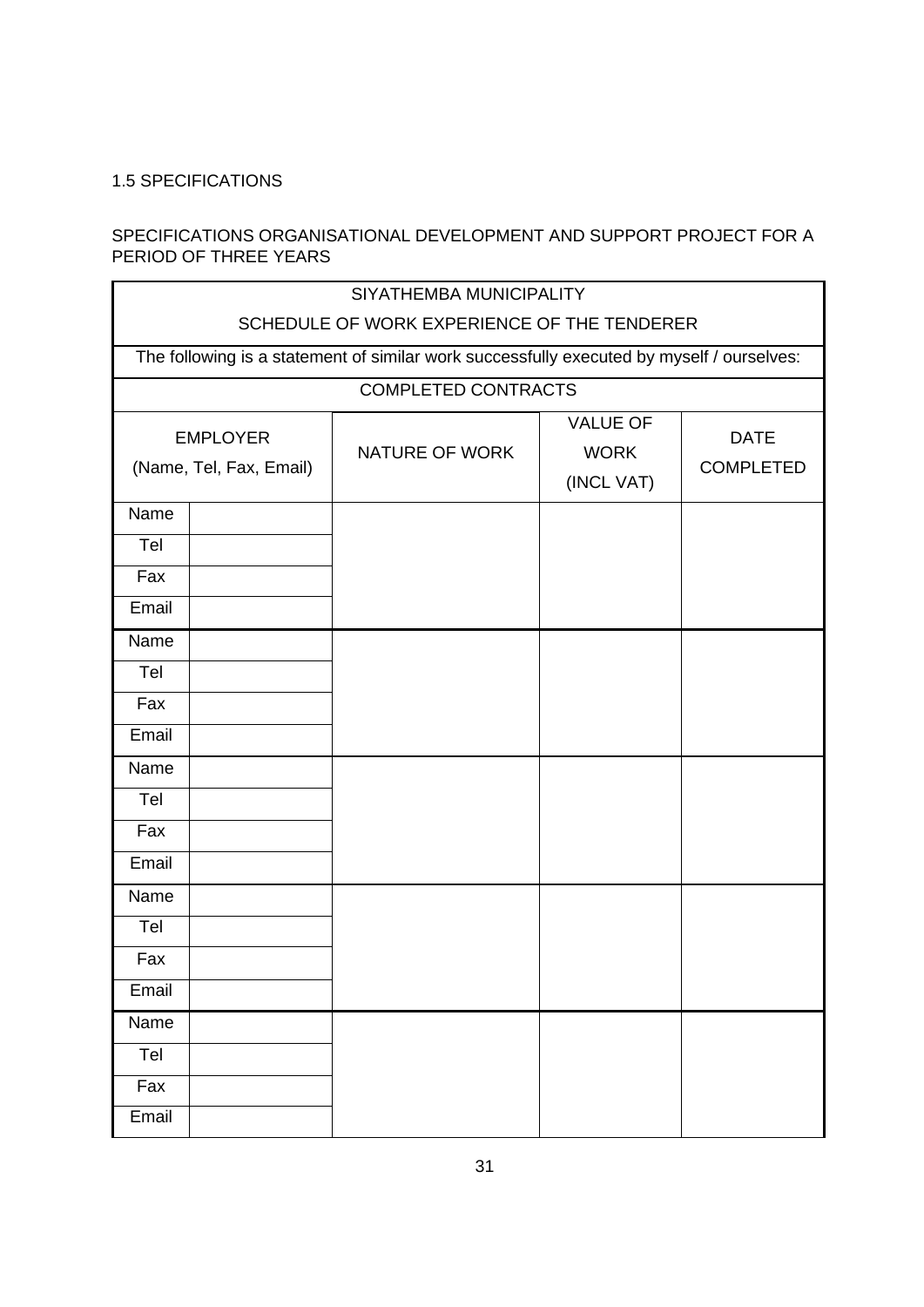|  | Attach additional pages if more space is required. |  |
|--|----------------------------------------------------|--|

| SIYATHEMBA MUNICIPALITY                                                                              |                                                                                                    |  |  |  |
|------------------------------------------------------------------------------------------------------|----------------------------------------------------------------------------------------------------|--|--|--|
|                                                                                                      | <b>TENDER SPECIFICATIONS</b>                                                                       |  |  |  |
| <b>TENDER NUMBER</b>                                                                                 | SLM/05/2020                                                                                        |  |  |  |
| <b>TENDER DESCRIPTION</b>                                                                            | ORGANISATIONAL DEVELOPMENT AND SUPPORT                                                             |  |  |  |
|                                                                                                      | PROJECT FOR A PERIOD OF THREE YEARS                                                                |  |  |  |
| 1.5.1. Background                                                                                    |                                                                                                    |  |  |  |
|                                                                                                      |                                                                                                    |  |  |  |
| 1.5.2. Scope of Work                                                                                 |                                                                                                    |  |  |  |
|                                                                                                      | 1.5.2.1 It is the intention to appoint the successful tenderer for a contract period of 3 years in |  |  |  |
| order to ensure the success of the project and to provide the municipality with the necessary        |                                                                                                    |  |  |  |
| business continuity and the building of institutional knowledge and capacity.                        |                                                                                                    |  |  |  |
| 1.5.2.2 It is critical that the service provider to be appointed should have extensive experience in |                                                                                                    |  |  |  |
| all the items listed below and must therefore be able to provide references/written confirmation     |                                                                                                    |  |  |  |
| of all such projects successfully undertaken in the past, for each of the items listed below.        |                                                                                                    |  |  |  |
| Failure to provide sufficient evidence as well as contactable referees will exclude tenderers from   |                                                                                                    |  |  |  |
| earning points for functionality criteria as listed hereunder.                                       |                                                                                                    |  |  |  |
| 1.5.3. Specifications                                                                                |                                                                                                    |  |  |  |
| As the municipality may decide to appoint a single service provider for the functions listed below,  |                                                                                                    |  |  |  |
| it is important that all proposals must, as a minimum provide for the performance of all the         |                                                                                                    |  |  |  |
| functions listed below. Management reserves the right to make use of other service providers to      |                                                                                                    |  |  |  |
| render similar services.                                                                             |                                                                                                    |  |  |  |
| <b>Detailed Specifications</b>                                                                       |                                                                                                    |  |  |  |

- Having effective and efficient municipal systems and processes in place,
- Creating a sound and reliable service to all residents and stakeholders of the Siyathemba Municipality
- Ensuring sound and effective financial systems that will result in a clean audit outcome,
- Creating an environment that will attract more investment into the area,
- Ensuring social cohesion and job creation through the maximization of the opportunities available in the area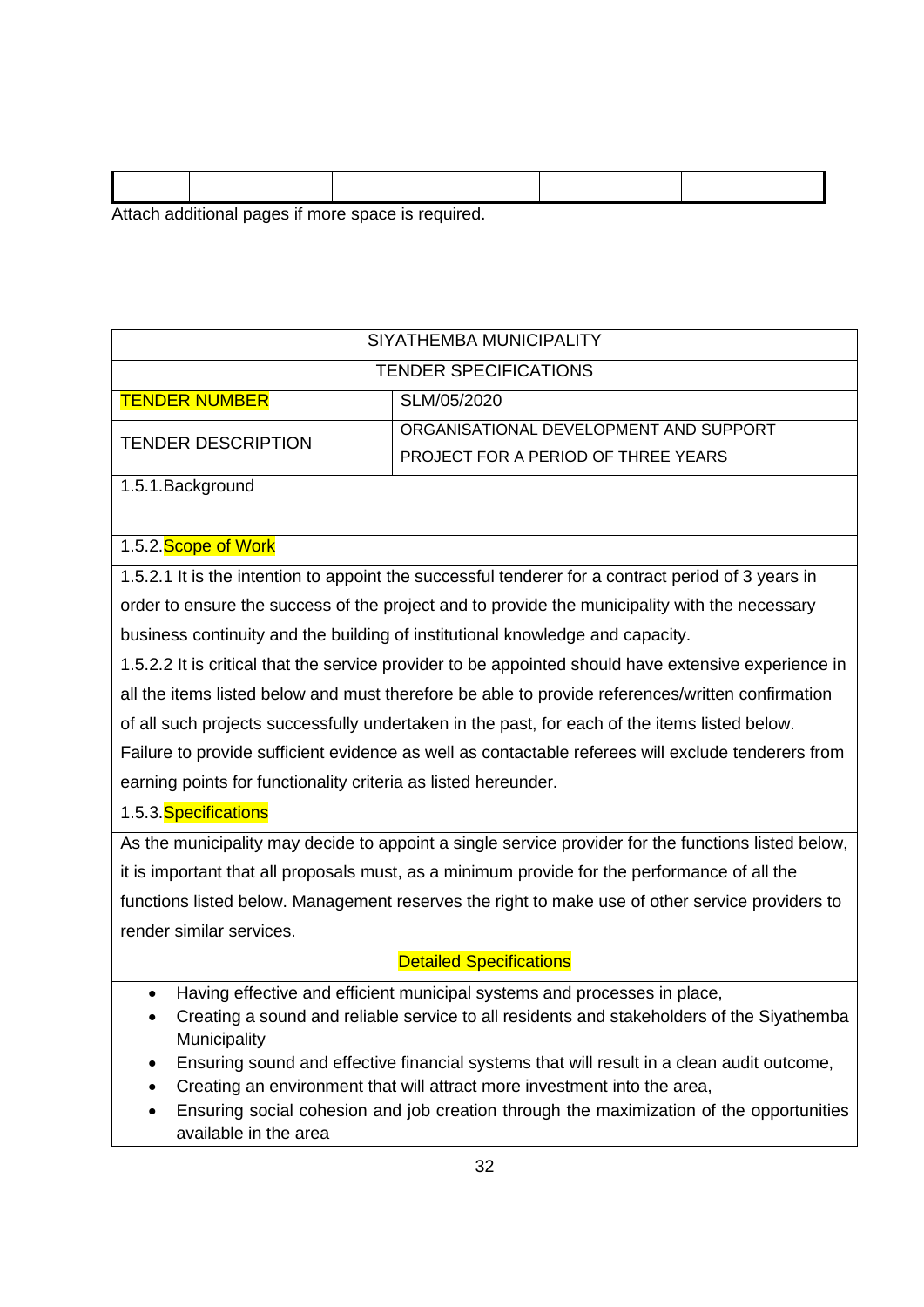• Preparing the Institution for possible SEZ status and new business development

1.5.3.1 Travelling rates should be quoted per kilometre and the calculation for the purpose of evaluation will be based on a total of 12,000 kilometres per annum.

1.5.3.2 Travelling time must be quoted as an hourly rate and the calculation for the purpose of evaluation will be based on 200 hours per annum.

1.5.3.3 Subsistence cost must be quoted as an allowance per day and the calculation for the purpose of evaluation will be based on 120 days per annum.

- 1.5.3.4 Accommodation cost will be reimbursed at the actual cost incurred to overnight at a 3 star accommodation establishment on a bed and breakfast basis and will not form part of the calculation for comparative purposes.
- 1.5.3.5 Sundry cost such as printing, stationary, parking, toll fees and other incidental expenditure will not be reimbursed separately and must therefore be included in the hourly rates quoted.

1.5.3.6 Please note that the tariffs for all components of the tender in the outer years of the projects will be limited to the annual growth indicator for the outer year's rate as indicated in the annual National Treasury Budget Circular.

1.5.4 APPLICABLE STANDARDS, SPECIFICATIONS AND REGULATIONS

1.5.4.4 Supply Chain Management (SCM) Regulations

1.5.4.5 Siyathemba SCM Policy

1.5.4.6 Preferential Procurement Regulations, 2011

1.5.4.7 MFMA

1.6 Delivery

1.7 Delivery as required per assignment.

1.8 Pricing Requirements

- 1.8.1 Tender prices must be in ZAR Currency (Rand).
- 1.8.2 Escalation will be allowed as per point 1.5.3.6 above.
- 1.8.3 Bid prices must be exclusive of VAT
- 1.8.4 All costs must be included in the bid price.
- 1.8.5 All tenders must be valid for up to **90** Days.

1.9 Evaluation

1.9.1 All tenders received shall be evaluated in accordance with the Municipal Finance Management Act, Act 56 of 2003 (read with its accompanying Supply Chain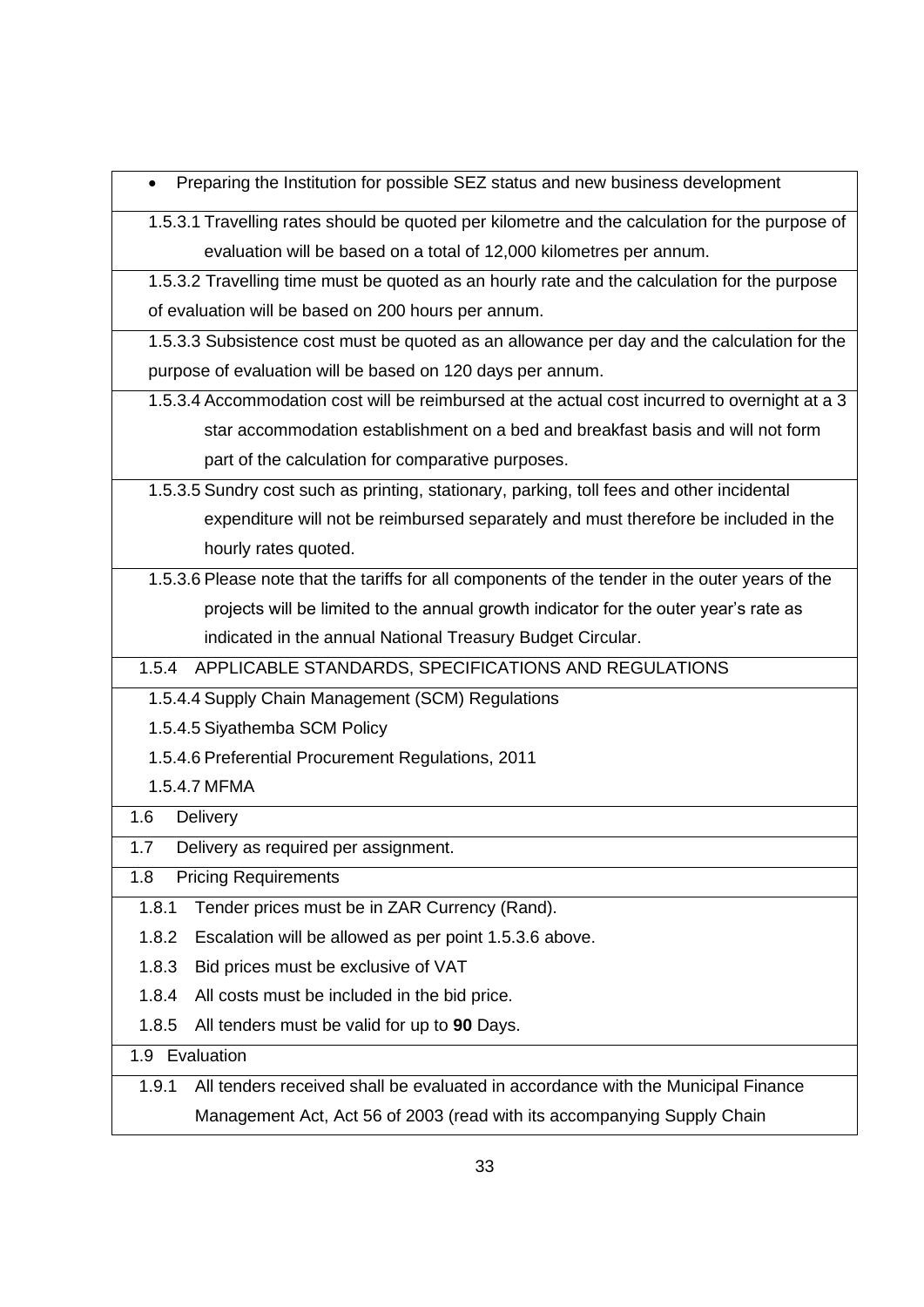|                                                 | Management Regulations), the SCM Policy, and the Preferential Policy Framework       |                                                                                            |  |  |  |
|-------------------------------------------------|--------------------------------------------------------------------------------------|--------------------------------------------------------------------------------------------|--|--|--|
|                                                 |                                                                                      | Act, Act 5 of 2000 (read with its accompanying Regulations).                               |  |  |  |
|                                                 |                                                                                      | 1.9.2 Points will be awarded to tenderers who are eligible for preferences in terms of MBD |  |  |  |
|                                                 | 6.1: Preference Point Claim Schedule (where preferences are granted in respect of B- |                                                                                            |  |  |  |
|                                                 | BBEE contribution).                                                                  |                                                                                            |  |  |  |
|                                                 | 1.9.3 The terms and conditions of MBD 6.1 shall apply in all respects to the tender  |                                                                                            |  |  |  |
| evaluation process and any subsequent contract. |                                                                                      |                                                                                            |  |  |  |
| 1.10 DEFINITION OF TERMS                        |                                                                                      |                                                                                            |  |  |  |
| 1.10.1 None                                     |                                                                                      |                                                                                            |  |  |  |
| 1.11 ABBREVIATIONS                              |                                                                                      |                                                                                            |  |  |  |
| 1.12 SCM                                        |                                                                                      | Supply Chain Management                                                                    |  |  |  |
| 1.13 MFMA                                       |                                                                                      | Municipal Finance Management Act                                                           |  |  |  |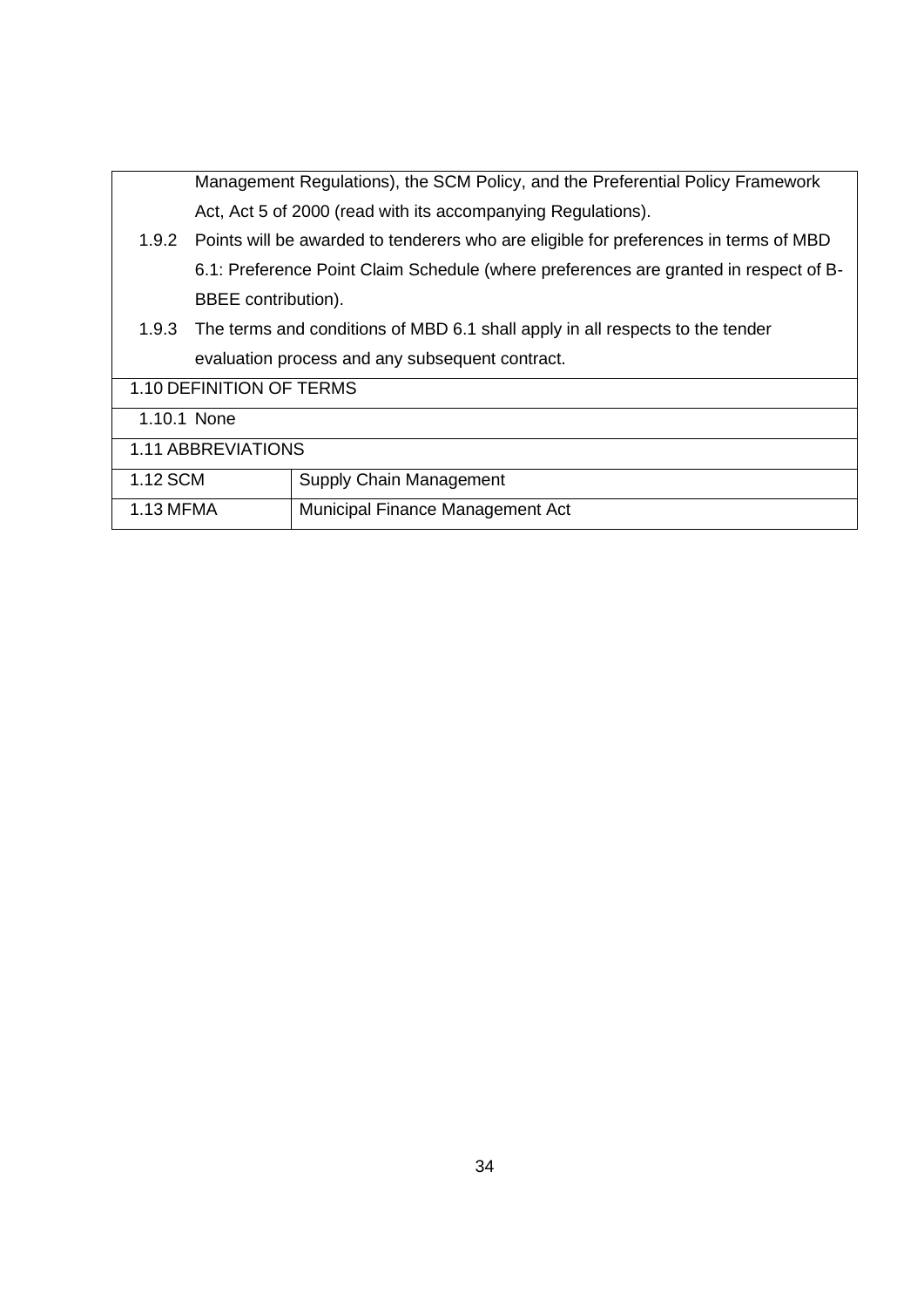| SIYATHEMBA MUNICIPALITY                                                                   |                            |         |  |  |  |  |  |
|-------------------------------------------------------------------------------------------|----------------------------|---------|--|--|--|--|--|
| <b>FUNCTIONALITY POINTS CLAIM FORM</b>                                                    |                            |         |  |  |  |  |  |
| 1.14 GENERAL CONDITIONS                                                                   |                            |         |  |  |  |  |  |
| 1.14.1 This form is to be used to claim the functionality points used to assess the       |                            |         |  |  |  |  |  |
| technical capacity of the bidder to execute the project.                                  |                            |         |  |  |  |  |  |
| 1.14.2 A prerequisite of 80% must be obtained for functionality, in order to be evaluated |                            |         |  |  |  |  |  |
| on price and preference.                                                                  |                            |         |  |  |  |  |  |
| 1.14.3 The functionality point for this bid are allocated as indicated in table below-    |                            |         |  |  |  |  |  |
| maximum of 50 can be achieved.                                                            |                            |         |  |  |  |  |  |
| 1.14.4 Functionality points will be awarded for the overall coverage of both the          |                            |         |  |  |  |  |  |
| Specifications, as well as the Evaluation criteria within the presentation.               |                            |         |  |  |  |  |  |
| <b>Evaluation Criteria</b>                                                                | <b>Maximum Points</b>      |         |  |  |  |  |  |
|                                                                                           | <b>Measurement (RSA</b>    |         |  |  |  |  |  |
| Item                                                                                      | Municipality/              | Scoring |  |  |  |  |  |
|                                                                                           | Entity)                    |         |  |  |  |  |  |
| Relevant key staff with                                                                   | Points will be awarded for | 10      |  |  |  |  |  |
| experience.                                                                               | staff with relevant        |         |  |  |  |  |  |
|                                                                                           | experience and             |         |  |  |  |  |  |
|                                                                                           | qualifications.            |         |  |  |  |  |  |
| Prior experience within the                                                               | Points will be awarded for | 15      |  |  |  |  |  |
| Pixley Ka Seme region.                                                                    | prior experience gained    |         |  |  |  |  |  |
|                                                                                           | within the Pixley Ka Seme  |         |  |  |  |  |  |
|                                                                                           | region                     |         |  |  |  |  |  |
| Work plan/ Methodology                                                                    |                            | 10      |  |  |  |  |  |
|                                                                                           | Work plan and methodology  |         |  |  |  |  |  |
|                                                                                           | must be explained in the   |         |  |  |  |  |  |
|                                                                                           | tender document and        |         |  |  |  |  |  |

05

10

work and the imparting of skills to the municipal staff

the bidders must indicated

presentation

Quality Assurance Plan to assure quality of

Support Resources **Included in the presentation**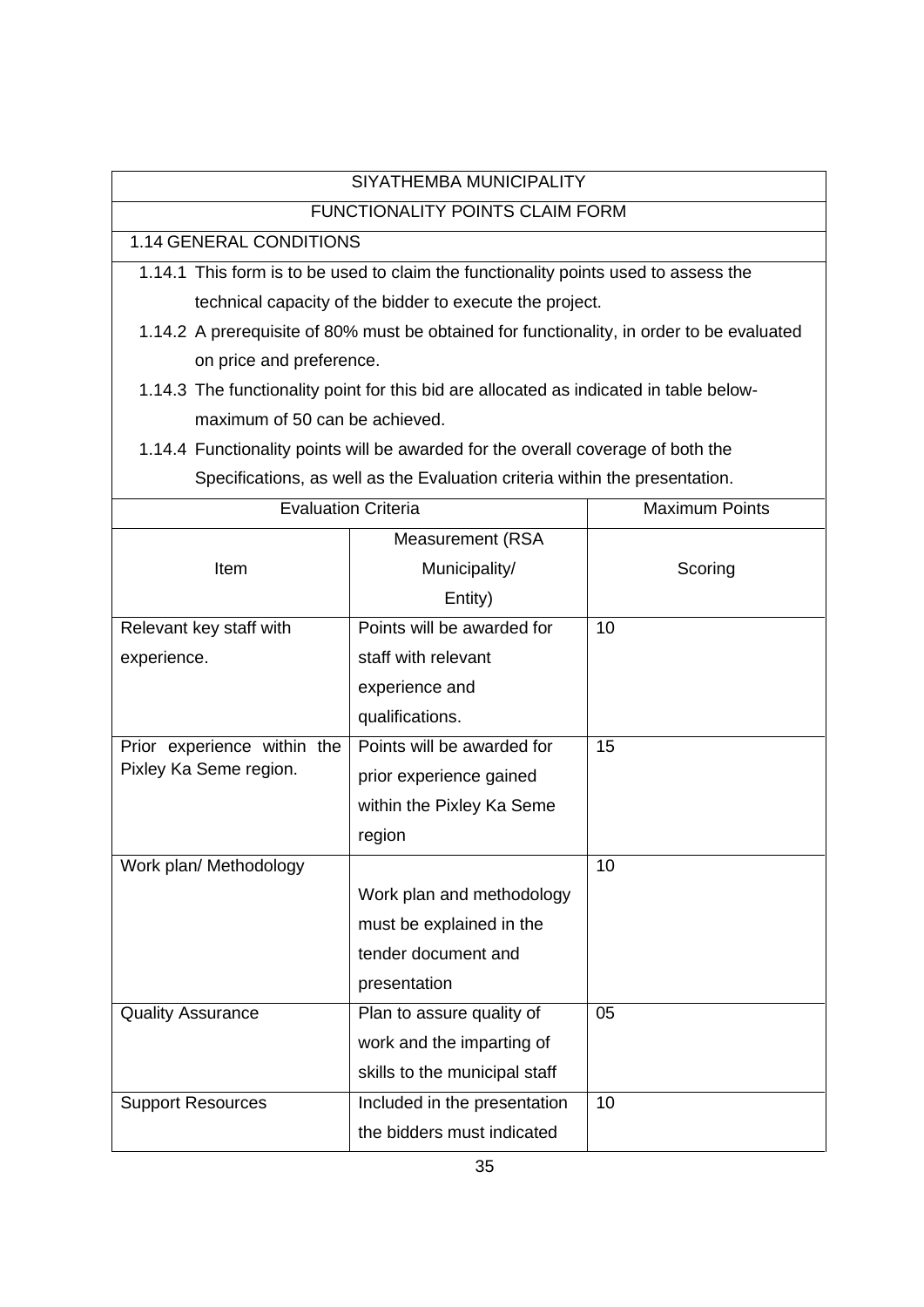|                                                                                             | additional resources which                                                                   |  |  |  |  |  |
|---------------------------------------------------------------------------------------------|----------------------------------------------------------------------------------------------|--|--|--|--|--|
|                                                                                             | can be used on an ad hoc                                                                     |  |  |  |  |  |
|                                                                                             | basis if necessary                                                                           |  |  |  |  |  |
| 1.15 Bidders must submit a thorough methodology, with time frames.                          |                                                                                              |  |  |  |  |  |
| 1.15.1 Project specific services methodology                                                |                                                                                              |  |  |  |  |  |
| 1.15.2 Time frame of individual actions                                                     |                                                                                              |  |  |  |  |  |
| <b>1.16 NOTE:</b>                                                                           |                                                                                              |  |  |  |  |  |
| 1.16.1 This section will be marked negatively for specific specifications in the            |                                                                                              |  |  |  |  |  |
| methodology and time frames that are not clearly stated. (Starting with full marks,         |                                                                                              |  |  |  |  |  |
| and losing two points for each item that is not clearly stated.)                            |                                                                                              |  |  |  |  |  |
| 1.16.2 Failure on the part of a bidder to fill in a part of this may be interpreted to mean |                                                                                              |  |  |  |  |  |
| that the functionality points are not claimed.                                              |                                                                                              |  |  |  |  |  |
|                                                                                             | 1.16.3 Failure on the part of a bidder to sign this form will disqualify the bidder.         |  |  |  |  |  |
|                                                                                             | 1.16.4 The municipality reserves the right to require of a bidder, either before a bid is    |  |  |  |  |  |
| adjudicated or at any time subsequently, to substantiate any claim, in any manner           |                                                                                              |  |  |  |  |  |
| required by the municipality.                                                               |                                                                                              |  |  |  |  |  |
| 1.17 Details of Bidding Firm                                                                |                                                                                              |  |  |  |  |  |
| 1.17.1 Bidders must Attach a schedule with the description of the project, details of the   |                                                                                              |  |  |  |  |  |
|                                                                                             | employer and contact details of the representative of the employer.                          |  |  |  |  |  |
| 1.18 Details of key personnel on the Project                                                |                                                                                              |  |  |  |  |  |
| 1.18.1 Bidders must submitted details of the key personnel to be seconded to the project:   |                                                                                              |  |  |  |  |  |
|                                                                                             | 1.18.2 Experience: Attach a short CV not longer than 1 page, concentrating on relevant       |  |  |  |  |  |
|                                                                                             | experience with specific reference to experience in line with the scope of this              |  |  |  |  |  |
|                                                                                             | project. It must clearly state the number of years' experience.                              |  |  |  |  |  |
|                                                                                             | 1.18.3 Proof of the Qualification in the form of certified copy must be attached, as well as |  |  |  |  |  |
|                                                                                             | professional registration, where applicable.                                                 |  |  |  |  |  |
| <b>1.19 DECLARATION WITH REGARD TO FUNCTIONALITY</b>                                        |                                                                                              |  |  |  |  |  |
|                                                                                             | 1.19.1 I/we, the undersigned, who warrants that he/she is duly authorised to do so on        |  |  |  |  |  |
|                                                                                             | behalf of the firm declare that points claimed qualifies the firm for the point(s)           |  |  |  |  |  |
| shown and I/ we acknowledge that:                                                           |                                                                                              |  |  |  |  |  |
| 1.19.2 The information furnished is true and correct.                                       |                                                                                              |  |  |  |  |  |
|                                                                                             |                                                                                              |  |  |  |  |  |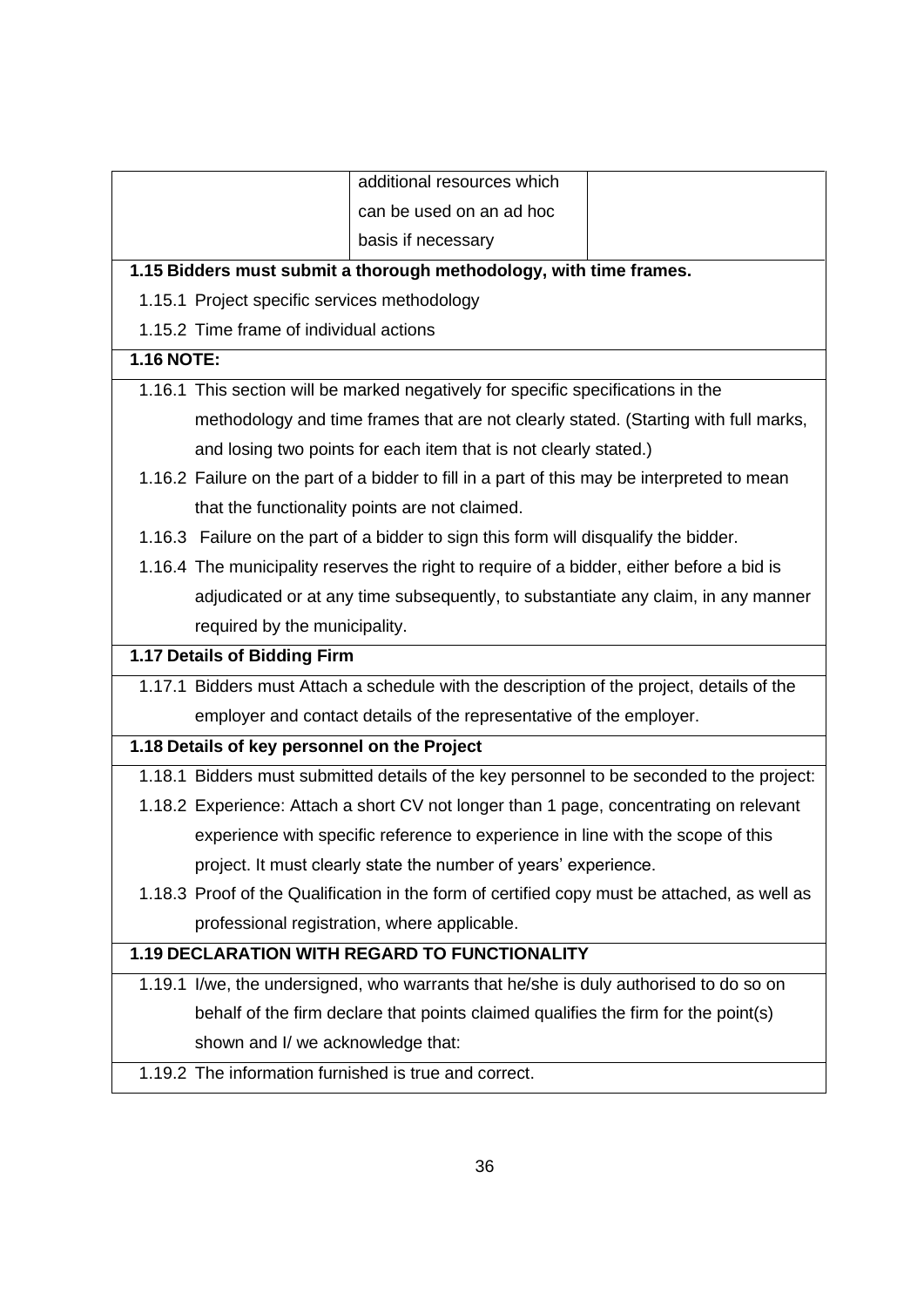|                              | 1.19.3 In the event of a contract being awarded as a result of points claimed, the bidder   |  |  |  |  |
|------------------------------|---------------------------------------------------------------------------------------------|--|--|--|--|
|                              | may be required to furnish documentary proof to the satisfaction of the purchaser           |  |  |  |  |
| that the claims are correct. |                                                                                             |  |  |  |  |
|                              | 1.19.4 If the claims are found to be incorrect, the purchaser may, in addition to any other |  |  |  |  |
| remedy it may have-          |                                                                                             |  |  |  |  |
|                              | 1.19.5 recover all costs, losses or damages it has incurred or suffered as a result of that |  |  |  |  |
| person's conduct; and        |                                                                                             |  |  |  |  |
|                              | 1.19.6 Cancel the contract and claim any damages which it has suffered as a result of       |  |  |  |  |
|                              | having to make less favourable arrangements due to such cancellation;                       |  |  |  |  |
| SIGNATURE(S) OF BIDDER(S)    | <b>DATE</b>                                                                                 |  |  |  |  |
|                              |                                                                                             |  |  |  |  |
| <b>WITNESS 1: SIGNATURE</b>  | <b>WITNESS 2: SIGNATURE</b>                                                                 |  |  |  |  |
|                              |                                                                                             |  |  |  |  |

| SIYATHEMBA MUNICIPALITY PRICING SCHEDULE for PROFESSIONAL SERVICES |                                                                         |  |  |  |
|--------------------------------------------------------------------|-------------------------------------------------------------------------|--|--|--|
| <b>Tender Number</b>                                               | SLM/05/2020                                                             |  |  |  |
| <b>Tender</b>                                                      | ORGANISATIONAL DEVELOPMENT AND SUPPORT PROJECT FOR A                    |  |  |  |
| <b>Description</b>                                                 | PERIOD OF THREE YEARS                                                   |  |  |  |
|                                                                    | 1. Only firm prices will be accepted. Non-firm prices (including prices |  |  |  |
|                                                                    | subject to rates of exchange variations) will not be considered.        |  |  |  |
|                                                                    | 2. In cases where different delivery points influence the pricing, a    |  |  |  |
| <b>PLEASE NOTE:</b>                                                | separate pricing schedule must be submitted for each delivery point.    |  |  |  |
|                                                                    | 3. All costs MUST be included in the bid price, for rendering of the    |  |  |  |
|                                                                    | service at the prescribed destination.                                  |  |  |  |
|                                                                    | 4. Document MUST be completed in non-erasable black ink.                |  |  |  |
| <b>TENDER PRICE SUBMISSION</b>                                     |                                                                         |  |  |  |
| I / We (full name of Bidder)                                       |                                                                         |  |  |  |
| The undersigned in my capacity as                                  |                                                                         |  |  |  |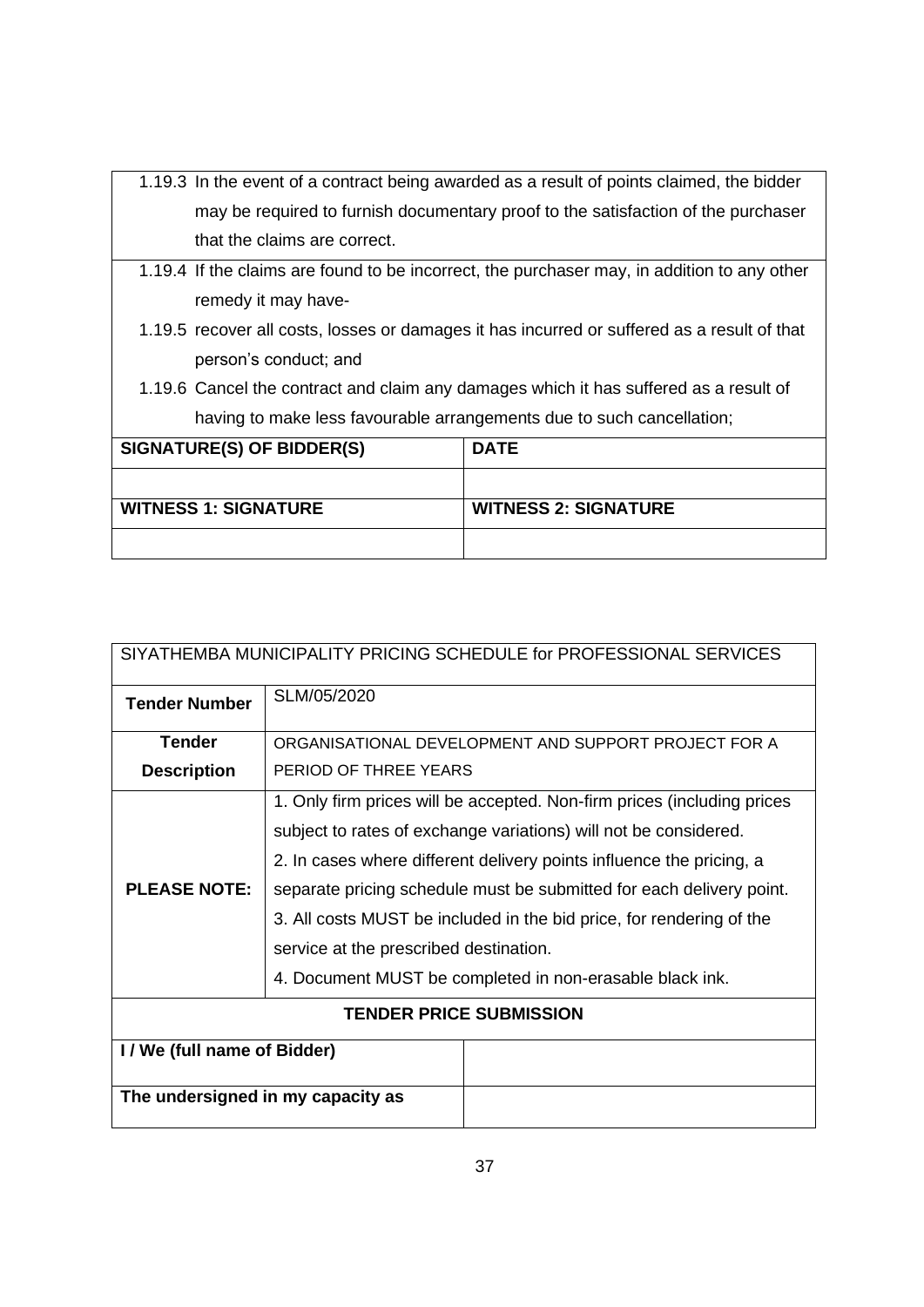| Of the enterprise                                                               |  |  |  |  |
|---------------------------------------------------------------------------------|--|--|--|--|
|                                                                                 |  |  |  |  |
| Hereby offer to SIYATHEMBA Municipality to render the services as described, in |  |  |  |  |
| accordance with the specification and conditions of contract to the entire      |  |  |  |  |
| satisfaction of the SIYATHEMBA Municipality and subject to the conditions of    |  |  |  |  |
| tender, for the amounts indicated hereunder.                                    |  |  |  |  |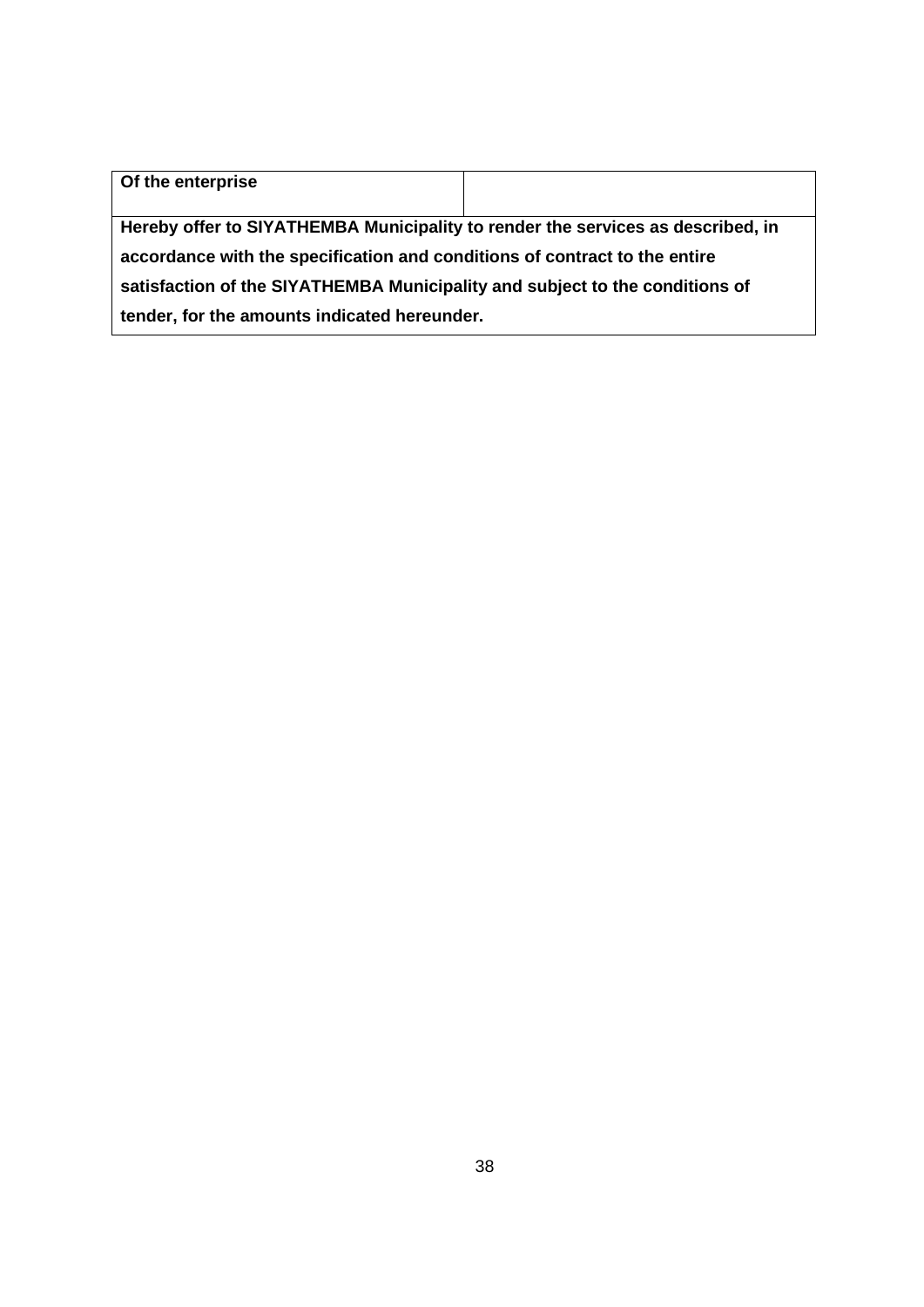| <b>ITEM</b>      |                    |                    | <b>TENDER PRICE IN</b> |
|------------------|--------------------|--------------------|------------------------|
| $\#$             | <b>DESCRIPTION</b> | <b>UNIT CHARGE</b> | <b>ZAR CURRENCY</b>    |
|                  |                    |                    | (R)                    |
| 1.               |                    |                    |                        |
| $\overline{2}$ . |                    |                    |                        |
| 3.               |                    |                    |                        |
| $\overline{4}$ . |                    |                    |                        |
| $\overline{5}$ . |                    |                    |                        |
| 6.               |                    |                    |                        |
| $\overline{7}$ . |                    |                    |                        |
| $\overline{8}$ . |                    |                    |                        |
| 9.               |                    |                    |                        |
| 10.              |                    |                    |                        |
| 11.              |                    |                    |                        |
| 12.              |                    |                    |                        |
| 13.              |                    |                    |                        |
| 14.              |                    |                    |                        |
| 15.              |                    |                    |                        |
| 16.              |                    |                    |                        |
| 17. TOTAL        |                    |                    |                        |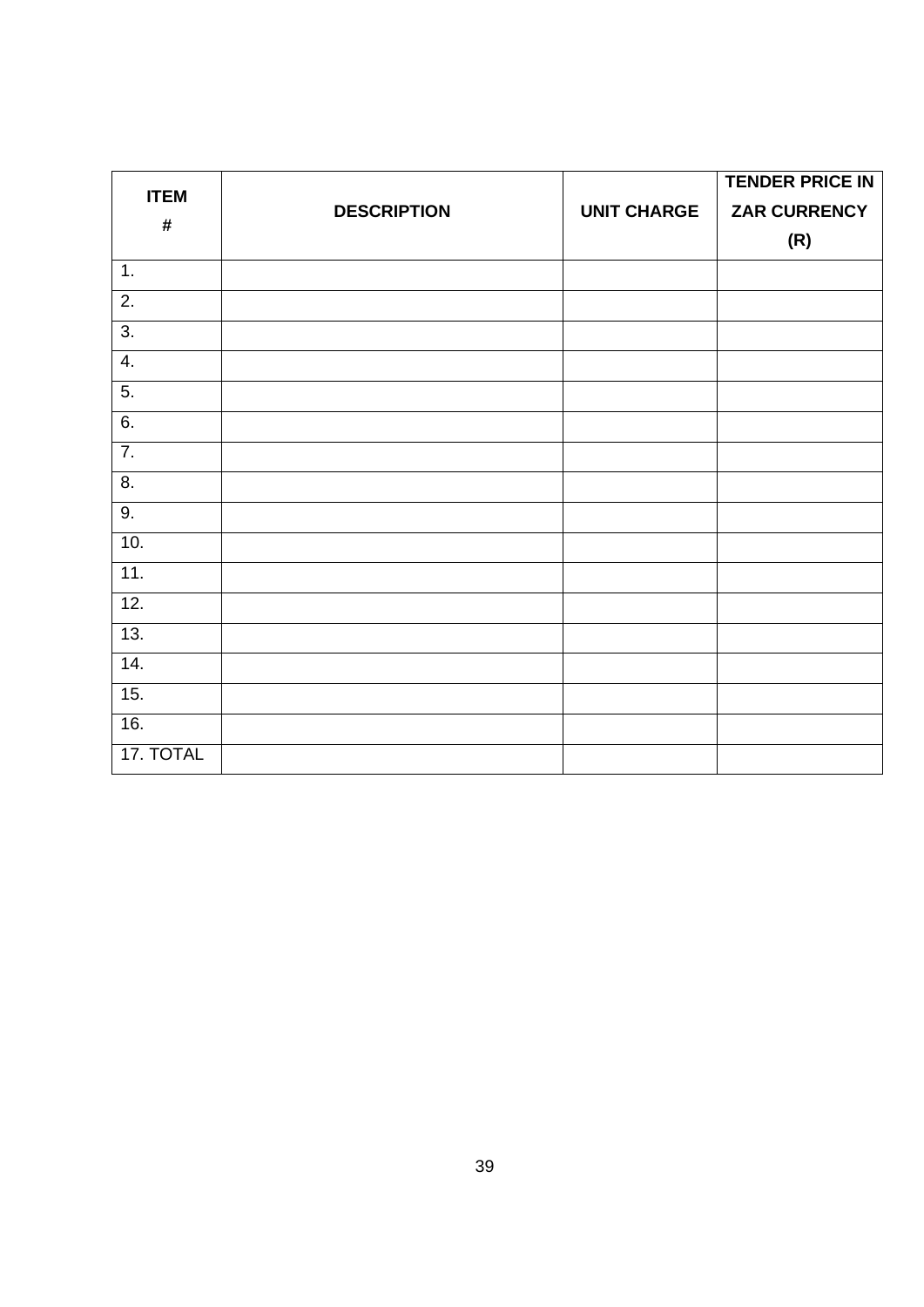# **SIYATHEMBA MUNICIPALITY**

# SECTION 2

2.1 SPECIAL CONDITIONS OF CONTRACT (if applicable)

2.1.1 The signed tender document will also serve as the contract between the successful bidder and the Municipality.

2.1.2 The successful bidder might be required to enter into a Service Level Agreement with the Municipality.

2.1.3 At any time before the submission of the Tender the Municipality may, for any reason, whether as its own initiative or in response to a clarification requested by an invited firm, modify the tender document by amendment. The amendment will be sent in writing by facsimile or electronic mail to all bidders that requested proposal documents. The amendment will be binding on them.

2.1.4 The Municipality may at its discretion extend the deadline for the submission of Tenders.

2.1.5 The Municipality is not bound to accept any of the Tenders submitted.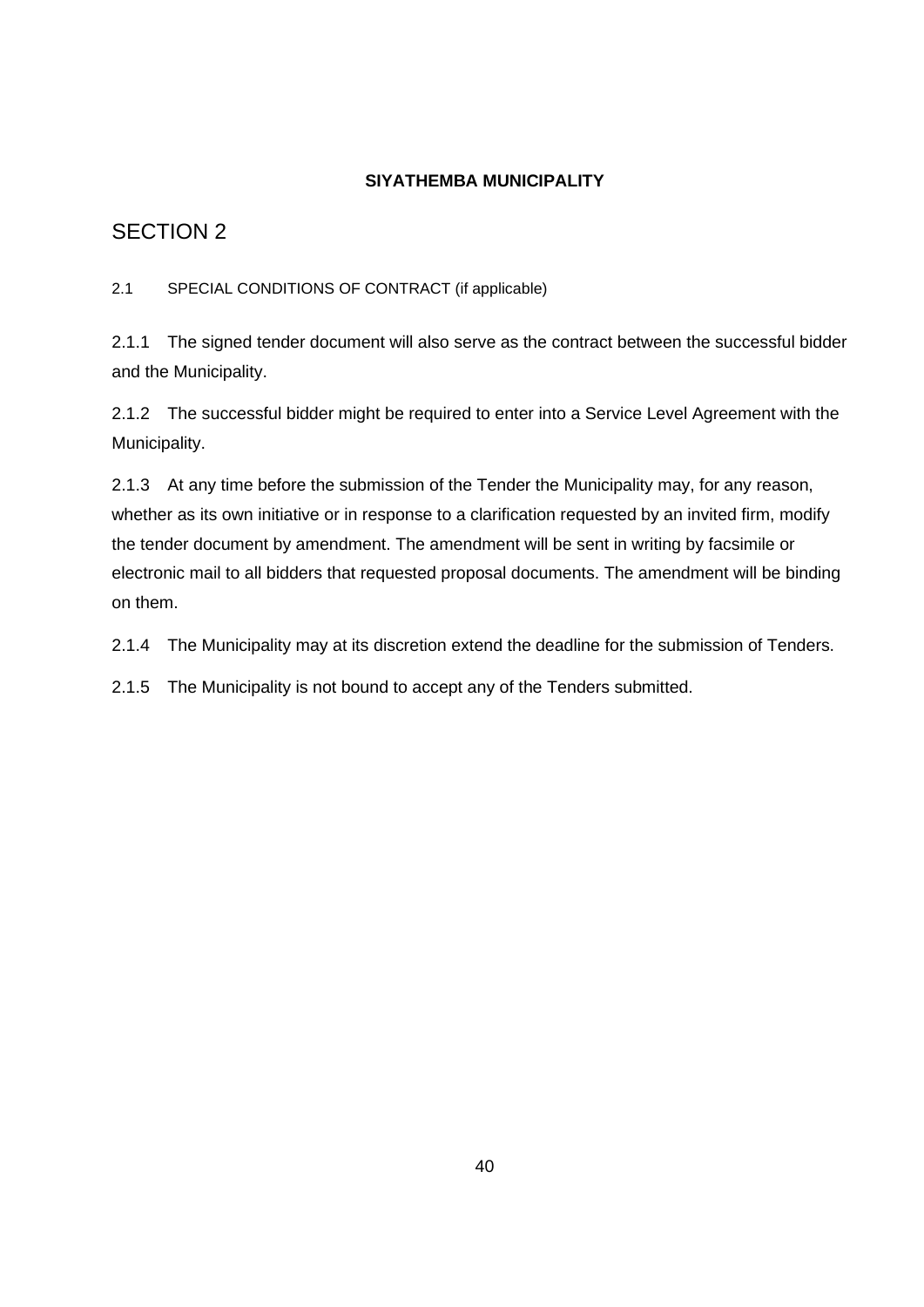# SECTION 3

MBD1 PART A INVITATION TO BID

| YOU ARE HEREBY INVITED TO BID FOR REQUIREMENTS OF THE SIYATHEMBA MUNICIPALITY                                                                                 |                                                                                      |                                |           |      |                     |                                        |    |                                         |                            |           |
|---------------------------------------------------------------------------------------------------------------------------------------------------------------|--------------------------------------------------------------------------------------|--------------------------------|-----------|------|---------------------|----------------------------------------|----|-----------------------------------------|----------------------------|-----------|
| <b>BID NUMBER:</b>                                                                                                                                            | SLM/05/2020                                                                          | <b>CLOSING</b><br>DATE:        |           | 2019 | 13 December         |                                        |    | <b>CLOSING TIME:</b>                    | 12h00pm                    |           |
| <b>DESCRIPTION</b>                                                                                                                                            | ORGANISATIONAL DEVELOPMENT AND SUPPORT PROJECT FOR A PERIOD OF THREE<br><b>YEARS</b> |                                |           |      |                     |                                        |    |                                         |                            |           |
| THE SUCCESSFUL BIDDER WILL BE REQUIRED TO FILL IN AND SIGN A WRITTEN CONTRACT FORM (MBD7).                                                                    |                                                                                      |                                |           |      |                     |                                        |    |                                         |                            |           |
|                                                                                                                                                               | BID RESPONSE DOCUMENTS MAY BE DEPOSITED IN THE BID BOX                               |                                |           |      |                     |                                        |    |                                         |                            |           |
| SITUATED AT:                                                                                                                                                  |                                                                                      |                                |           |      |                     |                                        |    |                                         |                            |           |
| The tender box                                                                                                                                                |                                                                                      |                                |           |      |                     |                                        |    |                                         |                            |           |
| <b>Siyathemba Municipality</b>                                                                                                                                |                                                                                      |                                |           |      |                     |                                        |    |                                         |                            |           |
| Victoria street                                                                                                                                               |                                                                                      |                                |           |      |                     |                                        |    |                                         |                            |           |
| Prieska                                                                                                                                                       |                                                                                      |                                |           |      |                     |                                        |    |                                         |                            |           |
| 8940                                                                                                                                                          |                                                                                      |                                |           |      |                     |                                        |    |                                         |                            |           |
| <b>SUPPLIER INFORMATION</b>                                                                                                                                   |                                                                                      |                                |           |      |                     |                                        |    |                                         |                            |           |
| NAME OF BIDDER                                                                                                                                                |                                                                                      |                                |           |      |                     |                                        |    |                                         |                            |           |
| POSTAL ADDRESS                                                                                                                                                |                                                                                      |                                |           |      |                     |                                        |    |                                         |                            |           |
| <b>STREET ADDRESS</b>                                                                                                                                         |                                                                                      |                                |           |      |                     |                                        |    |                                         |                            |           |
| <b>TELEPHONE NUMBER</b>                                                                                                                                       |                                                                                      | CODE                           |           |      |                     | <b>NUMBER</b>                          |    |                                         |                            |           |
| <b>CELLPHONE NUMBER</b>                                                                                                                                       |                                                                                      |                                |           |      |                     |                                        |    |                                         |                            |           |
| <b>FACSIMILE NUMBER</b>                                                                                                                                       |                                                                                      | CODE                           |           |      |                     | <b>NUMBER</b>                          |    |                                         |                            |           |
| <b>E-MAIL ADDRESS</b>                                                                                                                                         |                                                                                      |                                |           |      |                     |                                        |    |                                         |                            |           |
| <b>VAT REGISTRATION NUMBER</b>                                                                                                                                |                                                                                      |                                |           |      |                     |                                        |    |                                         |                            |           |
| TAX COMPLIANCE STATUS                                                                                                                                         |                                                                                      | <b>TCS PIN:</b>                |           |      | <b>OR</b>           | CSD No:                                |    |                                         |                            |           |
| <b>B-BBEE STATUS LEVEL</b><br><b>VERIFICATION</b>                                                                                                             |                                                                                      | $\Box$ Yes                     |           |      |                     | <b>B-BBEE STATUS</b>                   |    | $\square$ Yes                           |                            |           |
| <b>CERTIFICATE</b>                                                                                                                                            |                                                                                      |                                |           |      |                     | <b>LEVEL SWORN</b><br><b>AFFIDAVIT</b> |    |                                         |                            |           |
| [TICK APPLICABLE BOX]                                                                                                                                         |                                                                                      | $\overline{\phantom{0}}$<br>No |           |      |                     |                                        | □. | No                                      |                            |           |
| [A B-BBEE STATUS LEVEL VERIFICATION CERTIFICATE/ SWORN AFFIDAVIT (FOR EMES & QSEs) MUST BE SUBMITTED<br>IN ORDER TO QUALIFY FOR PREFERENCE POINTS FOR B-BBEET |                                                                                      |                                |           |      |                     |                                        |    |                                         |                            |           |
|                                                                                                                                                               |                                                                                      |                                |           |      |                     | ARE YOU A                              |    |                                         |                            |           |
|                                                                                                                                                               |                                                                                      |                                |           |      |                     | <b>FOREIGN</b>                         |    |                                         |                            |           |
| ARE YOU THE ACCREDITED<br>REPRESENTATIVE IN SOUTH                                                                                                             |                                                                                      |                                |           |      |                     | <b>BASED SUPPLIER</b>                  |    | $\mathbin{{\color{black} \lambda}}$ Yes |                            | $\Box$ No |
| <b>AFRICA FOR THE GOODS</b>                                                                                                                                   |                                                                                      | $\square$ Yes                  | $\Box$ No |      |                     | FOR THE GOODS<br><b>/SERVICES</b>      |    |                                         | <b>IF YES, ANSWER PART</b> |           |
| <b>/SERVICES/WORKS OFFERED?</b>                                                                                                                               |                                                                                      | [IF YES ENCLOSE PROOF]         |           |      | <b><i>N</i>ORKS</b> |                                        |    | $B:3$ ]                                 |                            |           |
|                                                                                                                                                               |                                                                                      |                                |           |      |                     | OFFERED?                               |    |                                         |                            |           |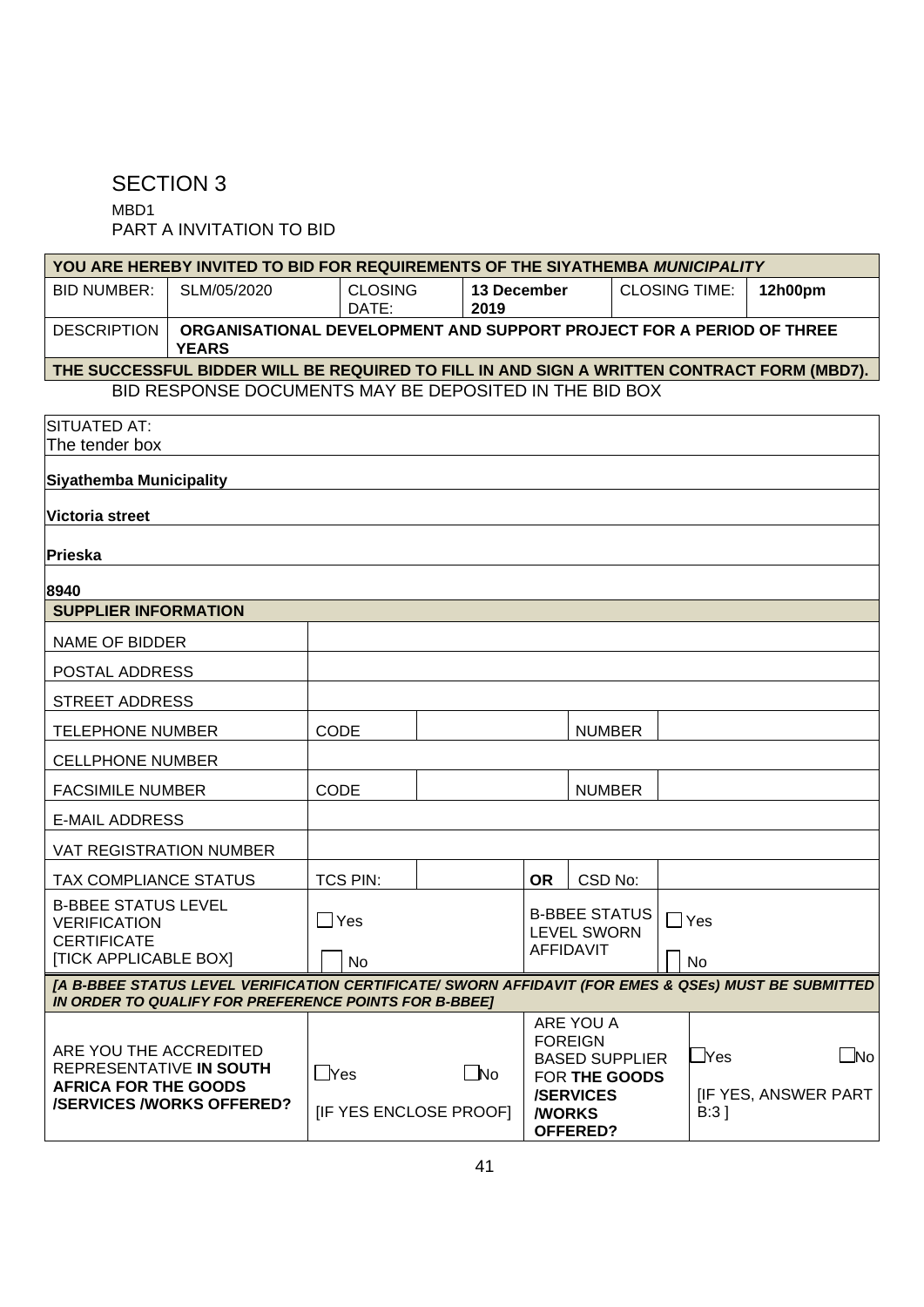| <b>TOTAL NUMBER OF ITEMS</b><br><b>OFFERED</b>            |  |                                                  | <b>TOTAL BID PRICE</b>  | R |
|-----------------------------------------------------------|--|--------------------------------------------------|-------------------------|---|
| <b>SIGNATURE OF BIDDER</b>                                |  |                                                  | <b>DATE</b>             |   |
| <b>CAPACITY UNDER WHICH THIS</b><br><b>BID IS SIGNED</b>  |  |                                                  |                         |   |
| <b>BIDDING PROCEDURE ENQUIRIES MAY BE DIRECTED</b><br>TO: |  | <b>TECHNICAL INFORMATION MAY BE DIRECTED TO:</b> |                         |   |
| <b>DEPARTMENT</b>                                         |  |                                                  | <b>CONTACT PERSON</b>   |   |
| <b>CONTACT PERSON</b>                                     |  |                                                  | <b>TELEPHONE NUMBER</b> |   |
| <b>TELEPHONE NUMBER</b>                                   |  |                                                  | <b>FACSIMILE NUMBER</b> |   |
| <b>FACSIMILE NUMBER</b>                                   |  |                                                  | E-MAIL ADDRESS          |   |
| E-MAIL ADDRESS                                            |  |                                                  |                         |   |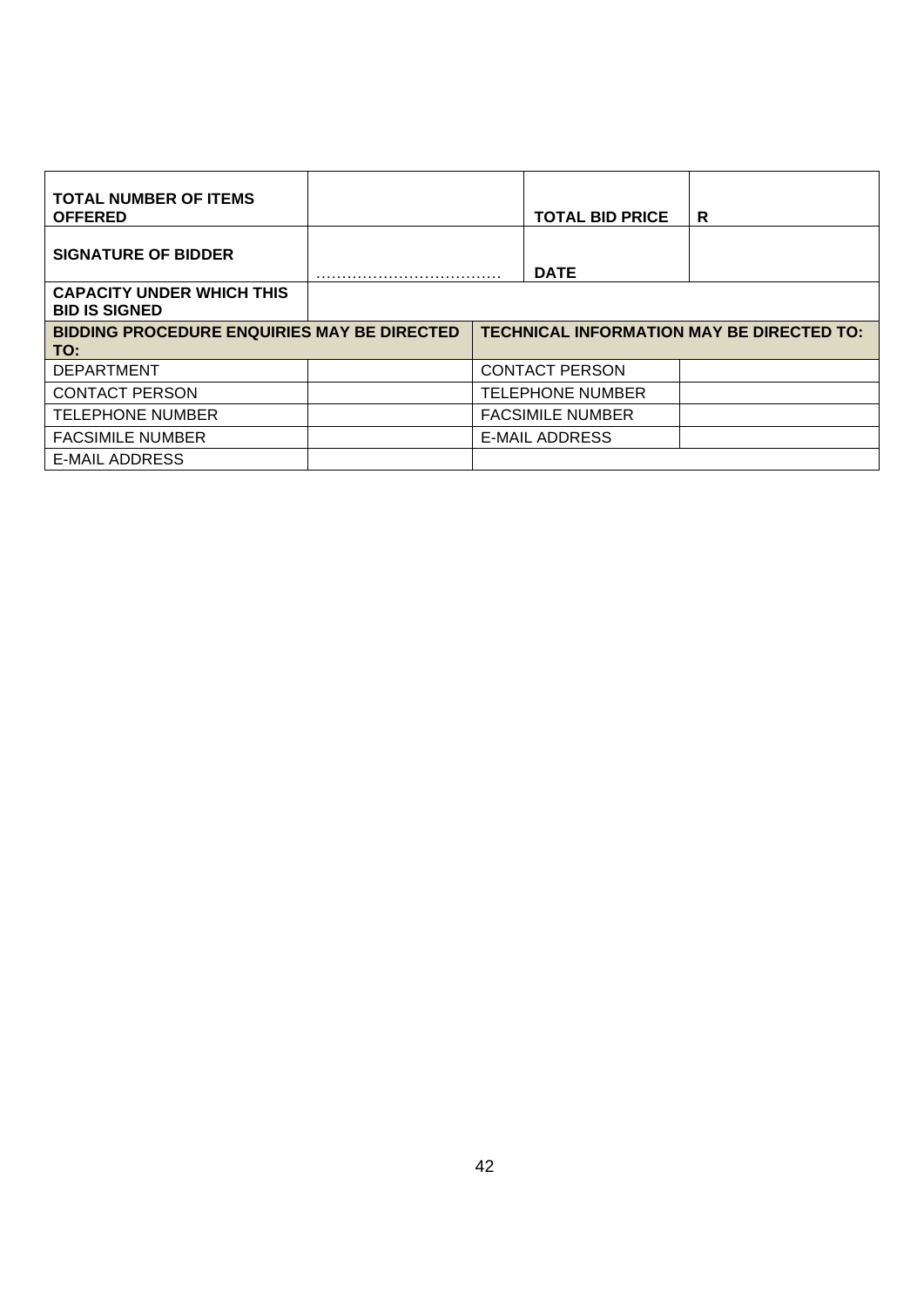#### PART B TERMS AND CONDITIONS FOR BIDDING

#### **1. BID SUBMISSION:**

1.1. BIDS MUST BE DELIVERED BY THE STIPULATED TIME TO THE CORRECT ADDRESS. LATE BIDS WILL NOT BE ACCEPTED FOR CONSIDERATION.

#### 1.2. **ALL BIDS MUST BE SUBMITTED ON THE OFFICIAL FORMS PROVIDED–(NOT TO BE RE-TYPED) OR ONLINE**

1.3. THIS BID IS SUBJECT TO THE PREFERENTIAL PROCUREMENT POLICY FRAMEWORK ACT AND THE PREFERENTIAL PROCUREMENT REGULATIONS, 2017, THE GENERAL CONDITIONS OF CONTRACT (GCC) AND, IF APPLICABLE, ANY OTHER SPECIAL CONDITIONS OF CONTRACT.

#### **2. TAX COMPLIANCE REQUIREMENTS**

2.1 BIDDERS MUST ENSURE COMPLIANCE WITH THEIR TAX OBLIGATIONS.

- 2.2 BIDDERS ARE REQUIRED TO SUBMIT THEIR UNIQUE PERSONAL IDENTIFICATION NUMBER (PIN) ISSUED BY SARS TO ENABLE THE ORGAN OF STATE TO VIEW THE TAXPAYER'S PROFILE AND TAX STATUS.
- 2.3 APPLICATION FOR THE TAX COMPLIANCE STATUS (TCS) CERTIFICATE OR PIN MAY ALSO BE MADE VIA E-FILING. IN ORDER TO USE THIS PROVISION, TAXPAYERS WILL NEED TO REGISTER WITH SARS AS E-FILERS THROUGH THE WEBSITE [WWW.SARS.GOV.ZA.](http://www.sars.gov.za/)
- 2.4 FOREIGN SUPPLIERS MUST COMPLETE THE PRE-AWARD QUESTIONNAIRE IN PART B:3.
- 2.5 BIDDERS MAY ALSO SUBMIT A PRINTED TCS CERTIFICATE TOGETHER WITH THE BID.
- 2.6 IN BIDS WHERE CONSORTIA / JOINT VENTURES / SUB-CONTRACTORS ARE INVOLVED, EACH PARTY MUST SUBMIT A SEPARATE TCS CERTIFICATE / PIN / CSD NUMBER.
- 2.7 WHERE NO TCS IS AVAILABLE BUT THE BIDDER IS REGISTERED ON THE CENTRAL SUPPLIER DATABASE (CSD), A CSD NUMBER MUST BE PROVIDED. **3. QUESTIONNAIRE TO BIDDING FOREIGN SUPPLIERS**

| 3. QUESTIONNAIRE TO BIDDING FOREIGN SUPPLIERS                                                                                                                                                                             |             |  |
|---------------------------------------------------------------------------------------------------------------------------------------------------------------------------------------------------------------------------|-------------|--|
| 3.1. IS THE ENTITY A RESIDENT OF THE REPUBLIC OF SOUTH AFRICA (RSA)?<br><b>YES</b>                                                                                                                                        | NO.         |  |
| 3.2. DOES THE ENTITY HAVE A BRANCH IN THE RSA?<br><b>YES</b><br>NO.                                                                                                                                                       |             |  |
| 3.3. DOES THE ENTITY HAVE A PERMANENT ESTABLISHMENT IN THE RSA?<br><b>YES</b>                                                                                                                                             | NO.         |  |
| 3.4. DOES THE ENTITY HAVE ANY SOURCE OF INCOME IN THE RSA?                                                                                                                                                                | YES.<br>NO. |  |
| 3.5. IS THE ENTITY LIABLE IN THE RSA FOR ANY FORM OF TAXATION?<br><b>YES</b>                                                                                                                                              | NO.         |  |
| IF THE ANSWER IS "NO" TO ALL OF THE ABOVE, THEN IT IS NOT A REQUIREMENT TO REGISTER FOR A<br>TAX COMPLIANCE STATUS SYSTEM PIN CODE FROM THE SOUTH AFRICAN REVENUE SERVICE (SARS)<br>AND IF NOT REGISTER AS PER 2.3 ABOVE. |             |  |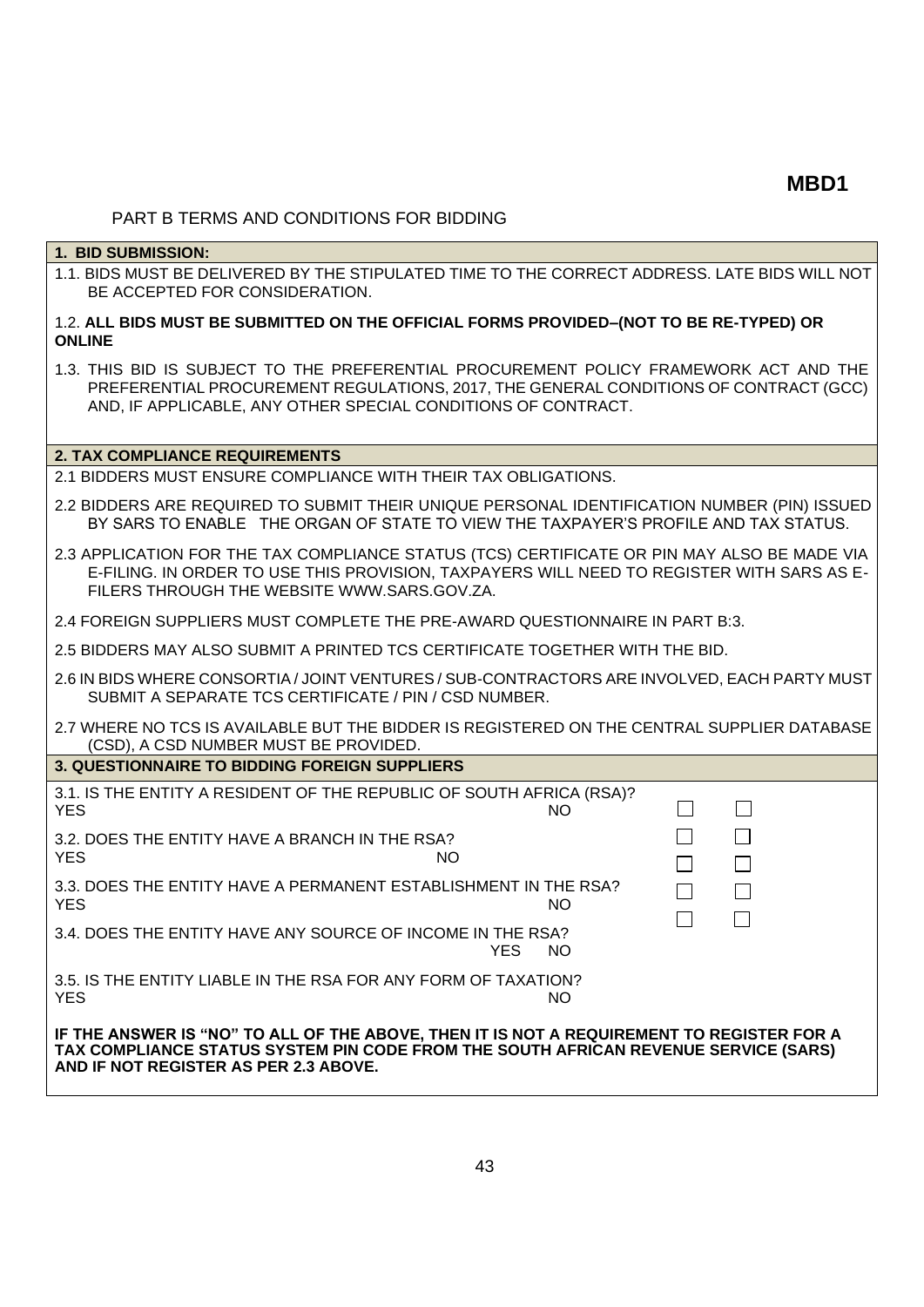#### **NB: FAILURE TO PROVIDE ANY OF THE ABOVE PARTICULARS MAY RENDER THE BID INVALID**. **NO BIDS WILL BE CONSIDERED FROM PERSONS IN THE SERVICE OF THE STATE**.

| SIGNATURE OF BIDDER:                     |  |
|------------------------------------------|--|
|                                          |  |
| CAPACITY UNDER WHICH THIS BID IS SIGNED: |  |
| DATE :                                   |  |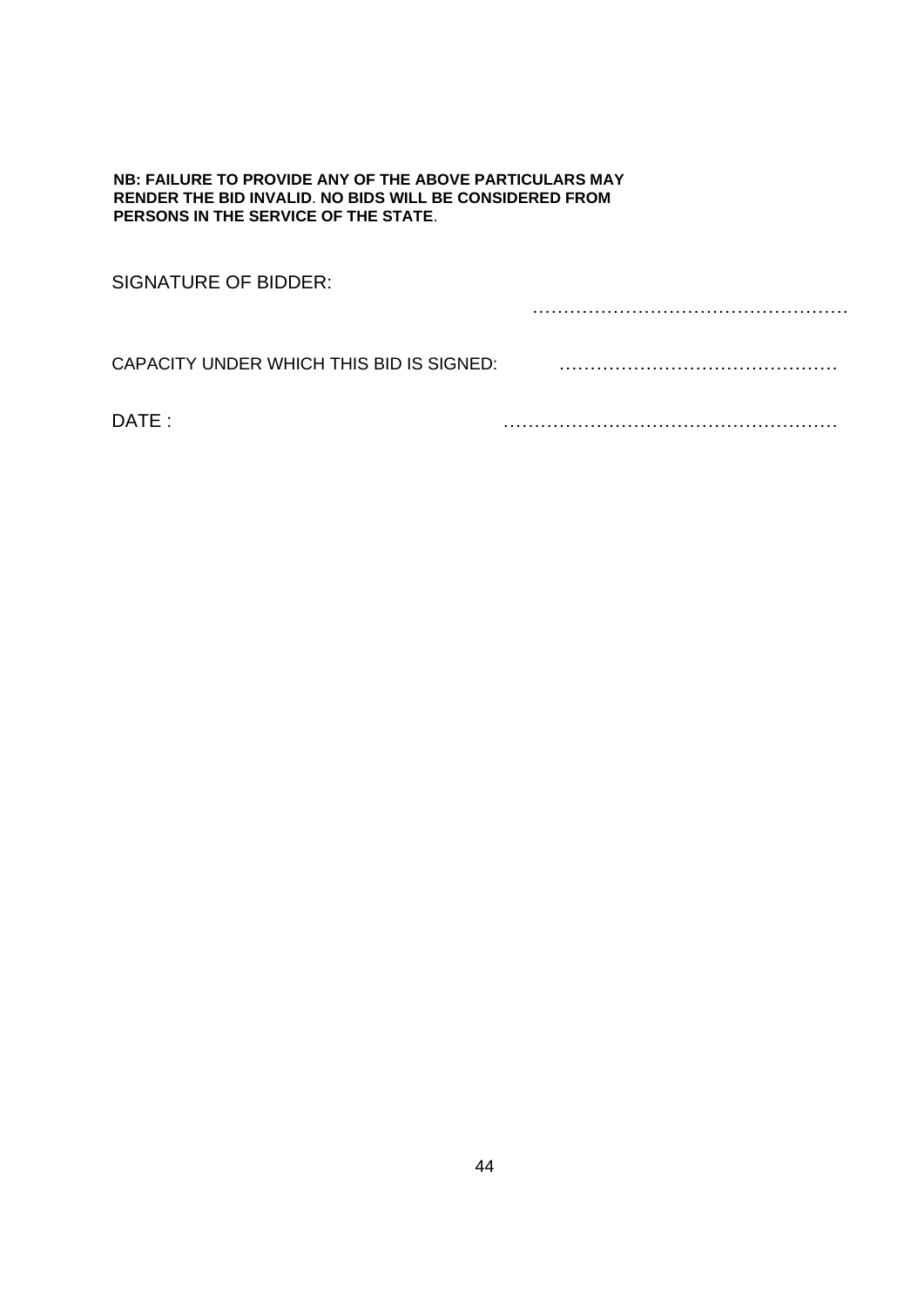# SECTION 4 MBD 4

# **DECLARATION OF INTEREST**

- 1. No bid will be accepted from persons in the service of the state<sup>1</sup>.
- 2. Any person, having a kinship with persons in the service of the state, including a blood relationship, may make an offer or offers in terms of this invitation to bid. In view of possible allegations of favouritism, should the resulting bid, or part thereof, be awarded to persons connected with or related to persons in service of the state, it is required that the bidder or their authorised representative declare their position in relation to the evaluating/adjudicating authority.
- **3 In order to give effect to the above, the following questionnaire must be completed and submitted with the bid.**

| 3.3 Position occupied in the Company (director, trustee, hareholder <sup>2</sup> ):         |
|---------------------------------------------------------------------------------------------|
|                                                                                             |
|                                                                                             |
|                                                                                             |
| 3.7 The names of all directors / trustees / shareholders members, their individual identity |
| numbers and state employee numbers must be indicated in paragraph 4 below.                  |
| YES / NO<br>3.8 Are you presently in the service of the state?                              |
|                                                                                             |
|                                                                                             |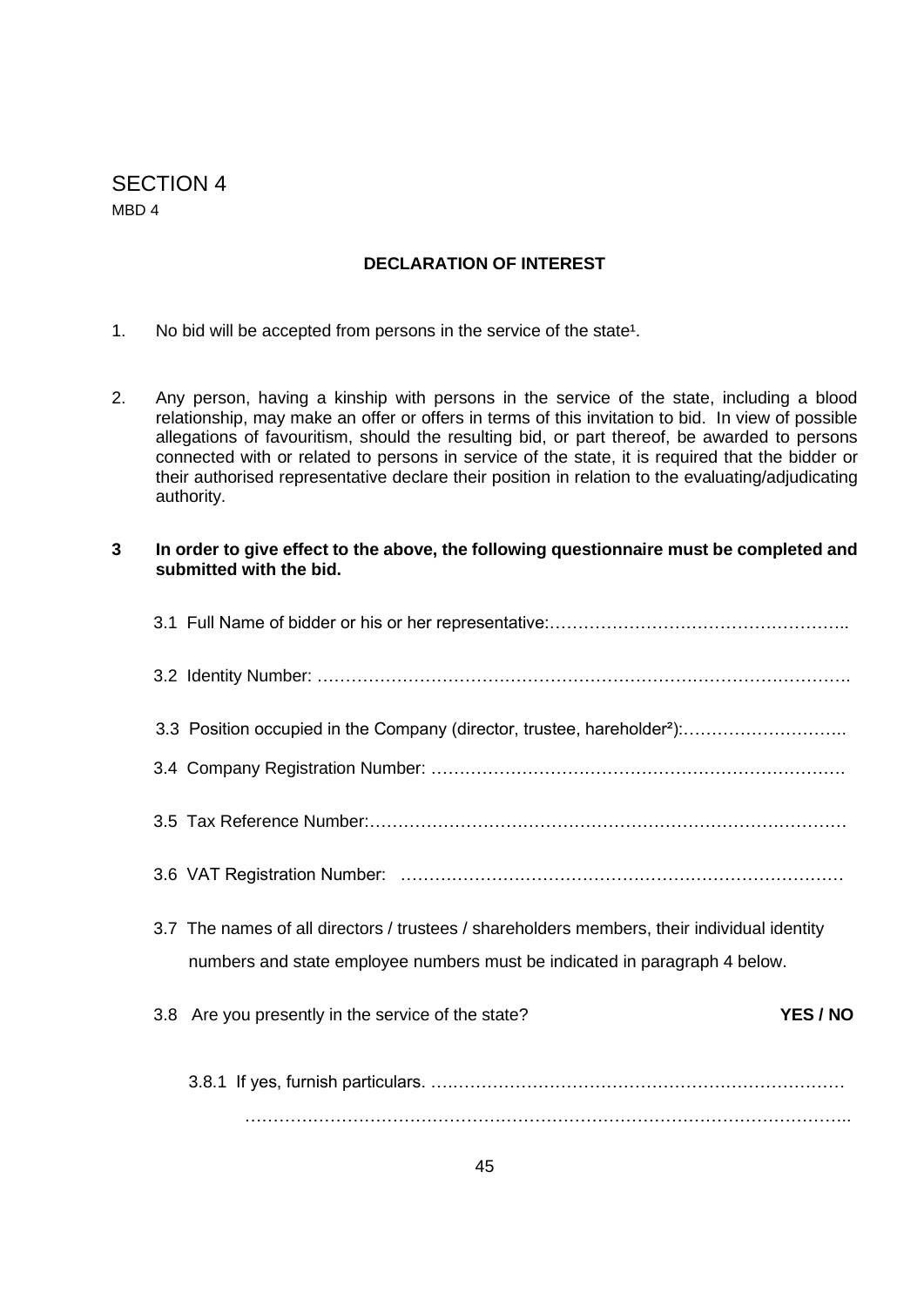**1MSCM Regulations: "in the service of the state" means to be –** 

- (a) a member of
	- (i) any municipal council;
	- (ii) any provincial legislature; or
	- (iii) the national Assembly or the national Council of provinces;
- (b) a member of the board of directors of any municipal entity;
- (c) an official of any municipality or municipal entity;
- (d) an employee of any national or provincial department, national or provincial public entity or constitutional institution within the meaning of the Public Finance Management Act, 1999 (Act No.1 of 1999);
- (e) a member of the accounting authority of any national or provincial public entity; or
- (f) an employee of Parliament or a provincial legislature.

² Shareholder" means a person who owns shares in the company and is actively involved in the management of the company or business and exercises control over the company.

3.9 Have you been in the service of the state for the past twelve months? ………**YES / NO**

3.9.1 If yes, furnish particulars.………………………...……………………………………..

…………………………………………………………………………………………….

3.10 Do you have any relationship (family, friend, other) with persons in the service of the state and who may be involved with the evaluation and or adjudication of this bid? ………………………………… **YES / NO**

3.10.1 If yes, furnish particulars.

…………………………………………………………………………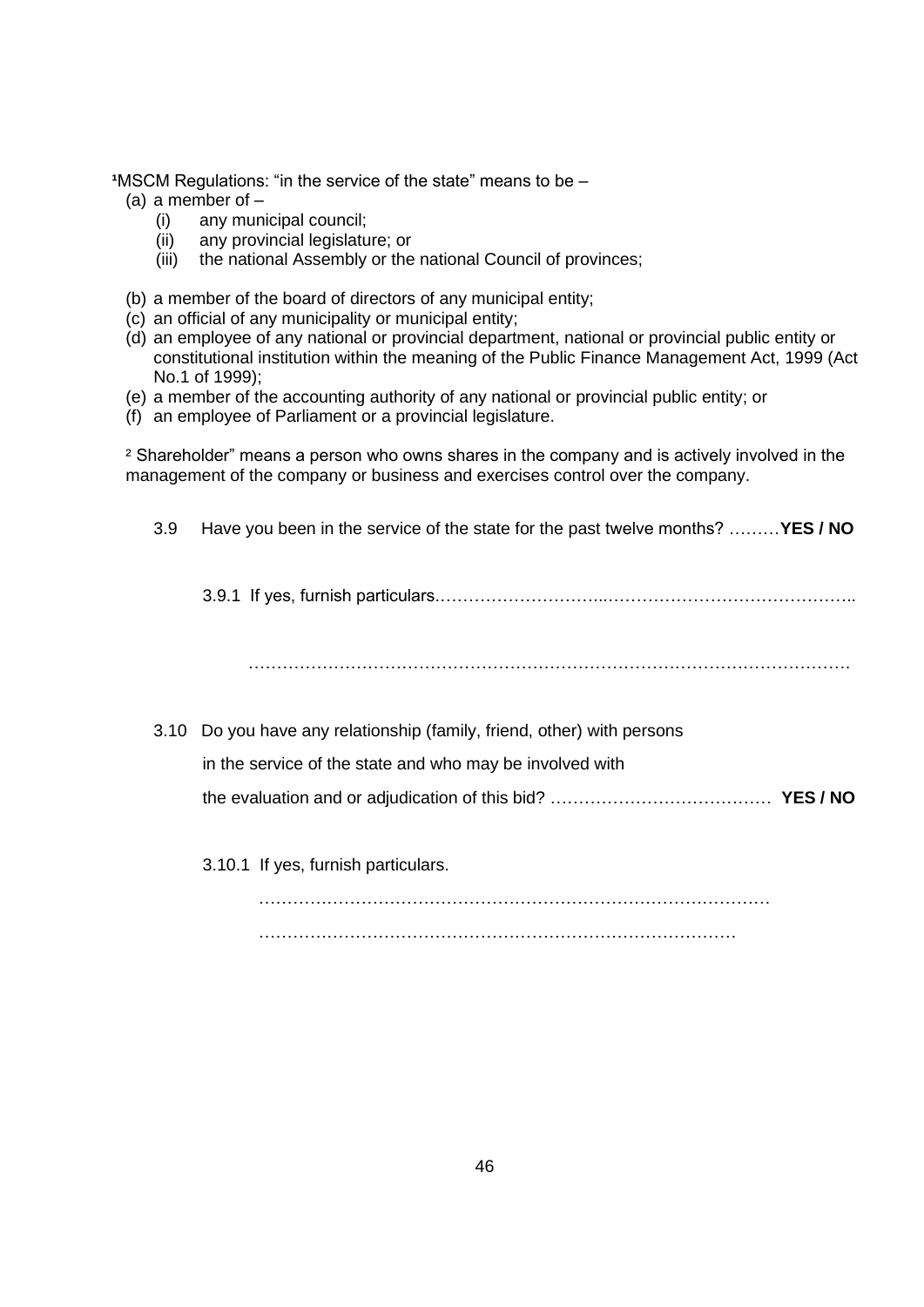# 3.11 Are you, aware of any relationship (family, friend, other) between

any other bidder and any persons in the service of the state who may be involved with the evaluation and or adjudication of this bid?

**YES / NO**

|  | 3.11.1 If yes, furnish particulars                                                                                                                                                                                                        |          |
|--|-------------------------------------------------------------------------------------------------------------------------------------------------------------------------------------------------------------------------------------------|----------|
|  |                                                                                                                                                                                                                                           |          |
|  |                                                                                                                                                                                                                                           |          |
|  | 3.12 Are any of the company's directors, trustees, managers,<br>principle shareholders or stakeholders in service of the state?                                                                                                           | YES / NO |
|  | 3.12.1 If yes, furnish particulars.                                                                                                                                                                                                       |          |
|  |                                                                                                                                                                                                                                           |          |
|  |                                                                                                                                                                                                                                           |          |
|  |                                                                                                                                                                                                                                           |          |
|  | 3.13 Are any spouse, child or parent of the company's directors                                                                                                                                                                           |          |
|  | trustees, managers, principle shareholders or stakeholders                                                                                                                                                                                |          |
|  | in service of the state?                                                                                                                                                                                                                  | YES / NO |
|  |                                                                                                                                                                                                                                           |          |
|  | 3.13.1 If yes, furnish particulars.                                                                                                                                                                                                       |          |
|  |                                                                                                                                                                                                                                           |          |
|  |                                                                                                                                                                                                                                           |          |
|  | 3.14 Do you or any of the directors, trustees, managers,<br>principle shareholders, or stakeholders of this company<br>have any interest in any other related companies or<br>business whether or not they are bidding for this contract. |          |
|  |                                                                                                                                                                                                                                           | YES / NO |
|  | 3.14.1 If yes, furnish particulars:                                                                                                                                                                                                       |          |
|  |                                                                                                                                                                                                                                           |          |
|  |                                                                                                                                                                                                                                           |          |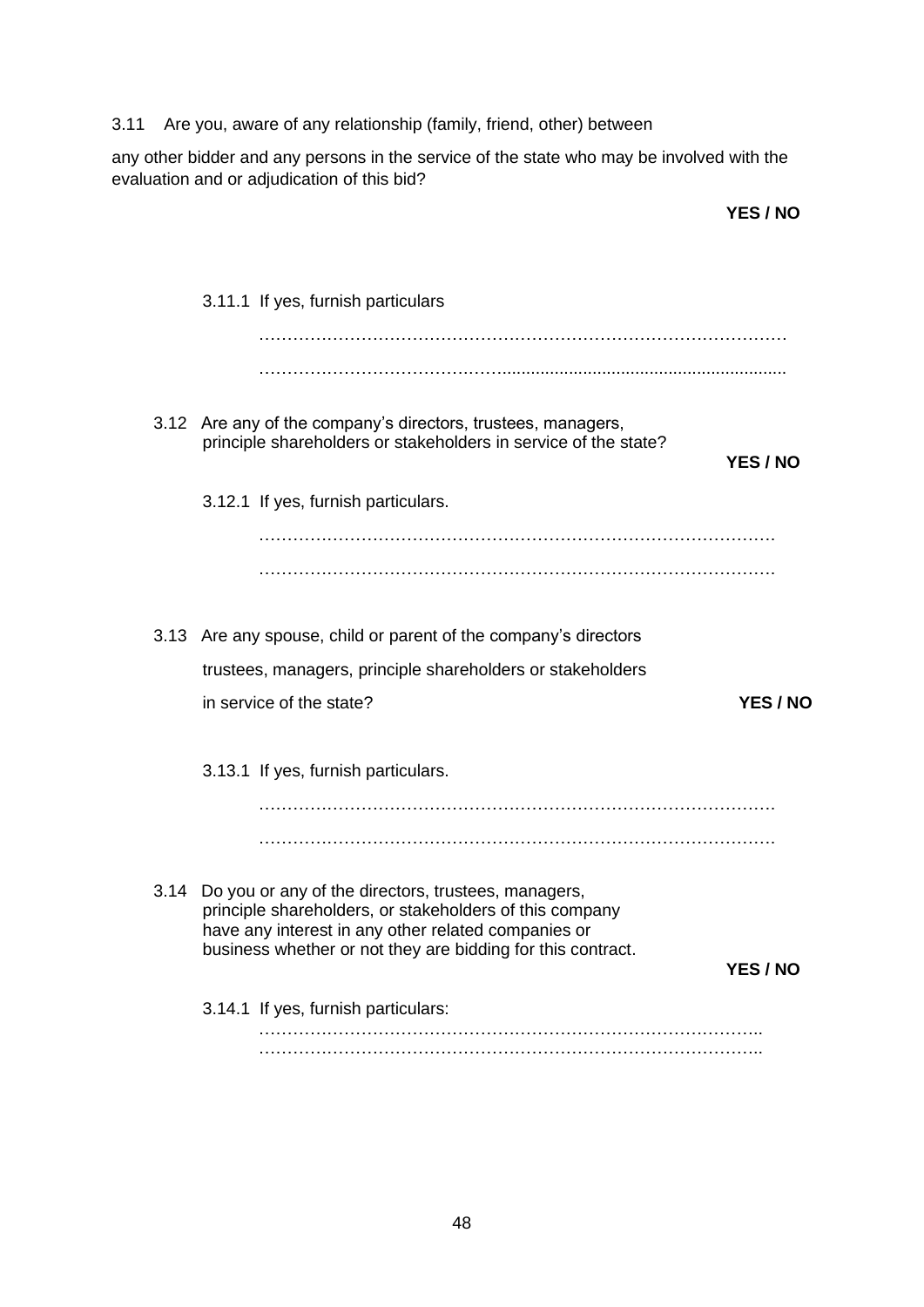| 4. |  |  |  |  | Full details of directors / trustees / members / shareholders. |
|----|--|--|--|--|----------------------------------------------------------------|
|----|--|--|--|--|----------------------------------------------------------------|

| <b>Full Name</b> | <b>Identity Number</b> | State Employee<br>Number |
|------------------|------------------------|--------------------------|
|                  |                        |                          |
|                  |                        |                          |
|                  |                        |                          |
|                  |                        |                          |
|                  |                        |                          |
|                  |                        |                          |
|                  |                        |                          |
|                  |                        |                          |
|                  |                        |                          |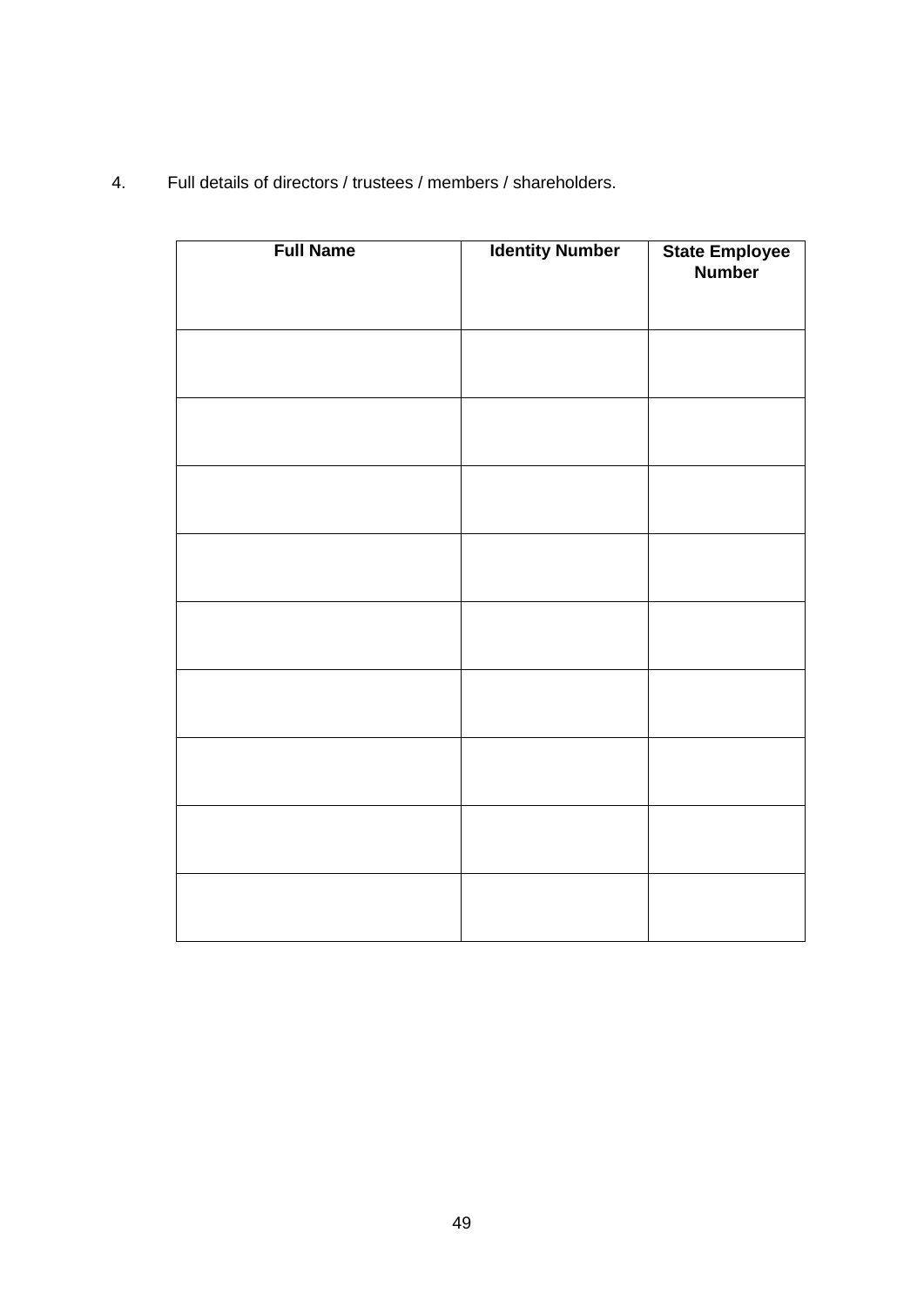**Signature Date** 

………………………………….. ……………………………………..

…………………………………. ………………………………………

**Capacity Capacity Capacity Capacity Name of Bidder** 

# **SECTION 4.2**

MUNICIPAL RATES AND SERVICES

# **SIYATHEMBA MUNICIPALITY**

# **CERTIFICATE FOR PAYMENT OF MUNICIPAL SERVICES**

(To be signed in the presence of a Commissioner of Oaths)

| I, the undersigned, in submitting the                                                             |                          |
|---------------------------------------------------------------------------------------------------|--------------------------|
| accompanying bid, declare that I am duly                                                          |                          |
| authorised to act on behalf of:                                                                   | (name of the enterprise) |
| hereby acknowledge that according to SCM Regulation 38(1)(d)(i), the Municipality may reject the  |                          |
| tender of the tenderer if any municipal rates and taxes or municipal service charges owed by the  |                          |
| Tenderer of any of its directors/members/partners to the Siyathemba Municipality, or to any other |                          |
| municipality or municipal entity, are in arrears for more than 3 (three) months.                  |                          |

That to the best of my personal knowledge, neither the firm nor any director/member/partner of said firm is in arrears on any of its municipal accounts with any municipality in the Republic of South Africa, for a period longer than 3 (three) months.

| PHYSICAL BUSINESS ADDRESS(ES) OF THE TENDERER                            |                 |           | <b>MUNICIPAL ACCOUNT</b> |                       |           |
|--------------------------------------------------------------------------|-----------------|-----------|--------------------------|-----------------------|-----------|
|                                                                          |                 |           |                          | <b>NUMBER</b>         |           |
|                                                                          |                 |           |                          |                       |           |
|                                                                          |                 |           |                          |                       |           |
| FURTHER DETAILS OF THE BIDDER'S Director / Shareholder / Partners, etc.: |                 |           |                          |                       |           |
| Director/Shareholder/                                                    | Physical        | Municipal |                          | Physical residential  | Municipal |
| Partner                                                                  | address of the  | Account   |                          | address of the        | Account   |
|                                                                          | <b>Business</b> | number(s) |                          | Director/shareholder/ | number(s) |
|                                                                          |                 |           |                          | partner               |           |
|                                                                          |                 |           |                          |                       |           |
|                                                                          |                 |           |                          |                       |           |
|                                                                          |                 |           |                          |                       |           |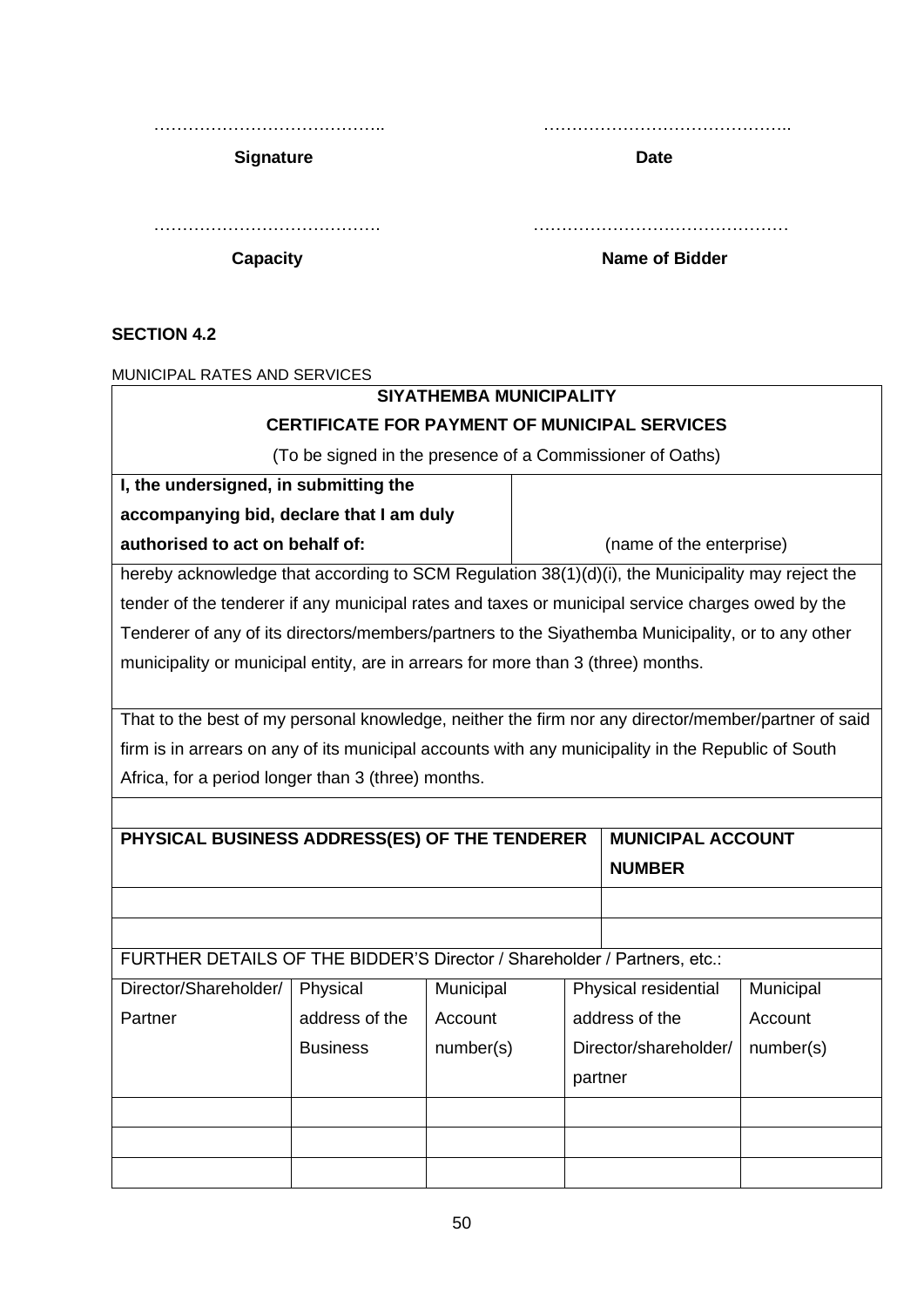| NB: Please attach certified copy(ies) of ID document(s) |  |  |
|---------------------------------------------------------|--|--|

Therefore hereby agrees and authorises the Siyathemba Municipality to deduct the full amount outstanding by the Tenderer or any of its directors/members/partners from any payment due to the tenderer; and

I further hereby certify that the information set out in this schedule and/or attachment(s) hereto is true and correct. The Tenderer acknowledges that failure to properly and truthfully complete this schedule may result in the tender being disqualified, and/or in the event that the tenderer is successful, the cancellation of the contract

| <b>NAME (PRINT)</b>       |             | <b>SIGNATURE</b> |  |
|---------------------------|-------------|------------------|--|
| <b>CAPACITY</b>           | <b>DATE</b> |                  |  |
| <b>NAME OF ENTERPRISE</b> |             |                  |  |

| <b>COMMISSIONER OF OATS</b>                                                                                                                                                                                                                                                                                                                                            | Apply official stamp of authority on this page: |
|------------------------------------------------------------------------------------------------------------------------------------------------------------------------------------------------------------------------------------------------------------------------------------------------------------------------------------------------------------------------|-------------------------------------------------|
| Signed and sworn before me at ______________ on<br>this $\frac{1}{2}$ day of $\frac{1}{2}$ 20 by the<br>Despondent, who has acknowledged that he/she<br>knows and understands the contents of this<br>Affidavit, it is true and correct to the best of his/her<br>knowledge and that he/she has no objection to<br>taking the prescribed oath, and that the prescribed |                                                 |
| oath will be binding on his/her conscience.                                                                                                                                                                                                                                                                                                                            |                                                 |
| <b>COMMISSIONER OF OATHS:</b>                                                                                                                                                                                                                                                                                                                                          |                                                 |
|                                                                                                                                                                                                                                                                                                                                                                        |                                                 |
|                                                                                                                                                                                                                                                                                                                                                                        |                                                 |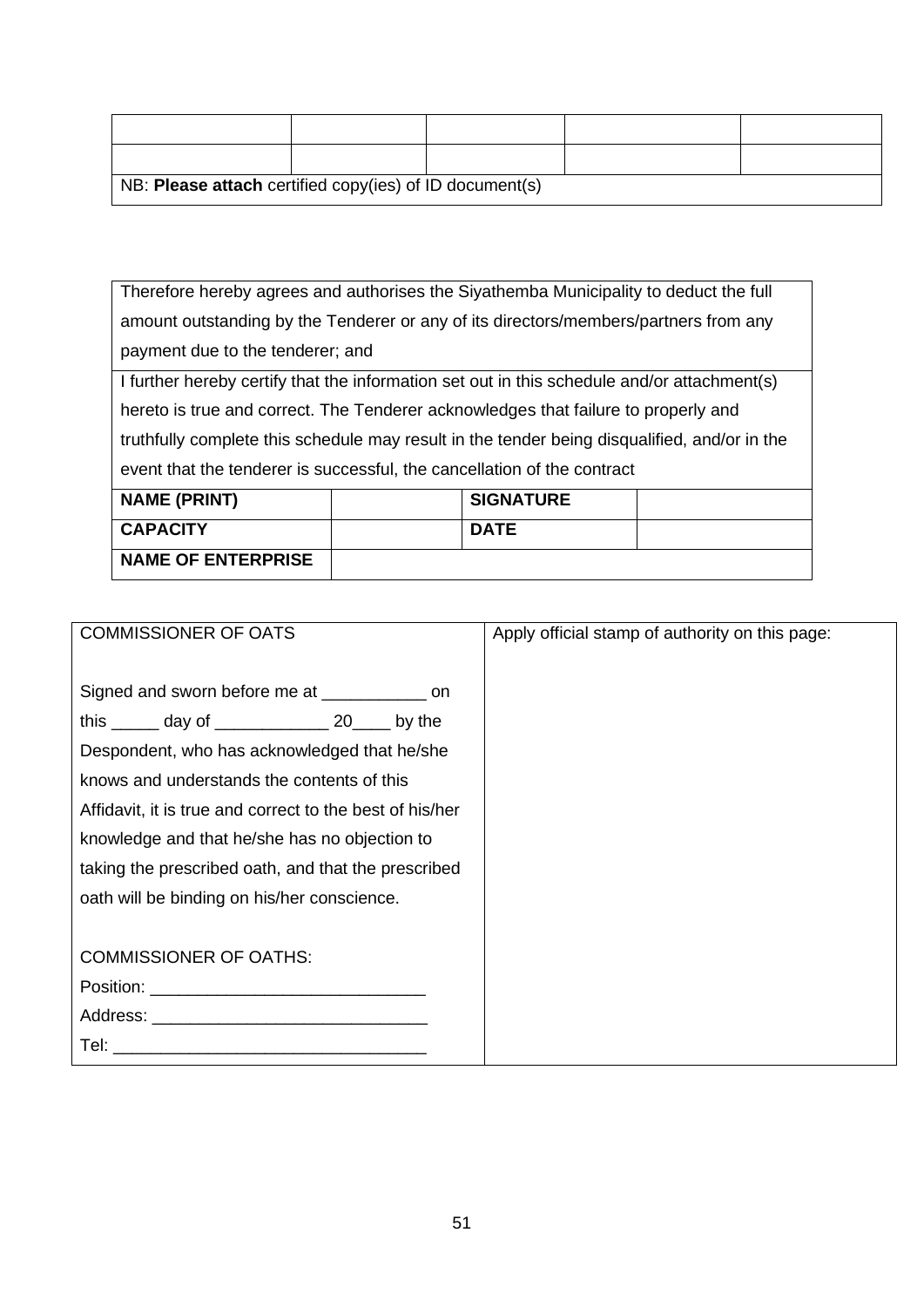#### MBD 6.1

# **PREFERENCE POINTS CLAIM FORM IN TERMS OF THE PREFERENTIAL PROCUREMENT REGULATIONS 2011**

This preference form must form part of all bids invited. It contains general information and serves as a claim form for preference points for Broad-Based Black Economic Empowerment (B-BBEE) Status Level of Contribution

#### **NB: BEFORE COMPLETING THIS FORM, BIDDERS MUST STUDY THE GENERAL CONDITIONS, DEFINITIONS AND DIRECTIVES APPLICABLE IN RESPECT OF B-BBEE, AS PRESCRIBED IN THE PREFERENTIAL PROCUREMENT REGULATIONS, 2011.**

#### **1. GENERAL CONDITIONS**

- 1.1 The following preference point systems are applicable to all bids:
	- **the 80/20 system for requirements with a Rand value of up to R49 999 999 (all applicable taxes included); and**
	- **the 90/10 system for requirements with a Rand value above R50 000 000 (all applicable taxes included).**
- 1.2 The value of this bid is estimated not exceed R50 000 000 (all applicable taxes included) and therefore the 80/20 system shall be applicable.
- 1.3 Preference points for this bid shall be awarded for:
	- (a) Price; and
	- (b) B-BBEE Status Level of Contribution.
- 1.3.1 The maximum points for this bid are allocated as follows:

#### **POINTS**

#### **1.3.1.1 PRICE** 80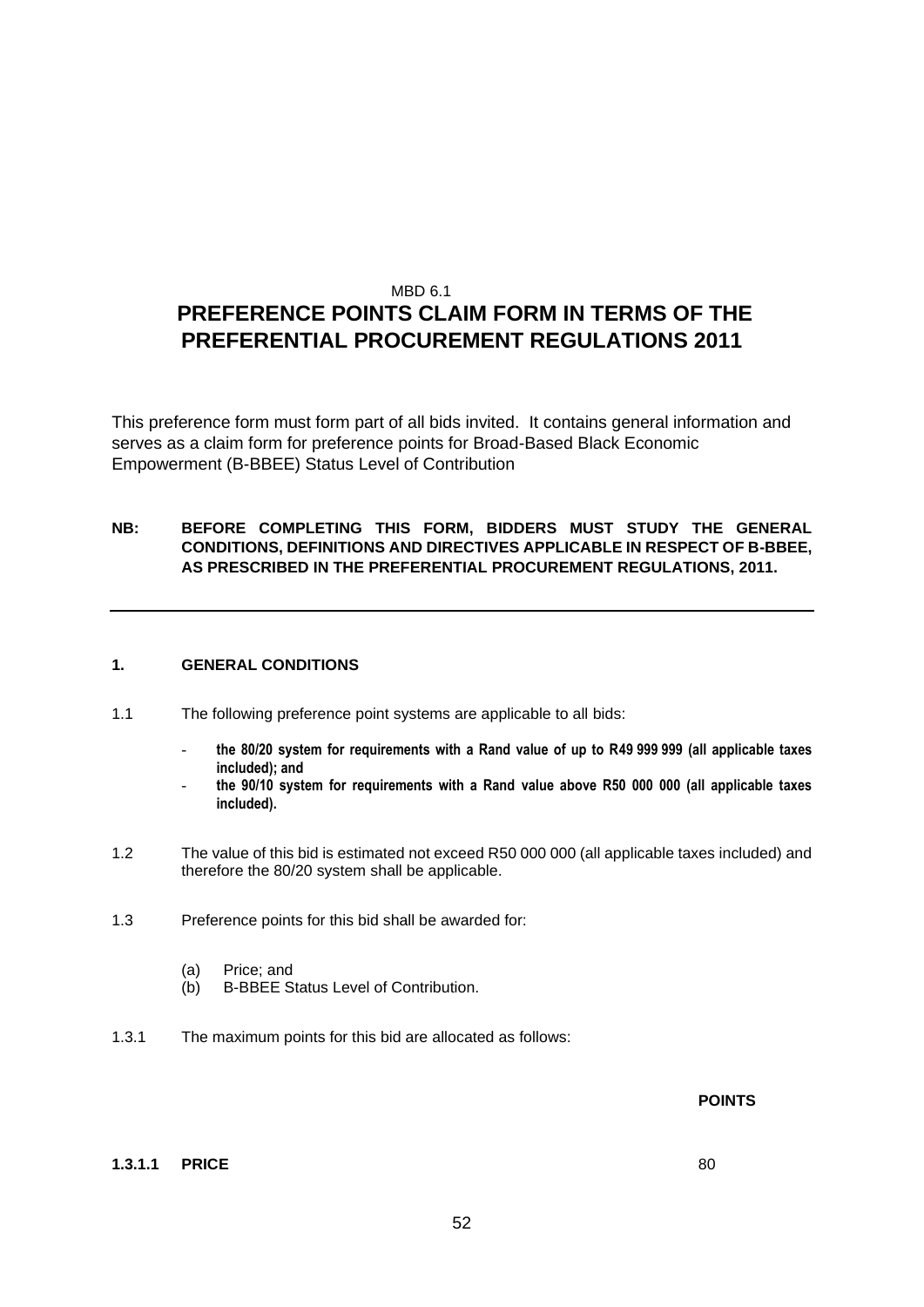#### **1.3.1.2 B-BBEE STATUS LEVEL OF CONTRIBUTION** 20

#### **Total points for Price and B-BBEE must not exceed 100**

- 1.4 Failure on the part of a bidder to fill in and/or to sign this form and submit a B-BBEE Verification Certificate from a Verification Agency accredited by the South African Accreditation System (SANAS) or a Registered Auditor approved by the Independent Regulatory Board of Auditors (IRBA) or an Accounting Officer as contemplated in the Close Corporation Act (CCA) together with the bid, will be interpreted to mean that preference points for B-BBEE status level of contribution are not claimed.
- 1.5. The purchaser reserves the right to require of a bidder, either before a bid is adjudicated or at any time subsequently, to substantiate any claim in regard to preferences, in any manner required by the purchaser.

#### **2. DEFINITIONS**

2.1 **"all applicable taxes"** includes value-added tax, pay as you earn, income tax, unemployment insurance

fund contributions and skills development levies;

2.2 **"B-BBEE"** means broad-based black economic empowerment as defined in section 1 of the Broad

-Based Black Economic Empowerment Act;

2.3 "**B-BBEE status level of contributor"** means the B-BBEE status received by a measured entity based

on its overall performance using the relevant scorecard contained in the Codes of Good Practice on Black Economic Empowerment, issued in terms of section 9(1) of the Broad-Based Black Economic

Empowerment Act;

- 2.4 **"bid"** means a written offer in a prescribed or stipulated form in response to an invitation by an organ of state for the provision of services, works or goods, through price quotations, advertised competitive bidding processes or proposals;
- 2.5 **"Broad-Based Black Economic Empowerment Act"** means the Broad-Based Black Economic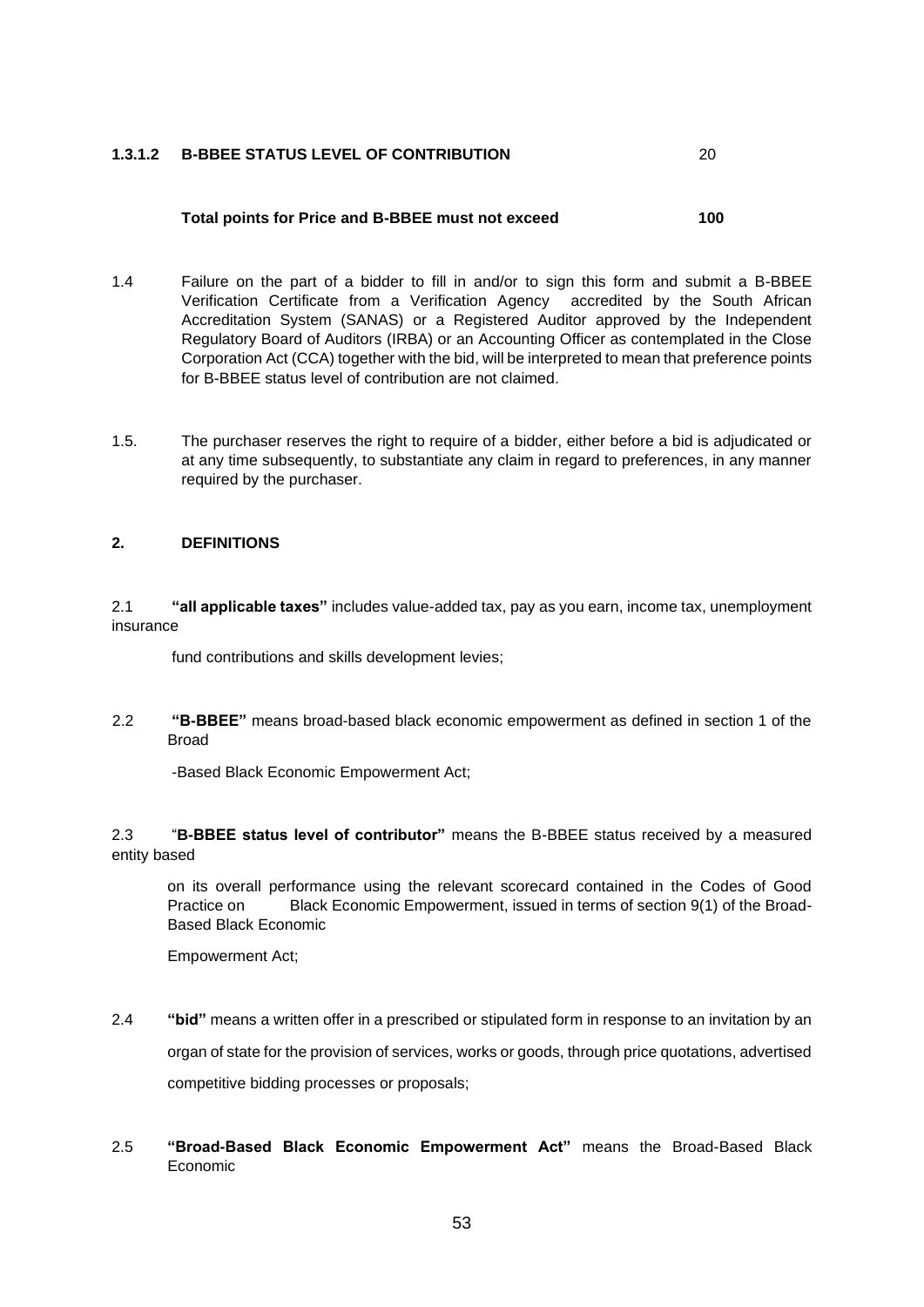Empowerment Act, 2003 (Act No. 53 of 2003);

- 2.6 **"comparative price"** means the price after the factors of a non-firm price and all unconditional discounts that can be utilized have been taken into consideration;
- 2.7 **"consortium or joint venture"** means an association of persons for the purpose of combining their

expertise, property, capital, efforts, skill and knowledge in an activity for the execution of a contract;

- 2.8 **"contract"** means the agreement that results from the acceptance of a bid by an organ of state;
- 2.9 **"EME"** means any enterprise with an annual total revenue of R5 million or less .
- 2.10 **"Firm price"** means the price that is only subject to adjustments in accordance with the actual increase or decrease resulting from the change, imposition, or abolition of customs or excise duty and any other duty, levy, or tax, which, in terms of the law or regulation, is binding on the contractor and demonstrably has an influence on the price of any supplies, or the rendering costs of any service, for the execution of the contract;
- 2.11 **"functionality"** means the measurement according to predetermined norms, as set out in the bid

documents, of a service or commodity that is designed to be practical and useful, working or

 operating, taking into account, among other factors, the quality, reliability, viability and durability of a

service and the technical capacity and ability of a bidder;

- 2.12 **"non-firm prices"** means all prices other than "firm" prices;
- 2.13 **"person"** includes a juristic person;
- 2.14 **"rand value"** means the total estimated value of a contract in South African currency, calculated at

the time of bid invitations, and includes all applicable taxes and excise duties;

- 2.15 **"sub-contract"** means the primary contractor's assigning, leasing, making out work to, or employing, another person to support such primary contractor in the execution of part of a project in terms of the contract;
- 2.16 **"total revenue"** bears the same meaning assigned to this expression in the Codes of Good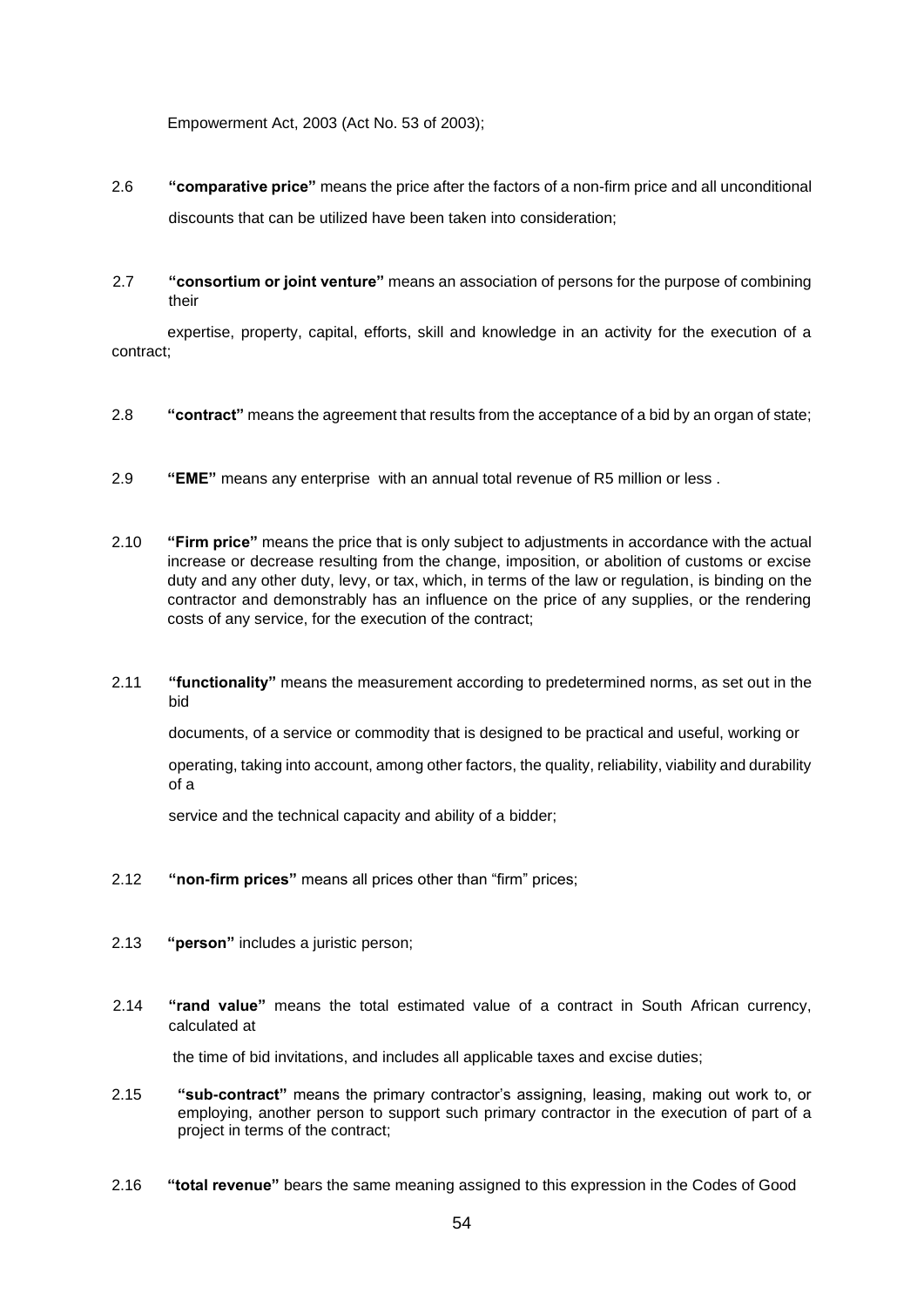Practice on Black Economic Empowerment, issued in terms of section 9(1) of the Broad-Based Black Economic Empowerment Act and promulgated in the *Government Gazette* on 9 February 2007;

- 2.17 **"trust"** means the arrangement through which the property of one person is made over or bequeathed to a trustee to administer such property for the benefit of another person; and
- 2.18 **"trustee"** means any person, including the founder of a trust, to whom property is bequeathed in order for such property to be administered for the benefit of another person.

#### **3. ADJUDICATION USING A POINT SYSTEM**

- 3.1 The bidder obtaining the highest number of total points will be awarded the contract.
- 3.2 Preference points shall be calculated after prices have been brought to a comparative basis taking into account all factors of non-firm prices and all unconditional discounts;.
	- 3.3 Points scored must be rounded off to the nearest 2 decimal places.
- 3.4 In the event that two or more bids have scored equal total points, the successful bid must be the one scoring the highest number of preference points for B-BBEE.
	- 3.5 However, when functionality is part of the evaluation process and two or more bids have scored equal points including equal preference points for B-BBEE, the successful bid must

be the one scoring the highest score for functionality.

3.6 Should two or more bids be equal in all respects, the award shall be decided by the drawing of lots.

#### **4. POINTS AWARDED FOR PRICE**

#### **4.1 THE 80/20 OR 90/10 PREFERENCE POINT SYSTEMS**

A maximum of 80 or 90 points is allocated for price on the following basis: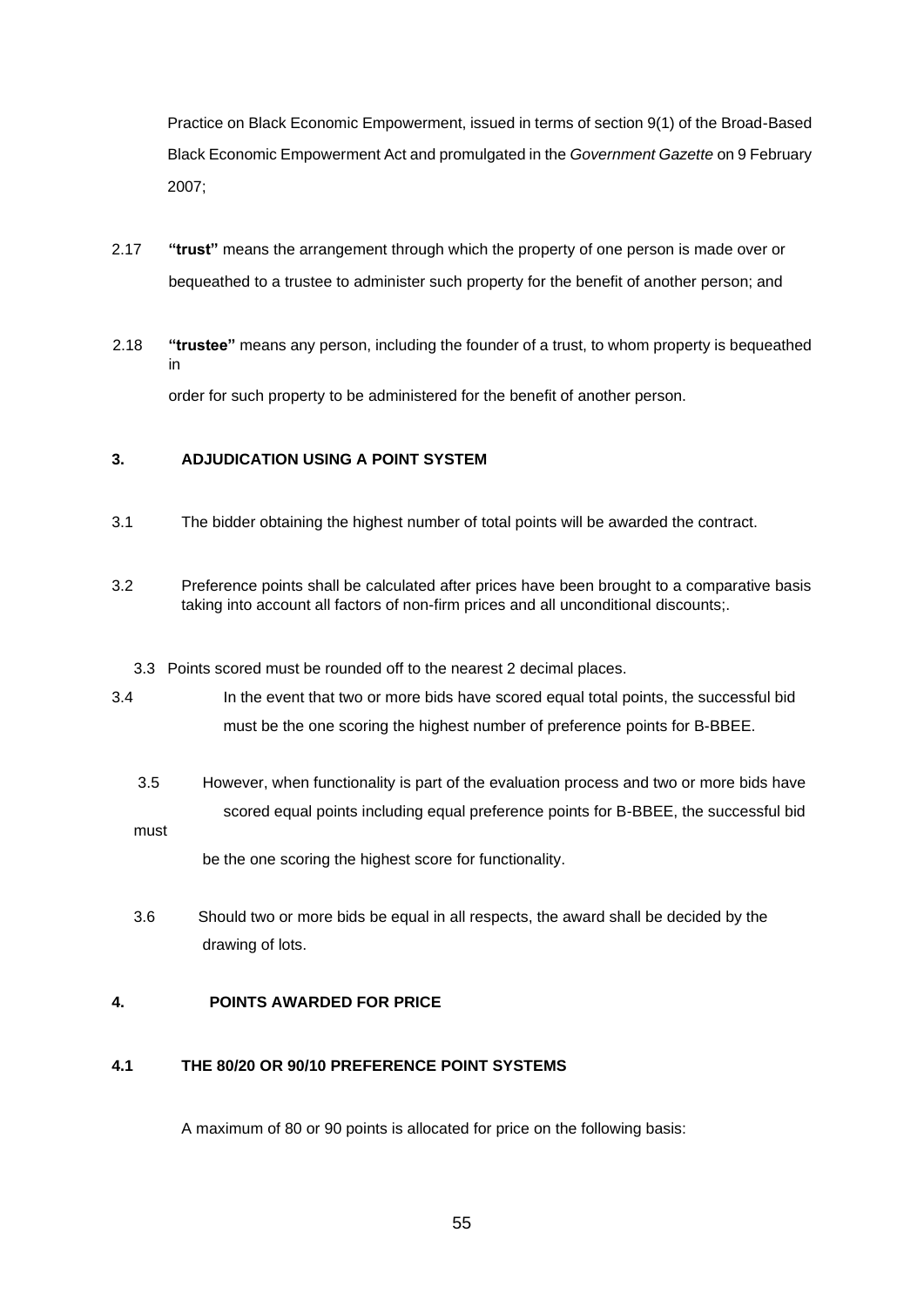**80/20 or 90/10**

$$
Ps = 80 \left( 1 - \frac{Pt - P \min}{P \min} \right) \qquad \text{or} \qquad Ps = 90 \left( 1 - \frac{Pt - P \min}{P \min} \right)
$$

**Where** 

- Ps = Points scored for comparative price of bid under consideration
- Pt = Comparative price of bid under consideration
- Pmin = Comparative price of lowest acceptable bid

#### **5. Points awarded for B-BBEE Status Level of Contribution**

5.1 In terms of Regulation 5 (2) and 6 (2) of the Preferential Procurement Regulations, preference points must be awarded to a bidder for attaining the B-BBEE status level of contribution in accordance with the table below:

| <b>B-BBEE Status Level of</b><br><b>Contributor</b> | <b>Number of points</b><br>(90/10 system) | <b>Number of points</b><br>(80/20 system) |
|-----------------------------------------------------|-------------------------------------------|-------------------------------------------|
| 1                                                   | 10                                        | 20                                        |
| $\overline{2}$                                      | 9                                         | 18                                        |
| 3                                                   | 8                                         | 16                                        |
| $\overline{4}$                                      | 5                                         | 12                                        |
| 5                                                   | 4                                         | 8                                         |
| 6                                                   | 3                                         | 6                                         |
| $\overline{7}$                                      | $\overline{2}$                            | 4                                         |
| 8                                                   | 1                                         | $\overline{2}$                            |
| Non-compliant contributor                           | 0                                         | $\Omega$                                  |

5.2 Bidders who qualify as EMEs in terms of the B-BBEE Act must submit a certificate issued by an Accounting Officer as contemplated in the CCA or a Verification Agency accredited by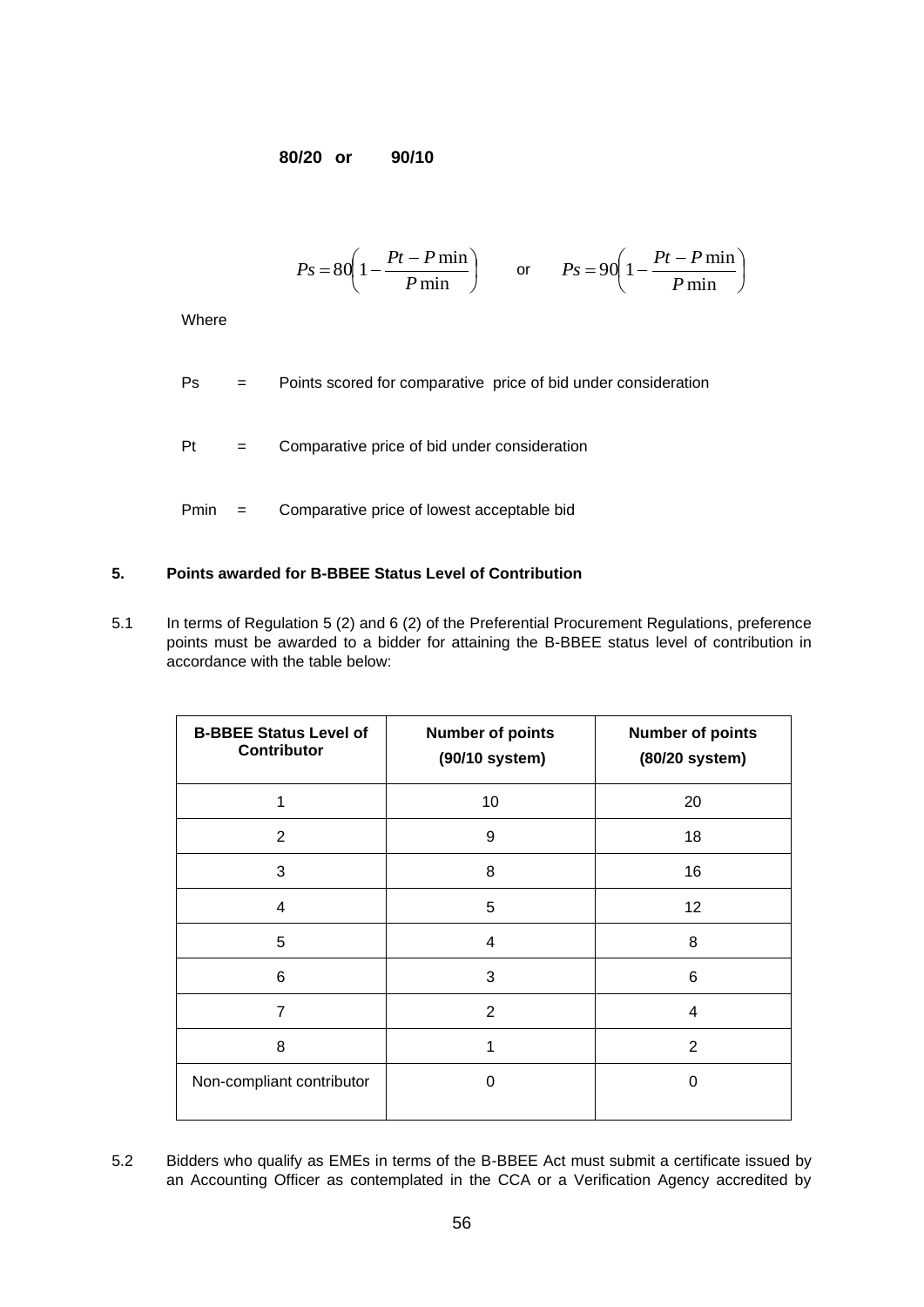SANAS or a Registered Auditor. Registered auditors do not need to meet the prerequisite for IRBA's approval for the purpose of conducting verification and issuing EMEs with B-BBEE Status Level Certificates.

5.3 Bidders other than EMEs must submit their original and valid B-BBEE status level verification certificate or a certified copy thereof, substantiating their B-BBEE rating issued by a Registered Auditor approved by IRBA or a Verification Agency accredited by SANAS.

5.4 A trust, consortium or joint venture, will qualify for points for their B-BBEE status level as a legal entity,

provided that the entity submits their B-BBEE status level certificate.

5.5 A trust, consortium or joint venture will qualify for points for their B-BBEE status level as an unincorporated

 entity, provided that the entity submits their consolidated B-BBEE scorecard as if they were a group

 structure and that such a consolidated B-BBEE scorecard is prepared for every separate bid.

5.6 Tertiary institutions and public entities will be required to submit their B-BBEE status level certificates in terms of the specialized scorecard contained in the B-BBEE Codes of Good Practice.

5.7 A person will not be awarded points for B-BBEE status level if it is indicated in the bid documents that

 such a bidder intends sub-contracting more than 25% of the value of the contract to any other enterprise

 that does not qualify for at least the points that such a bidder qualifies for, unless the intended sub-

contractor is an EME that has the capability and ability to execute the sub-contract.

5.8 A person awarded a contract may not sub-contract more than 25% of the value of the contract to any other

 enterprise that does not have an equal or higher B-BBEE status level than the person concerned, unless the

 contract is sub-contracted to an EME that has the capability and ability to execute the sub-contract.

#### **6. BID DECLARATION**

6.1 Bidders who claim points in respect of B-BBEE Status Level of Contribution must complete the following: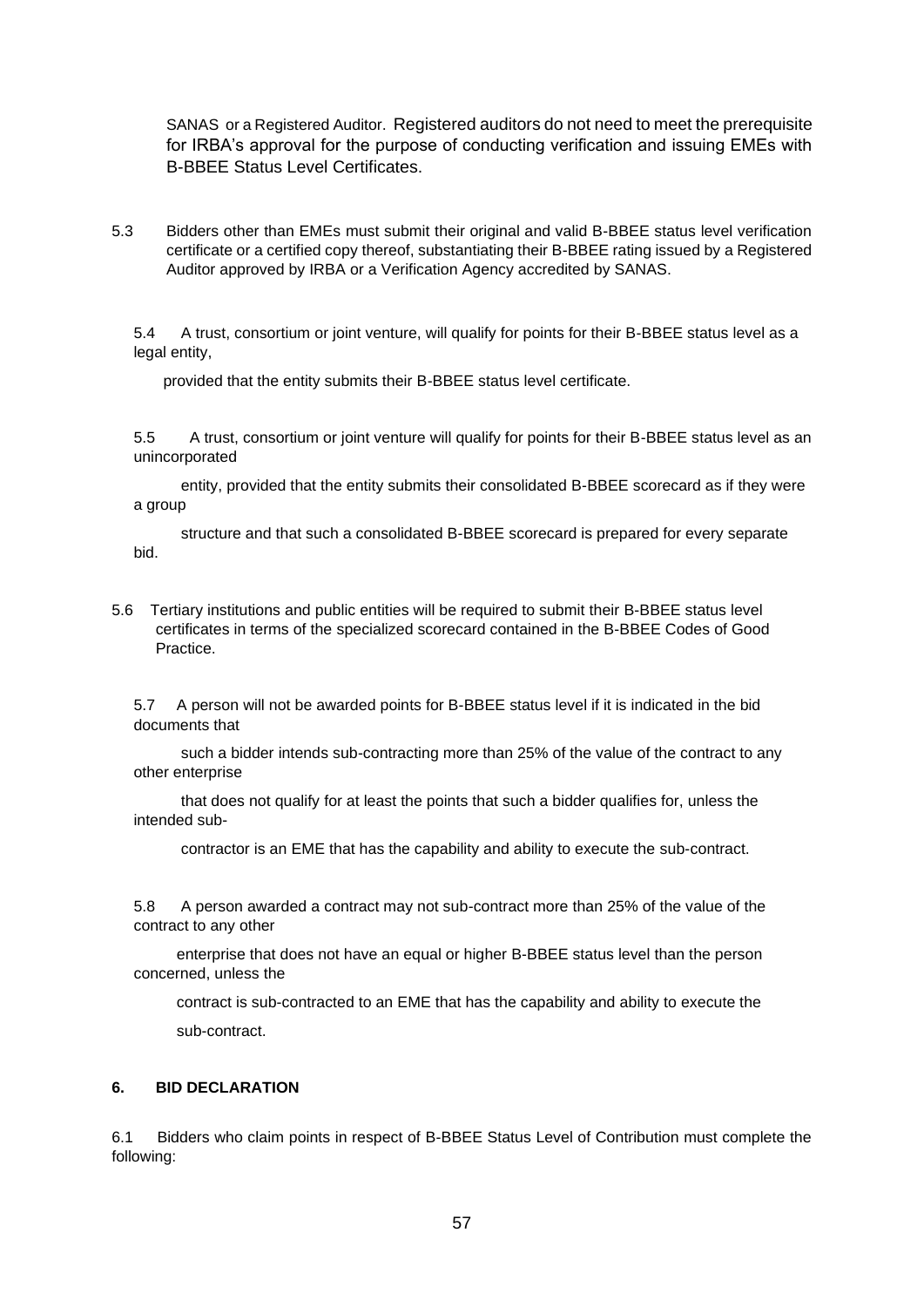#### **7. B-BBEE STATUS LEVEL OF CONTRIBUTION CLAIMED IN TERMS OF PARAGRAPHS 1.3.1.2 AND 5.1**

7.1 B-BBEE Status Level of Contribution: …………. = ……………(maximum of 10 or 20 points)

**(Points claimed in respect of paragraph 7.1 must be in accordance with the table reflected in paragraph 5.1 and must be substantiated by means of a B-BBEE certificate issued by a Verification Agency accredited by SANAS or a Registered Auditor approved by IRBA or an Accounting Officer as contemplated in the CCA).**

### **8 SUB-CONTRACTING**

| 8.1<br>applicable) |       |                         | Will any portion of the contract be sub-contracted?    |    |     | YES / NO (delete which is not |
|--------------------|-------|-------------------------|--------------------------------------------------------|----|-----|-------------------------------|
|                    |       | 8.1.1 If yes, indicate: |                                                        |    |     |                               |
|                    | (i)   |                         | what percentage of the contract will be subcontracted? |    |     |                               |
|                    | (ii)  | the                     | name                                                   | οf | the | sub-contractor?               |
|                    | (iii) |                         | the B-BBEE status level of the sub-contractor?         |    |     |                               |
|                    | (iv)  |                         | whether the sub-contractor is an EME?                  |    |     | YES / NO (delete which is not |

applicable)

### **9 DECLARATION WITH REGARD TO COMPANY/FIRM**

- 9.1 Name of firm **interval and the contract of the contract of firm contract and interval and the contract of the contract of the contract of the contract of the contract of the contract of the contract of the contract o** 9.2 VAT registration number :............................................................................................. 9.3 Company registration number :…………………………………………………………………… 9.4 TYPE OF COMPANY/ FIRM
- □ Partnership/Joint Venture / Consortium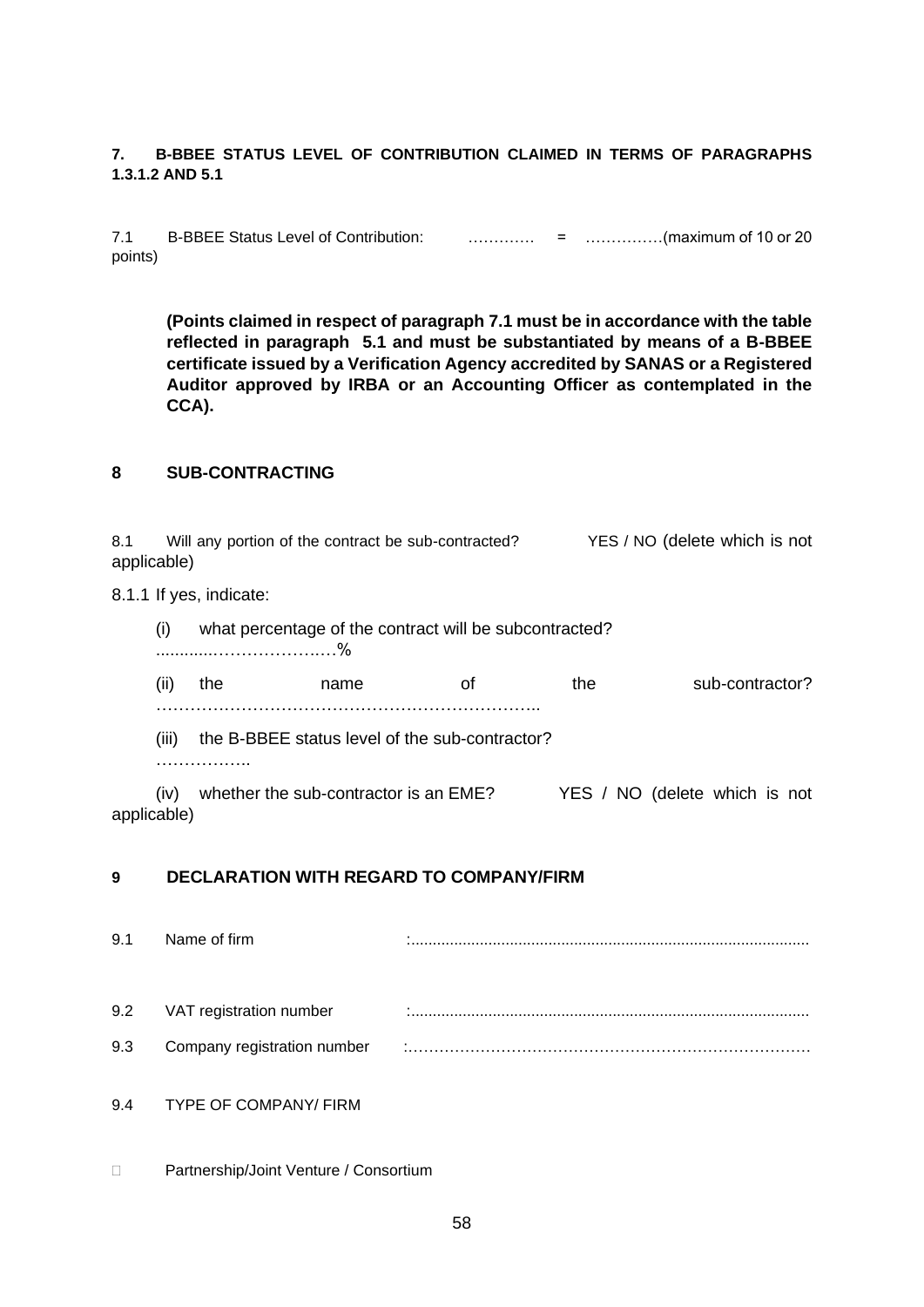- □ One person business/sole propriety
- D Close corporation
- D Company
- (Pty) Limited

[TICK APPLICABLE BOX]

### 9.5 DESCRIBE PRINCIPAL BUSINESS ACTIVITIES

………….................................................................................................................................................... .................................................................................................................................................. ………………............................................................................................................................................. .................................................................................................................................................. …………….. .............................................................................................................................................. ..................................................................................................................................................

## 9.6 COMPANY CLASSIFICATION

- Manufacturer
- □ Supplier
- D Professional service provider
- □ Other service providers, e.g. transporter, etc.

[TICK APPLICABLE BOX]

#### 9.7 MUNICIPAL INFORMATION

Municipality where business is situated ………………………………………………………………….. Registered Account Number ……………………………. Stand Number ……………………………………………….

#### 9.8 TOTAL NUMBER OF YEARS THE COMPANY/FIRM HAS BEEN IN BUSINESS?

……………………………………

9.9 I/we, the undersigned, who is / are duly authorised to do so on behalf of the company/firm, certify that the points claimed, based on the B-BBE status level of contribution indicated in paragraph 7 of the foregoing certificate, qualifies the company/ firm for the preference(s) shown and I / we acknowledge that: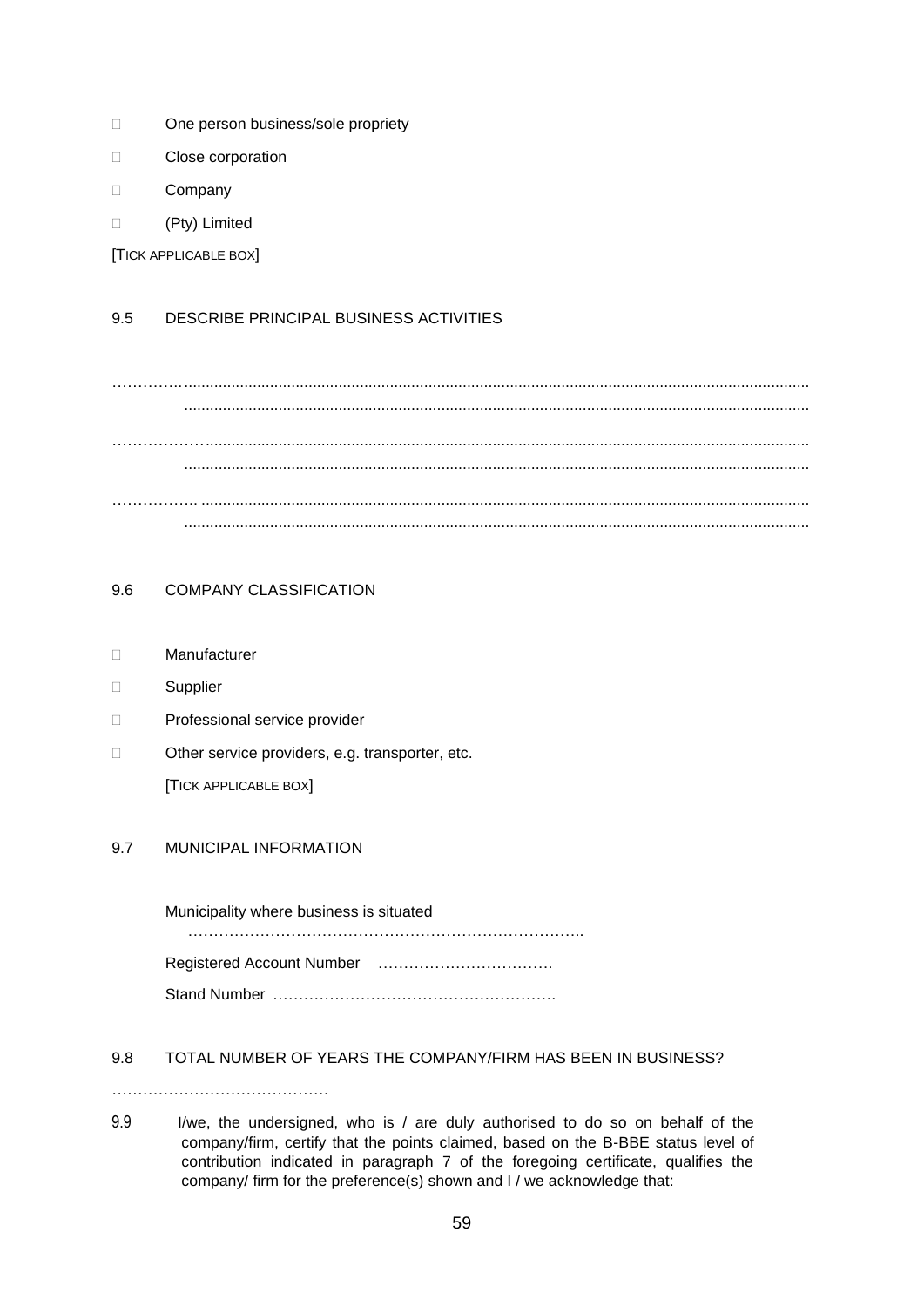- (i) The information furnished is true and correct;
- (ii) The preference points claimed are in accordance with the General Conditions as indicated in paragraph 1 of this form.
- (iii) In the event of a contract being awarded as a result of points claimed as shown in paragraph 7, the contractor may be required to furnish documentary proof to the satisfaction of the purchaser that the claims are correct;
- (iv) If the B-BBEE status level of contribution has been claimed or obtained on a fraudulent basis or any of the conditions of contract have not been fulfilled, the purchaser may, in addition to any other remedy it may have –
	- (a) disqualify the person from the bidding process;
	- (b) recover costs, losses or damages it has incurred or suffered as a result of that person's conduct;
	- (c) cancel the contract and claim any damages which it has suffered as a result of having to make less favourable arrangements due to such cancellation;
	- (d) restrict the bidder or contractor, its shareholders and directors, or only the shareholders and directors who acted on a fraudulent basis, from obtaining business from any organ of state for a period not exceeding 10 years, after the audi alteram partem (hear the other side) rule has been applied; and
	- (e) forward the matter for criminal prosecution

#### **WITNESSES:**

1. ………………………………………

……………………………………

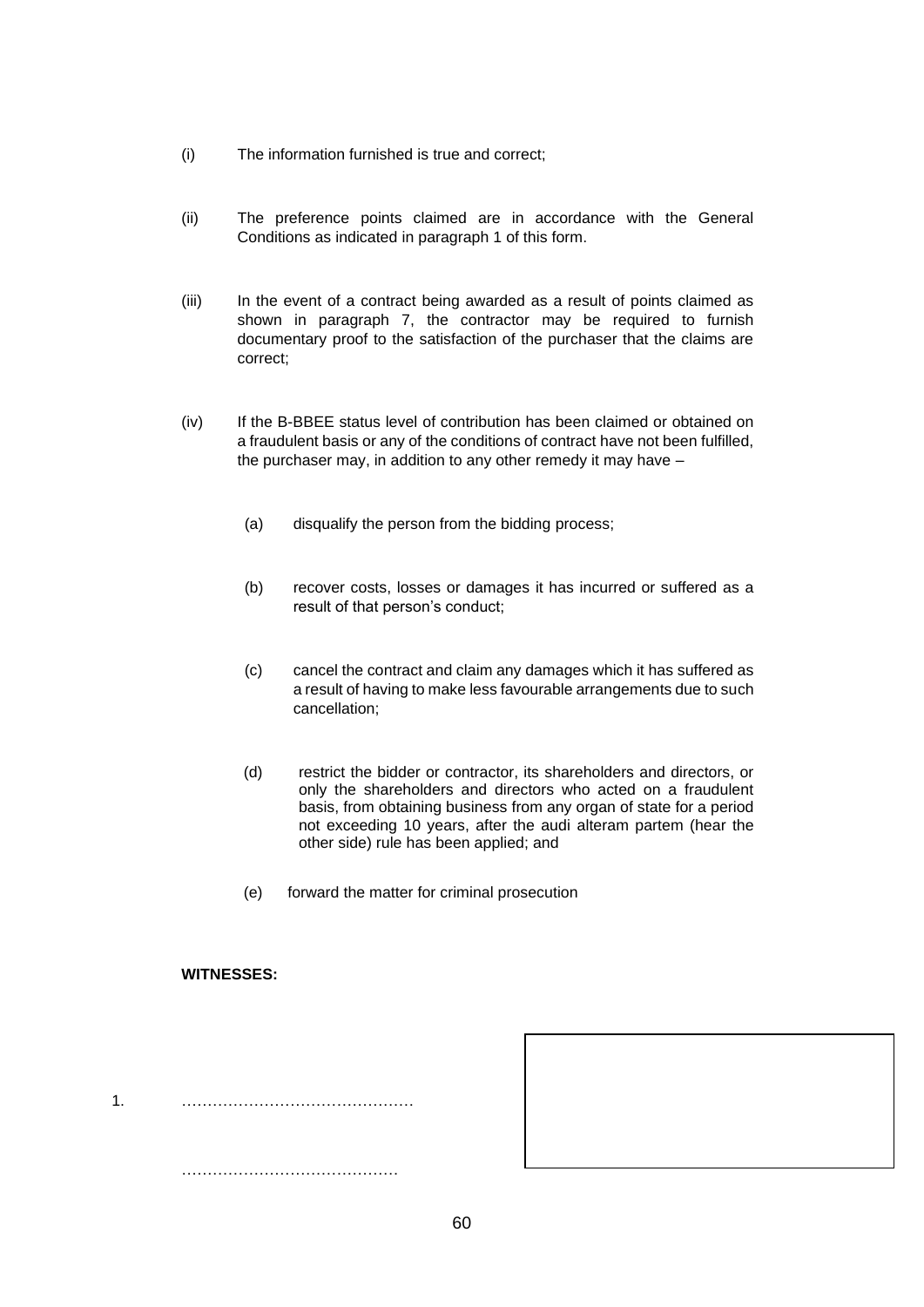# SIGNATURE(S) OF

# BIDDER(S)

 $2.$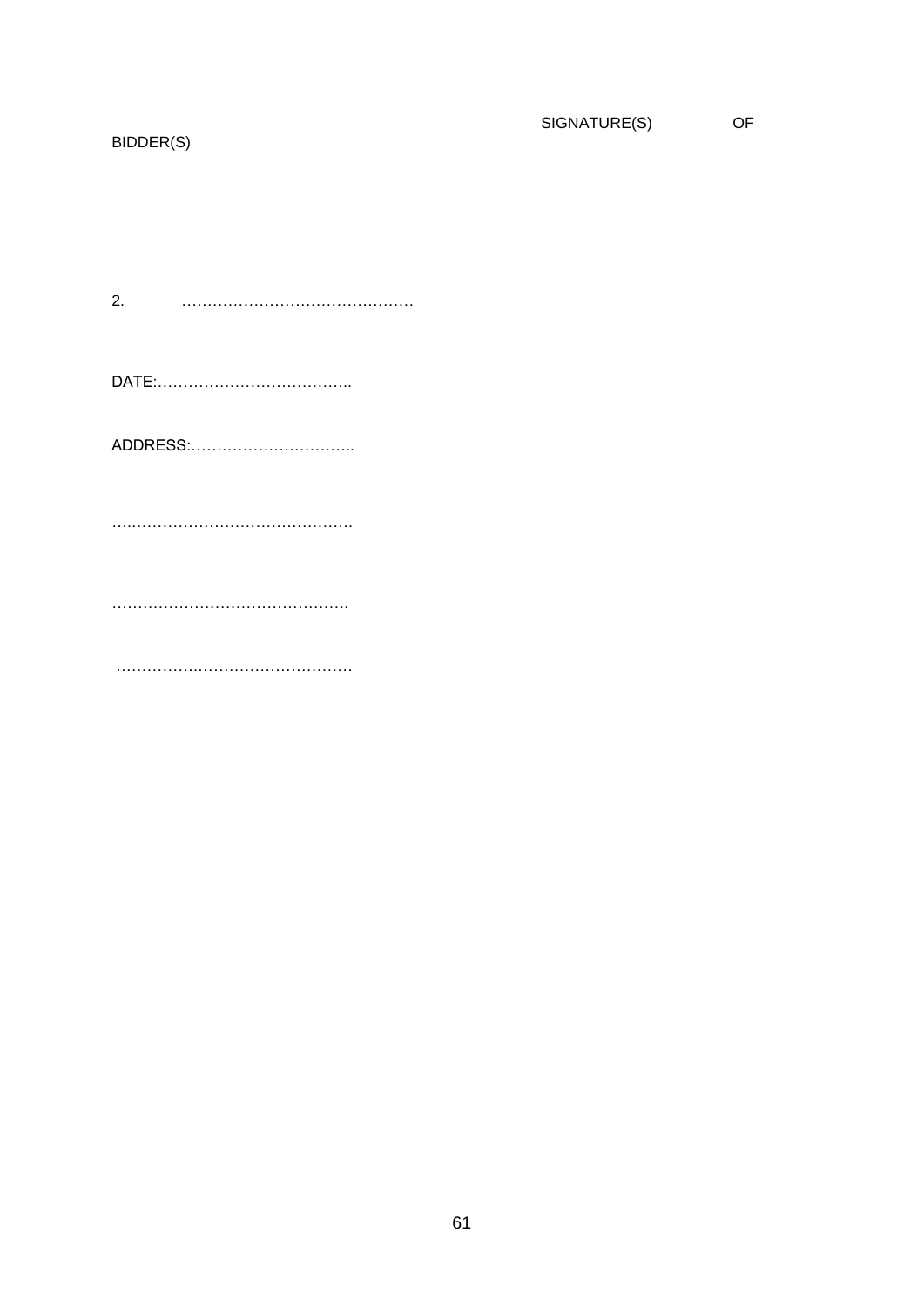### CONTRACT FORM - RENDERING OF SERVICES

**THIS FORM MUST BE FILLED IN DUPLICATE BY BOTH THE SERVICE PROVIDER (PART 1) AND THE PURCHASER (PART 2). BOTH FORMS MUST BE SIGNED IN THE ORIGINAL SO THAT THE SERVICE PROVIDER AND THE PURCHASER WOULD BE IN POSSESSION OF ORIGINALLY SIGNED CONTRACTS FOR THEIR RESPECTIVE RECORDS.**

PART 1 (TO BE FILLED IN BY THE SERVICE PROVIDER)

- 1. I hereby undertake to render services described in the attached bidding documents to (name of the institution)……………………………………. in accordance with the requirements and task directives / proposals specifications stipulated in Bid Number………….……….. at the price/s quoted. My offer/s remain binding upon me and open for acceptance by the Purchaser during the validity period indicated and calculated from the closing date of the bid.
- 2. The following documents shall be deemed to form and be read and construed as part of this agreement:
	- (i) Bidding documents, *viz*
		- *-* Invitation to bid
		- *-* Tax clearance certificate
		- *-* Pricing schedule(s)
		- Filled in task directive/proposal
		- *-* Preference claims in terms of the Preferential Procurement Regulations 2001
		- *-* Declaration of interest
		- *-* Special Conditions of Contract;
	- (ii) General Conditions of Contract; and
	- (iii) Other (specify)
- 3. I confirm that I have satisfied myself as to the correctness and validity of my bid; that the price(s) and rate(s) quoted cover all the services specified in the bidding documents; that the price(s) and rate(s) cover all my obligations and I accept that any mistakes regarding price(s) and rate(s) and calculations will be at my own risk.
- 4. I accept full responsibility for the proper execution and fulfilment of all obligations and conditions devolving on me under this agreement as the principal liable for the due fulfillment of this contract.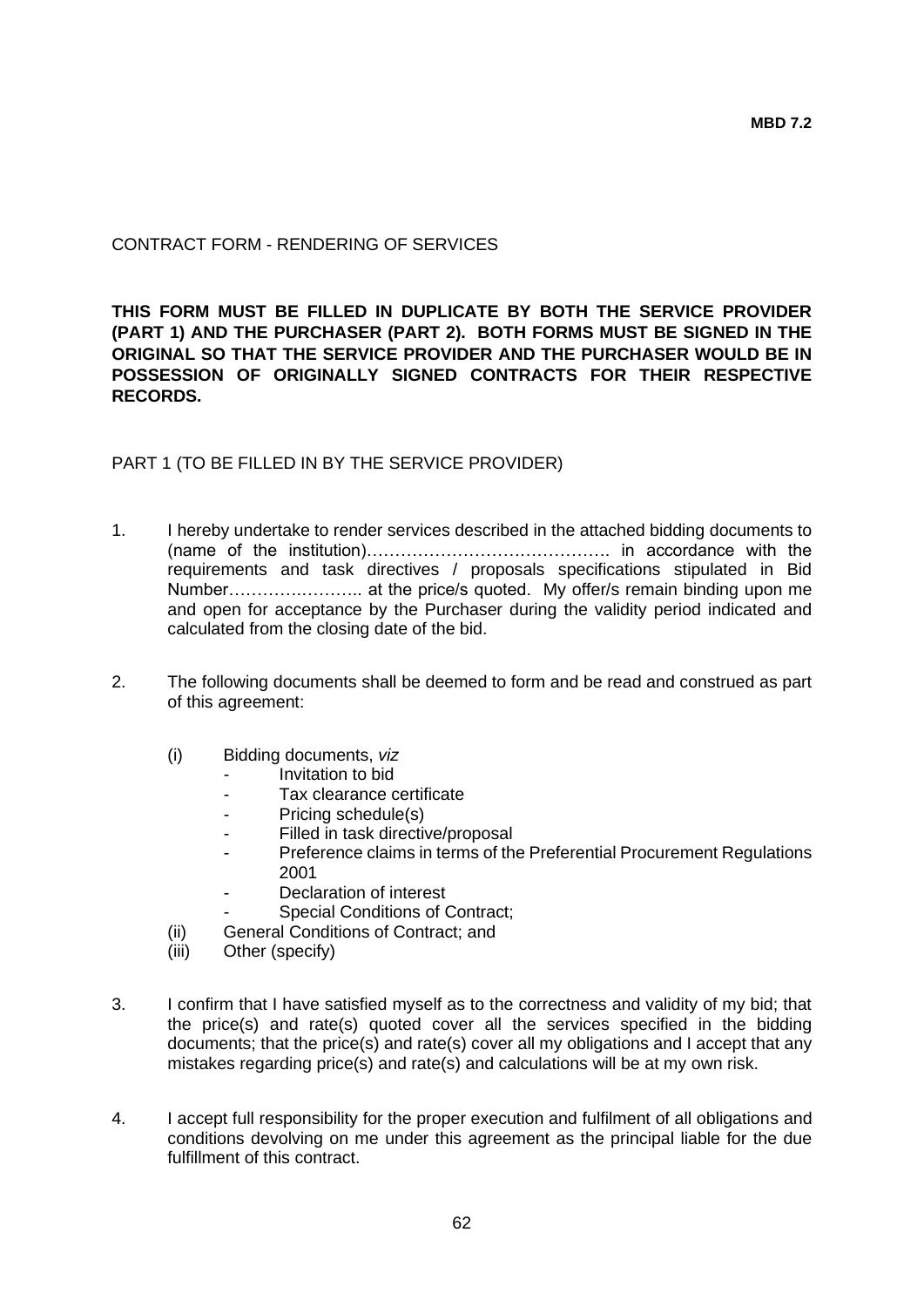- 5. I declare that I have no participation in any collusive practices with any bidder or any other person regarding this or any other bid.
- 6. I confirm that I am duly authorised to sign this contract.

| NAME (PRINT)        | . | <b>WITNESSES</b> |
|---------------------|---|------------------|
| <b>CAPACITY</b>     |   | 1                |
| <b>SIGNATURE</b>    |   |                  |
| <b>NAME OF FIRM</b> |   |                  |
|                     |   |                  |

DATE …………………………….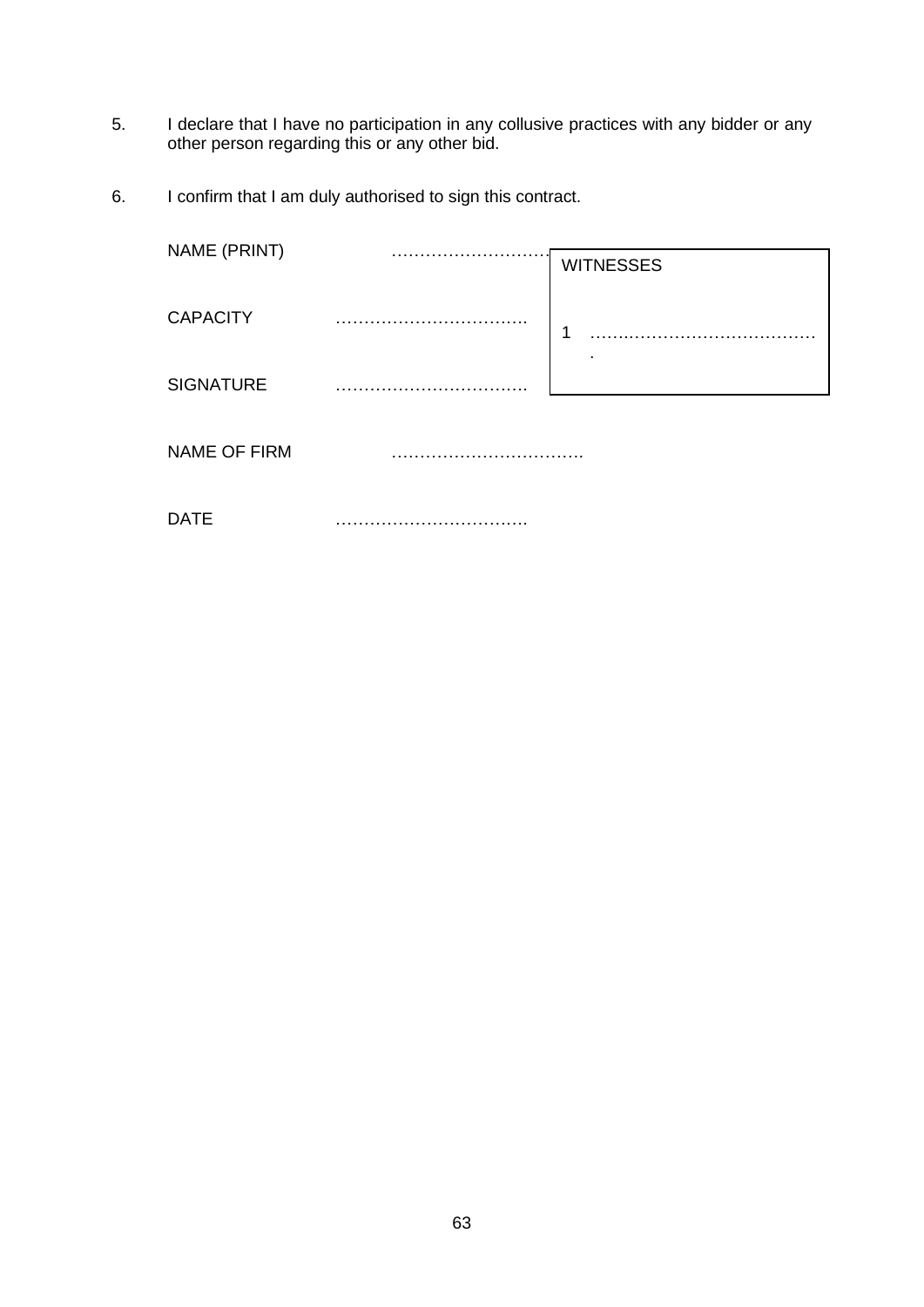**MBD 7.2**

# **CONTRACT FORM - RENDERING OF SERVICES**

# PART 2 (TO BE FILLED IN BY THE PURCHASER)

- 1. I……………………………………………. in my capacity as……………………...……………………………….. accept your bid under reference number ………………dated………………………for the rendering of services indicated hereunder and/or further specified in the annexure(s).
- 2. An official order indicating service delivery instructions is forthcoming.
- 3. I undertake to make payment for the services rendered in accordance with the terms and conditions of the contract, within 30 (thirty) days after receipt of an invoice.

| <b>DESCRIPTION OF</b><br><b>SERVICE</b> | PRICE (VAT<br>INCL) | <b>COMPLETIO</b><br><b>N DATE</b> | <b>PREF</b><br><b>POINTS</b><br><b>CLAIMED</b><br><b>FOR HDIS</b> | <b>PREF POINTS</b><br><b>CLAIMED FOR</b><br><b>RDP GOALS</b> |
|-----------------------------------------|---------------------|-----------------------------------|-------------------------------------------------------------------|--------------------------------------------------------------|
|                                         |                     |                                   |                                                                   |                                                              |
|                                         |                     |                                   |                                                                   |                                                              |

4. I confirm that I am duly authorised to sign this contract.

SIGNED AT ……………………………………… ON ………………………………..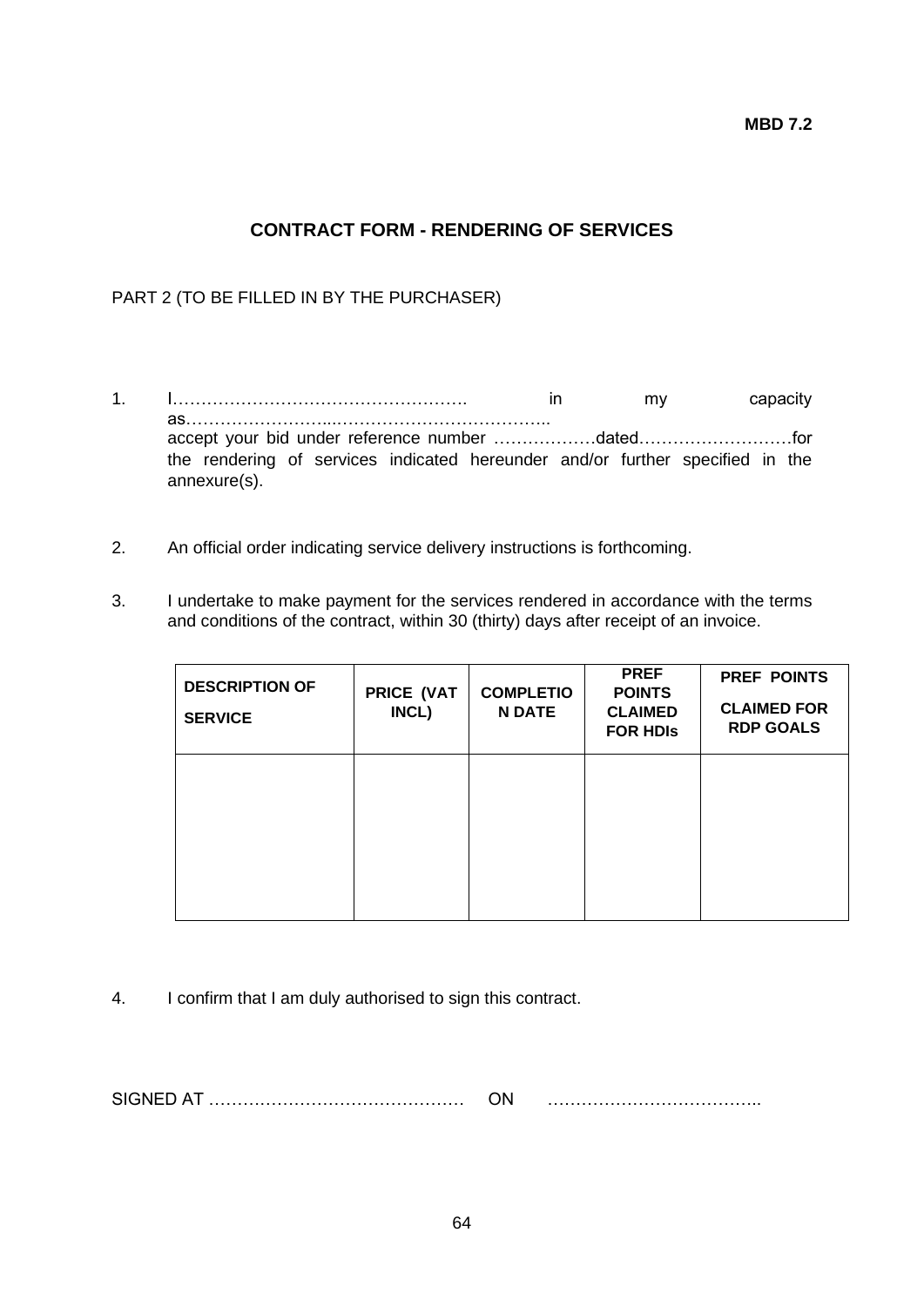| NAME (PRINT) |  |
|--------------|--|
|--------------|--|

SIGNATURE …………………………………………

OFFICIAL STAMP

|  | <b>WI</b>      |
|--|----------------|
|  |                |
|  | $\overline{2}$ |

|                | <b>WITNESSES</b> |
|----------------|------------------|
| 1              |                  |
| $\overline{2}$ |                  |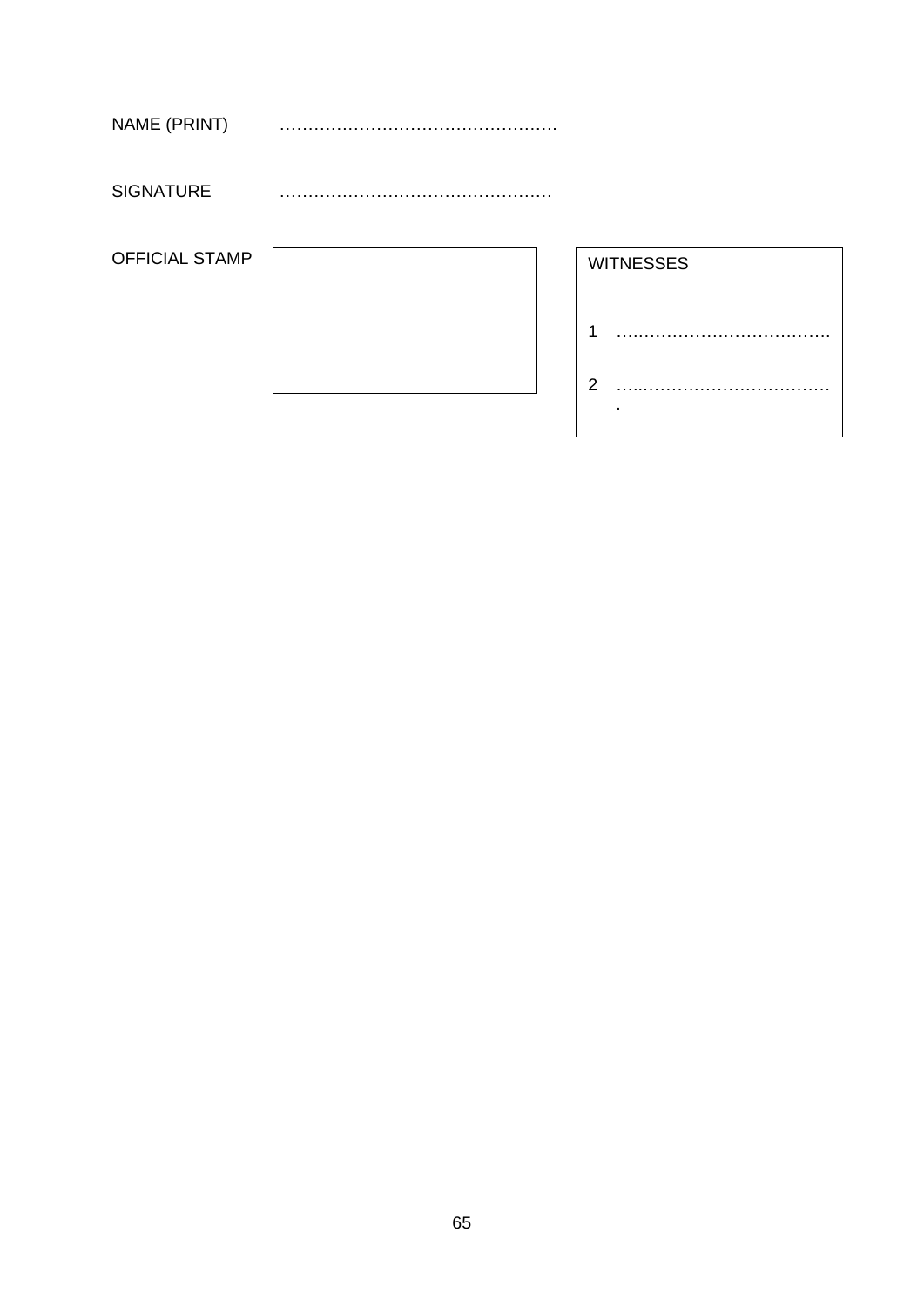#### **MBD 8**

## **DECLARATION OF BIDDER'S PAST SUPPLY CHAIN MANAGEMENT PRACTICES**

- 1 This Municipal Bidding Document must form part of all bids invited.
- 2 It serves as a declaration to be used by municipalities and municipal entities in ensuring that when goods and services are being procured, all reasonable steps are taken to combat the abuse of the supply chain management system.
- 3 The bid of any bidder may be rejected if that bidder, or any of its directors have:
	- a. abused the municipality's / municipal entity's supply chain management system or committed any improper conduct in relation to such system;
	- b. been convicted for fraud or corruption during the past five years;
	- c. willfully neglected, reneged on or failed to comply with any government, municipal or other public sector contract during the past five years; or
	- d. been listed in the Register for Tender Defaulters in terms of section 29 of the Prevention and Combating of Corrupt Activities Act (No 12 of 2004).

#### **4 In order to give effect to the above, the following questionnaire must be completed and submitted with the bid.**

| Item | Question                                                                                                                                                                                   | Yes  | No |
|------|--------------------------------------------------------------------------------------------------------------------------------------------------------------------------------------------|------|----|
| 4.1  | Is the bidder or any of its directors listed on the National Treasury's Database of Restricted Suppliers as<br>companies or persons prohibited from doing business with the public sector? | Yes. | No |
|      | (Companies or persons who are listed on this Database were                                                                                                                                 |      |    |
|      | informed in writing of this restriction by the Accounting                                                                                                                                  |      |    |
|      | Officer/Authority of the institution that imposed the restriction after                                                                                                                    |      |    |
|      | the <i>audi alteram partem</i> rule was applied).                                                                                                                                          |      |    |
|      |                                                                                                                                                                                            |      |    |
|      |                                                                                                                                                                                            |      |    |
|      | The Database of Restricted Suppliers now resides on the                                                                                                                                    |      |    |
|      | National Treasury's website(www.treasury.gov.za) and can be                                                                                                                                |      |    |
|      | accessed by clicking on its link at the bottom of the home page.                                                                                                                           |      |    |
|      |                                                                                                                                                                                            |      |    |
|      |                                                                                                                                                                                            |      |    |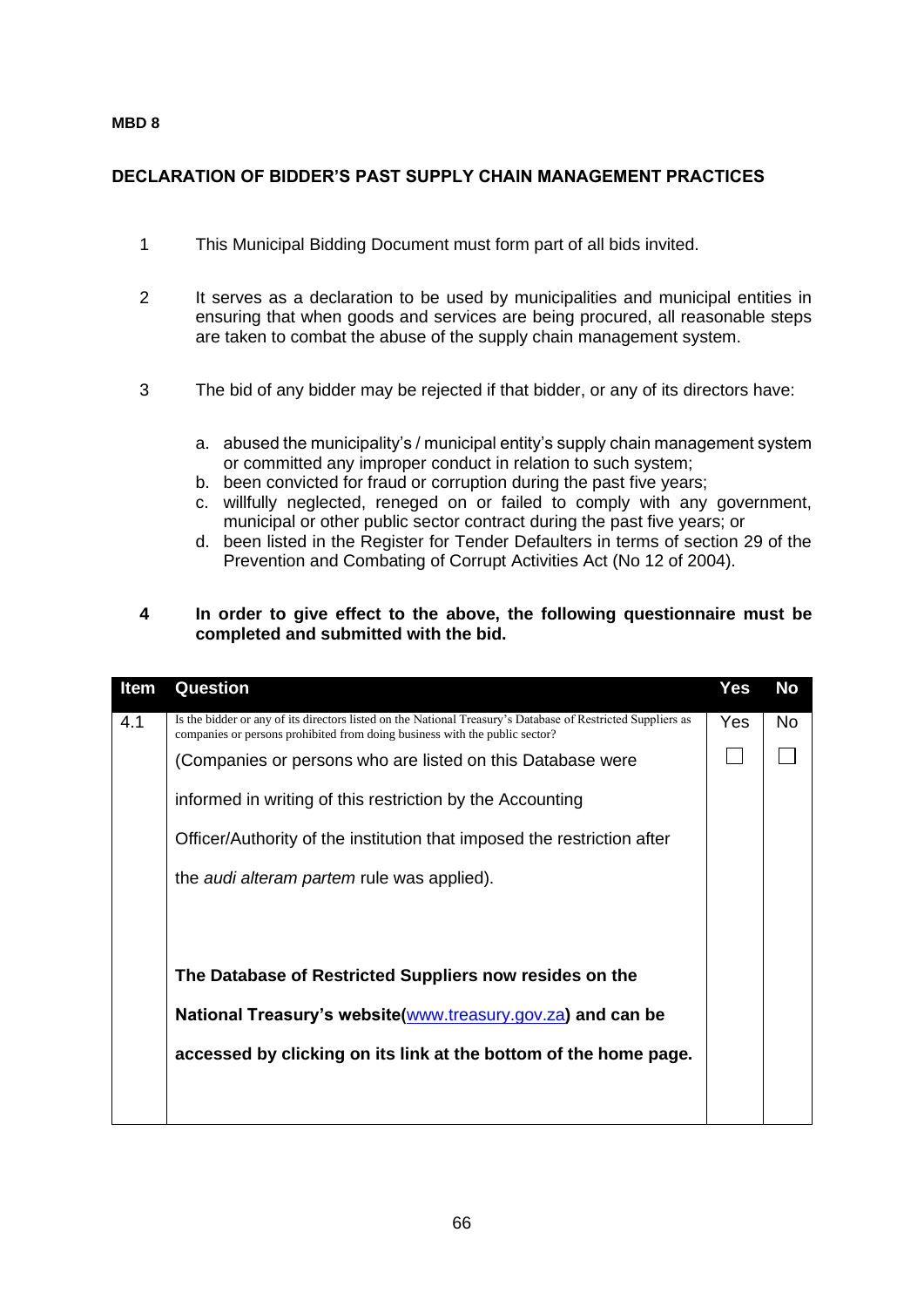| 4.1.1 | If so, furnish particulars:                                                                                                                                                                  |            |           |
|-------|----------------------------------------------------------------------------------------------------------------------------------------------------------------------------------------------|------------|-----------|
| 4.2   |                                                                                                                                                                                              |            |           |
|       | Is the bidder or any of its directors listed on the Register for Tender<br>Defaulters in terms of section 29 of the Prevention and Combating of<br>Corrupt Activities Act (No 12 of 2004)?   | Yes        | <b>No</b> |
|       | The Register for Tender Defaulters can be accessed on the National<br>Treasury's website (www.treasury.gov.za) by clicking on its link at the<br>bottom of the home page.                    |            |           |
| 4.2.1 | If so, furnish particulars:                                                                                                                                                                  |            |           |
| 4.3   | Was the bidder or any of its directors convicted by a court of law (including<br>a court of law outside the Republic of South Africa) for fraud or corruption<br>during the past five years? | <b>Yes</b> | <b>No</b> |
| 4.3.1 | If so, furnish particulars:                                                                                                                                                                  |            |           |
| Item  | Question                                                                                                                                                                                     | <b>Yes</b> | <b>No</b> |
| 4.4   | Does the bidder or any of its directors owe any municipal rates and taxes<br>or municipal charges to the municipality / municipal entity, or to any other                                    | Yes        | <b>No</b> |
|       | municipality / municipal entity, that is in arrears for more than three<br>months?                                                                                                           |            |           |
| 4.4.1 | If so, furnish particulars:                                                                                                                                                                  |            |           |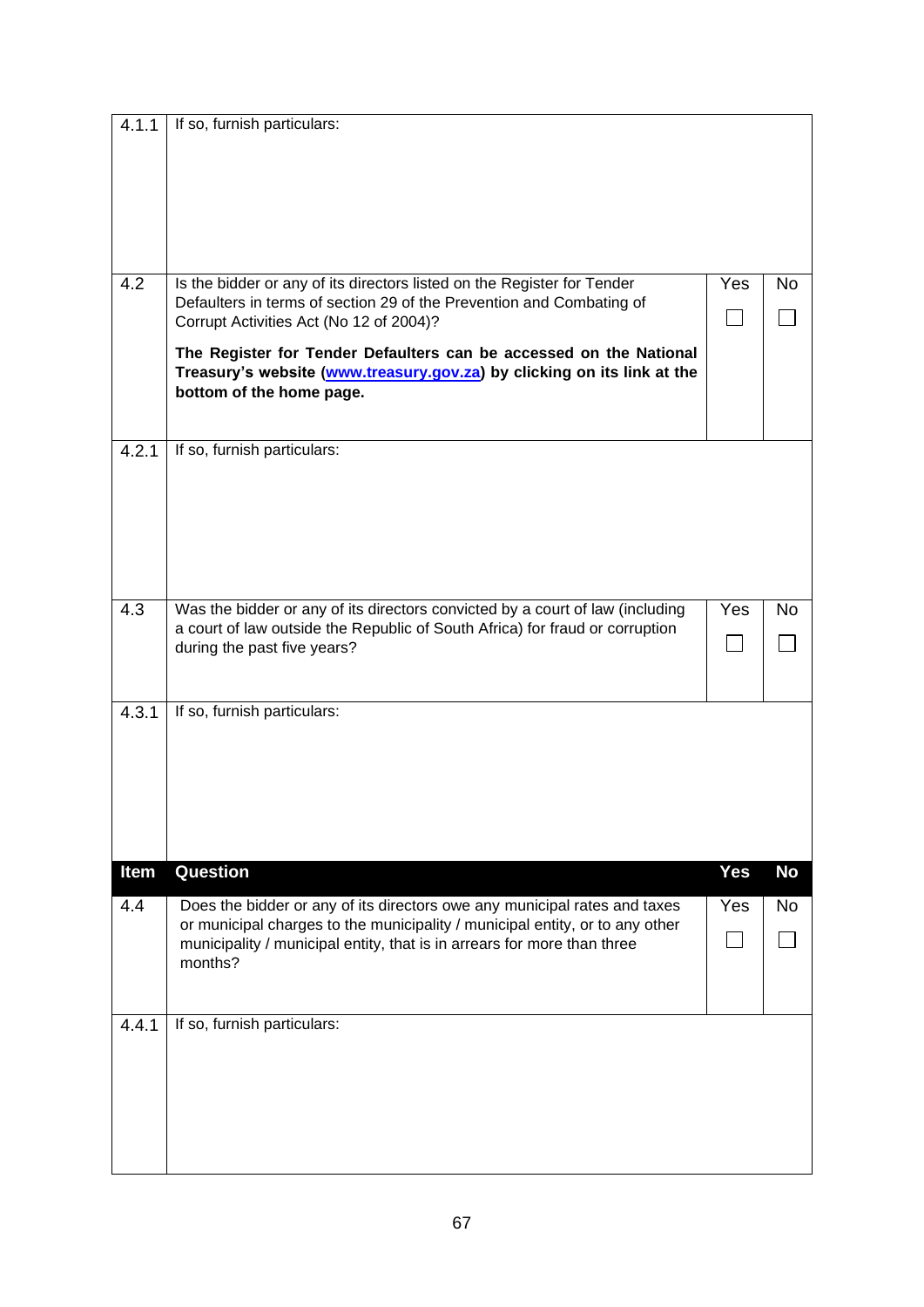| 4.5<br>or any other organ of state terminated during the past five years on account<br>of failure to perform on or comply with the contract? | Was any contract between the bidder and the municipality / municipal entity | Yes | No |
|----------------------------------------------------------------------------------------------------------------------------------------------|-----------------------------------------------------------------------------|-----|----|
|                                                                                                                                              |                                                                             |     |    |
|                                                                                                                                              |                                                                             |     |    |
| 4.7.1                                                                                                                                        | If so, furnish particulars:                                                 |     |    |
|                                                                                                                                              |                                                                             |     |    |
|                                                                                                                                              |                                                                             |     |    |
|                                                                                                                                              |                                                                             |     |    |
|                                                                                                                                              |                                                                             |     |    |
|                                                                                                                                              |                                                                             |     |    |
|                                                                                                                                              |                                                                             |     |    |

# **CERTIFICATION**

**I, THE UNDERSIGNED (FULL NAME) …………..……………………………..……**

# **CERTIFY THAT THE INFORMATION FURNISHED ON THIS**

**DECLARATION FORM TRUE AND CORRECT.**

**I ACCEPT THAT, IN ADDITION TO CANCELLATION OF A CONTRACT, ACTION MAY BE TAKEN AGAINST ME SHOULD THIS DECLARATION PROVE TO BE FALSE.**

**………………………………………... …………………………..**

**Signature Date** 

**………………………………………. …………………………..**

**Position Name of Bidder**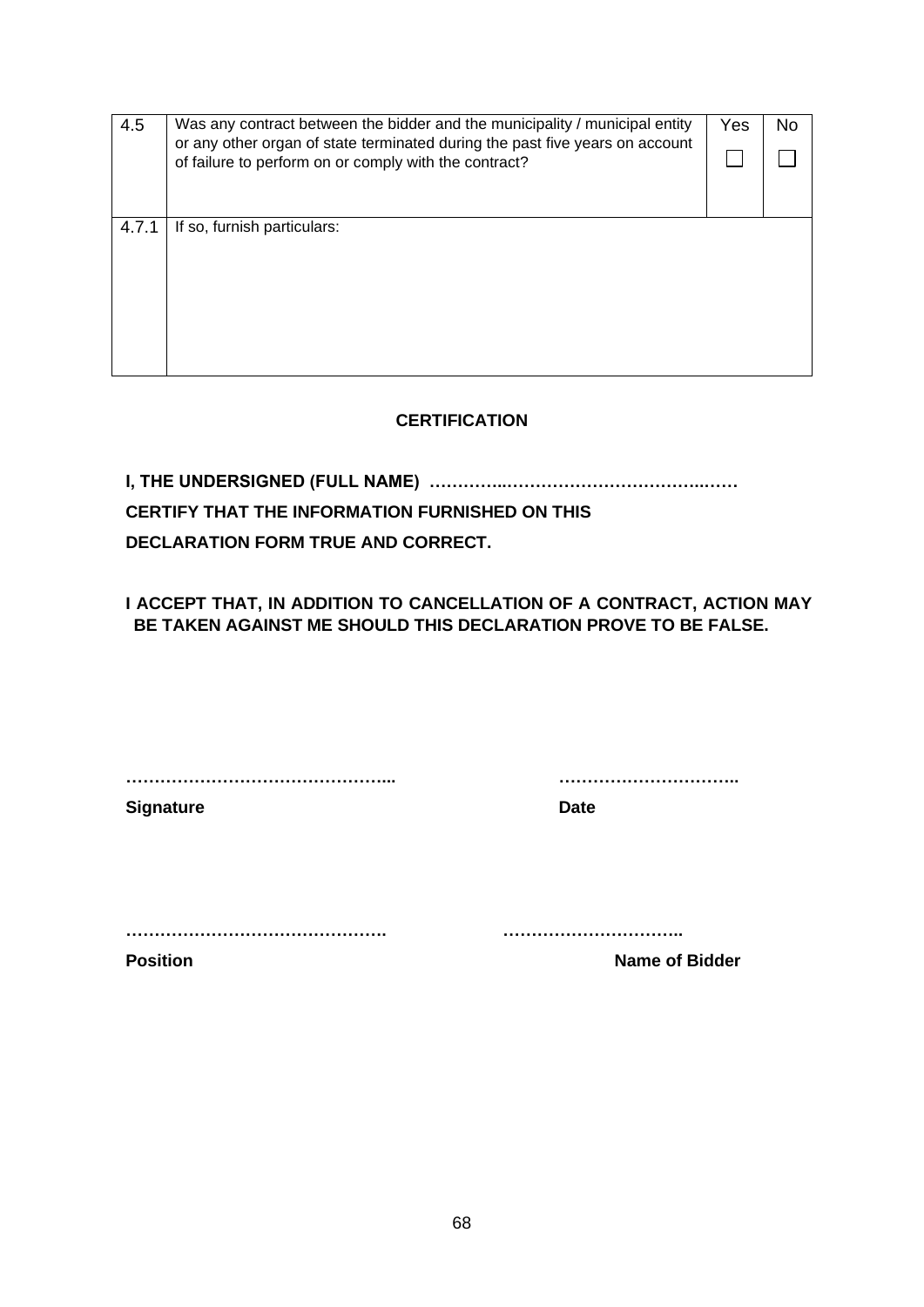## **MBD 9 CERTIFICATE OF INDEPENDENT BID DETERMINATION**

- 1 This Municipal Bidding Document (MBD) must form part of all bids<sup>1</sup> invited.
- 2 Section 4 (1) (b) (iii) of the Competition Act No. 89 of 1998, as amended, prohibits an agreement between, or concerted practice by, firms, or a decision by an association of firms, if it is between parties in a horizontal relationship and if it involves collusive bidding (or bid rigging).² Collusive bidding is a *pe se* prohibition meaning that it cannot be justified under any grounds.
- 3 Municipal Supply Regulation 38 (1) prescribes that a supply chain management policy must provide measures for the combating of abuse of the supply chain management system, and must enable the accounting officer, among others, to:
	- a. take all reasonable steps to prevent such abuse;
	- b. reject the bid of any bidder if that bidder or any of its directors has abused the supply chain management system of the municipality or municipal entity or has committed any improper conduct in relation to such system; and
	- c. cancel a contract awarded to a person if the person committed any corrupt or fraudulent act during the bidding process or the execution of the contract.
	- 4 This MBD serves as a certificate of declaration that would be used by institutions to ensure that, when bids are considered, reasonable steps are taken to prevent any form of bid-rigging.
	- 5 In order to give effect to the above, the attached Certificate of Bid Determination (MBD 9) must be completed and submitted with the bid:

**¹ Includes price quotations, advertised competitive bids, limited bids and proposals.**

**² Bid rigging (or collusive bidding) occurs when businesses, that would otherwise be expected to compete, secretly conspire to raise prices or lower the quality of goods and / or services for purchasers who wish to acquire goods and / or services through a bidding process. Bid rigging is, therefore, an agreement between competitors not to compete.**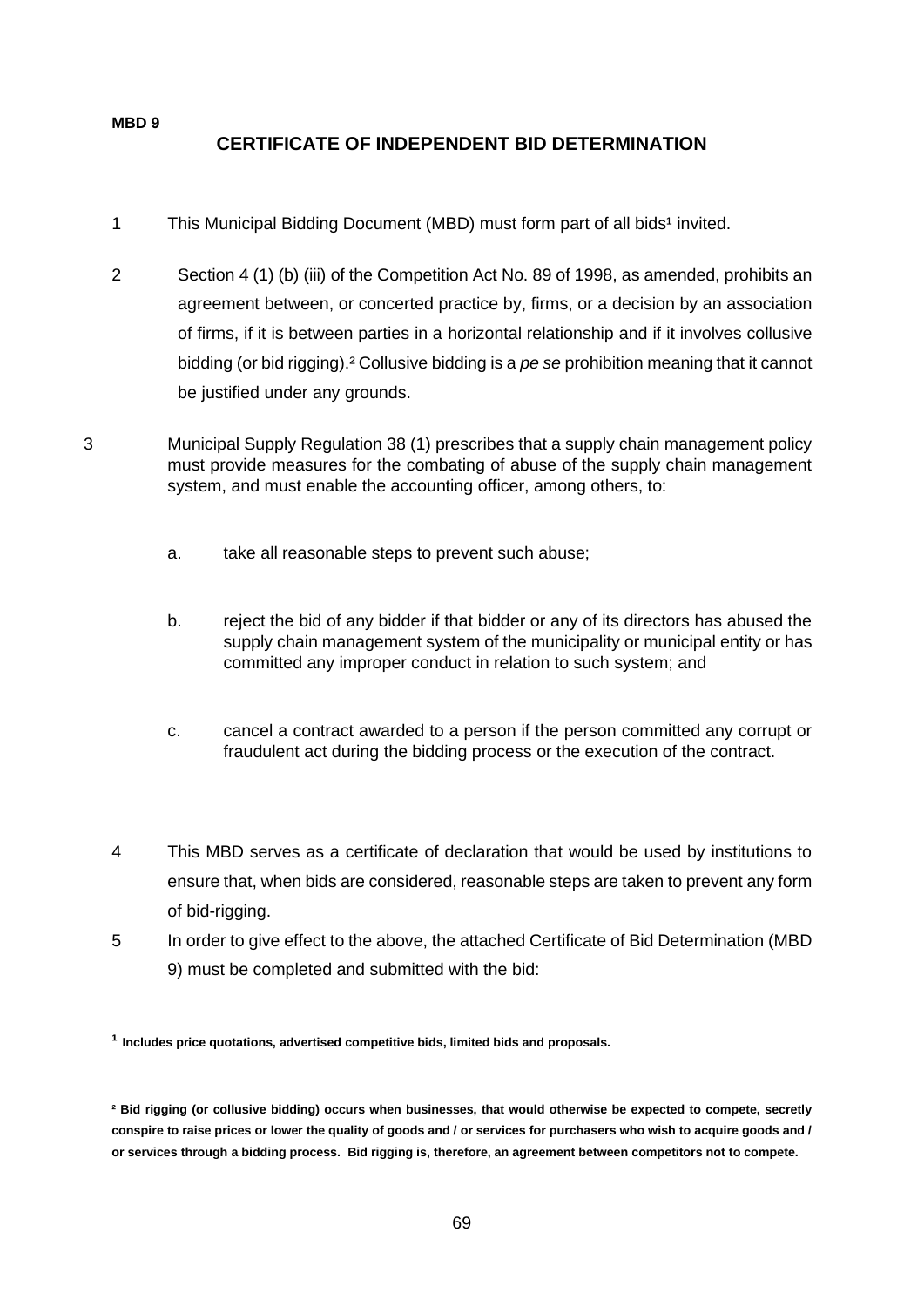#### **MBD 9**

# **CERTIFICATE OF INDEPENDENT BID DETERMINATION**

I, the undersigned, in submitting the accompanying bid:

(Bid Number and Description)

\_\_\_\_\_\_\_\_\_\_\_\_\_\_\_\_\_\_\_\_\_\_\_\_\_\_\_\_\_\_\_\_\_\_\_\_\_\_\_\_\_\_\_\_\_\_\_\_\_\_\_\_\_\_\_\_\_\_\_\_\_\_\_\_\_\_\_\_\_\_\_\_

in response to the invitation for the bid made by:

(Name of Municipality / Municipal Entity)

\_\_\_\_\_\_\_\_\_\_\_\_\_\_\_\_\_\_\_\_\_\_\_\_\_\_\_\_\_\_\_\_\_\_\_\_\_\_\_\_\_\_\_\_\_\_\_\_\_\_\_\_\_\_\_\_\_\_\_\_\_\_\_\_\_\_\_\_\_\_\_\_\_\_\_

do hereby make the following statements that I certify to be true and complete in every respect:

I certify, on behalf

of:\_\_\_\_\_\_\_\_\_\_\_\_\_\_\_\_\_\_\_\_\_\_\_\_\_\_\_\_\_\_\_\_\_\_\_\_\_\_\_\_\_\_\_\_\_\_\_\_\_\_\_\_\_\_\_that:

(Name of Bidder)

- 1. I have read and I understand the contents of this Certificate;
- 2. I understand that the accompanying bid will be disqualified if this Certificate is found not to be true and complete in every respect;
- 3. I am authorized by the bidder to sign this Certificate, and to submit the accompanying bid, on behalf of the bidder;
- 4. Each person whose signature appears on the accompanying bid has been authorized by the bidder to determine the terms of, and to sign, the bid, on behalf of the bidder;
- 5. For the purposes of this Certificate and the accompanying bid, I understand that the word "competitor" shall include any individual or organization, other than the bidder, whether or not affiliated with the bidder, who:
	- (a) has been requested to submit a bid in response to this bid invitation;
	- (b) could potentially submit a bid in response to this bid invitation, based on their qualifications, abilities or experience; and
	- (c) provides the same goods and services as the bidder and/or is in the same line of business as the bidder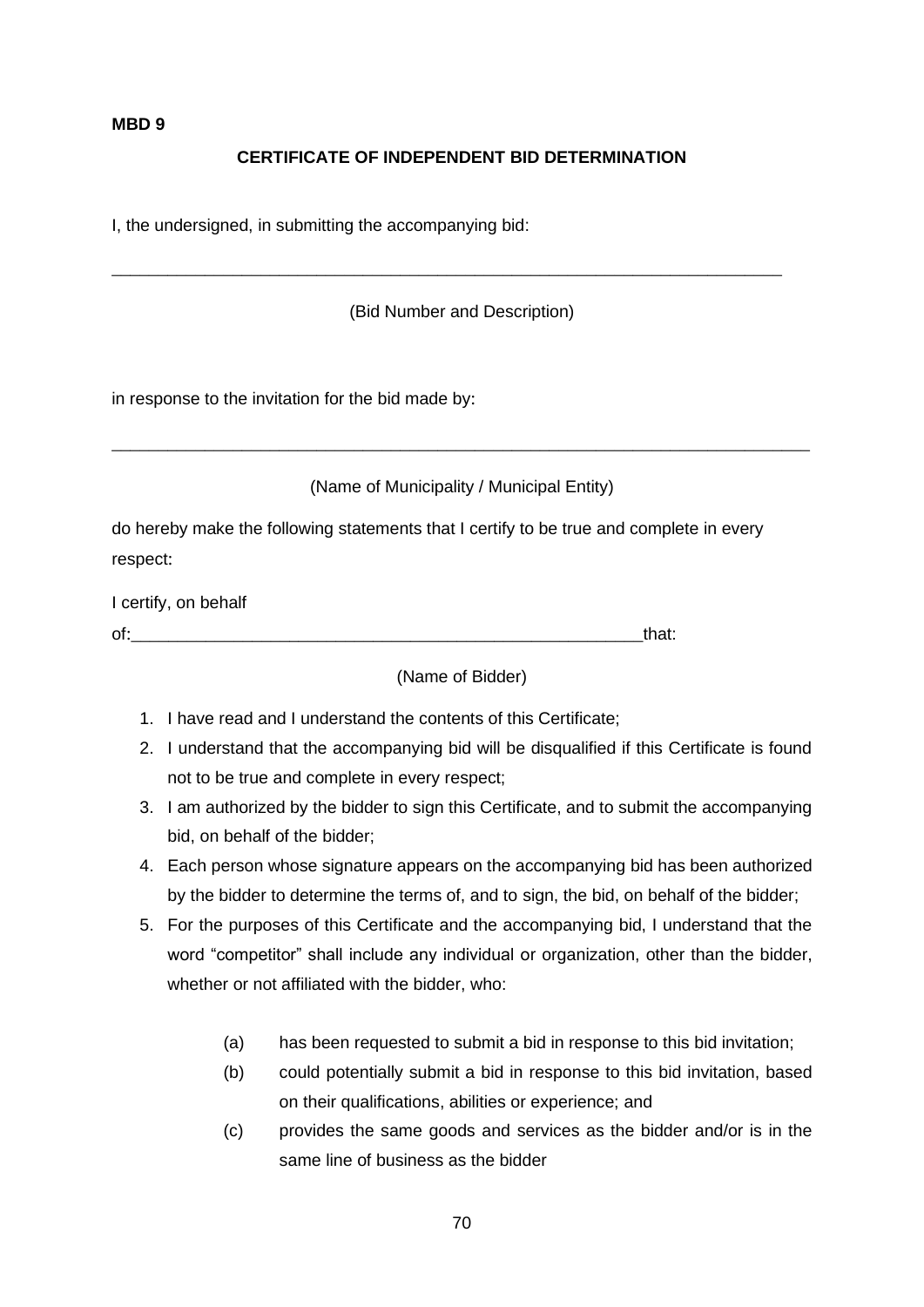- 6. The bidder has arrived at the accompanying bid independently from, and without consultation, communication, agreement or arrangement with any competitor. However communication between partners in a joint venture or consortium<sup>3</sup> will not be construed as collusive bidding.
- 7. In particular, without limiting the generality of paragraphs 6 above, there has been no consultation, communication, agreement or arrangement with any competitor regarding:
	- (a) prices;
	- (b) geographical area where product or service will be rendered (market allocation)
	- (c) methods, factors or formulas used to calculate prices;
	- (d) the intention or decision to submit or not to submit, a bid;
	- (e) the submission of a bid which does not meet the specifications and conditions of the bid; or
	- (f) bidding with the intention not to win the bid.
- 8. In addition, there have been no consultations, communications, agreements or arrangements with any competitor regarding the quality, quantity, specifications and conditions or delivery particulars of the products or services to which this bid invitation relates.
- 9. The terms of the accompanying bid have not been, and will not be, disclosed by the bidder, directly or indirectly, to any competitor, prior to the date and time of the official bid opening or of the awarding of the contract.

**³ Joint venture or Consortium means an association of persons for the purpose of combining their expertise, property, capital, efforts, skill and knowledge in an activity for the execution of a contract.**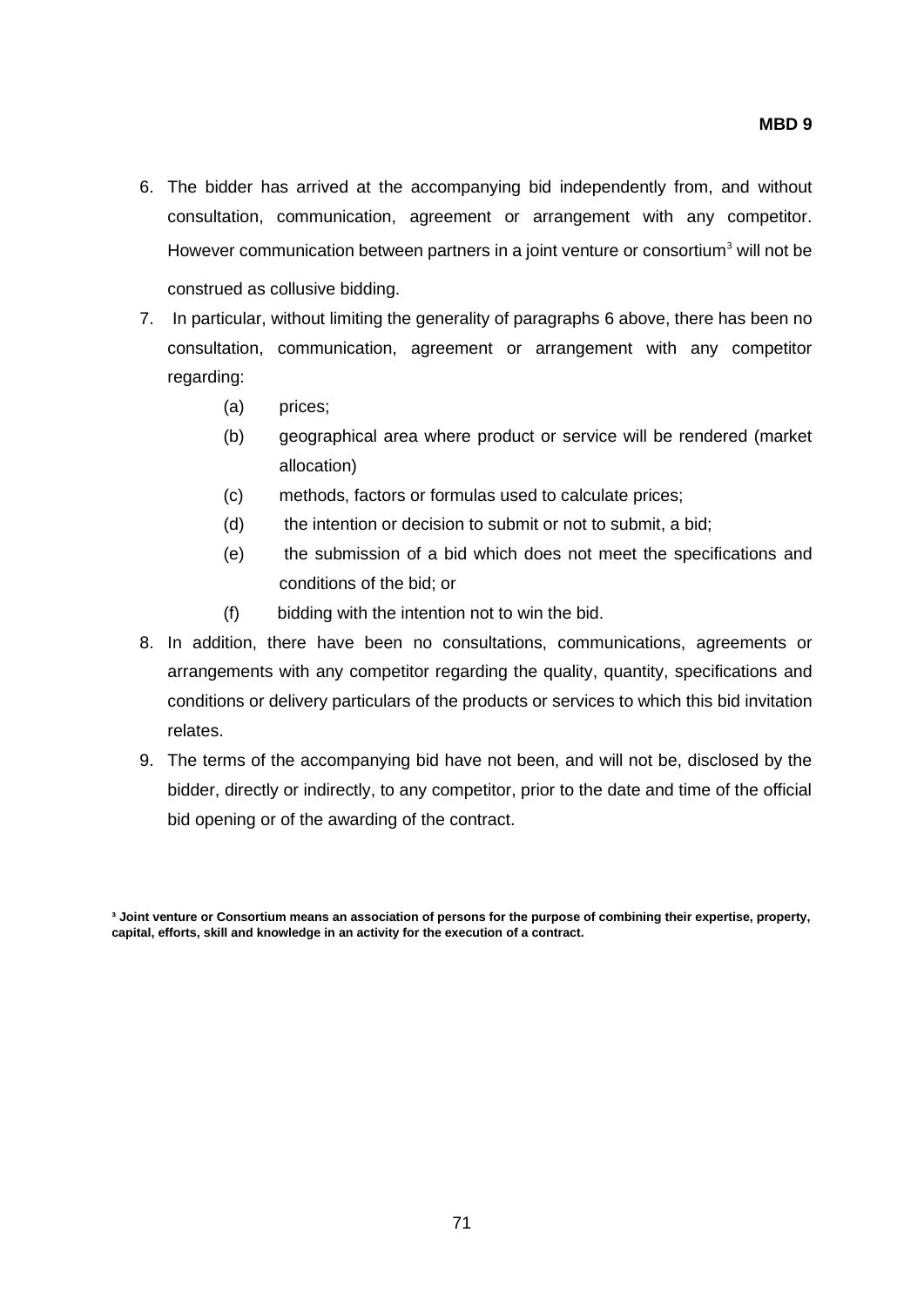10. I am aware that, in addition and without prejudice to any other remedy provided to combat any restrictive practices related to bids and contracts, bids that are suspicious will be reported to the Competition Commission for investigation and possible imposition of administrative penalties in terms of section 59 of the Competition Act No 89 of 1998 and or may be reported to the National Prosecuting Authority (NPA) for criminal investigation and or may be restricted from conducting business with the public sector for a period not exceeding ten (10) years in terms of the Prevention and Combating of Corrupt Activities Act No 12 of 2004 or any other applicable legislation.

| Signature | Date           |  |
|-----------|----------------|--|
|           |                |  |
|           |                |  |
|           |                |  |
| Position  | Name of Bidder |  |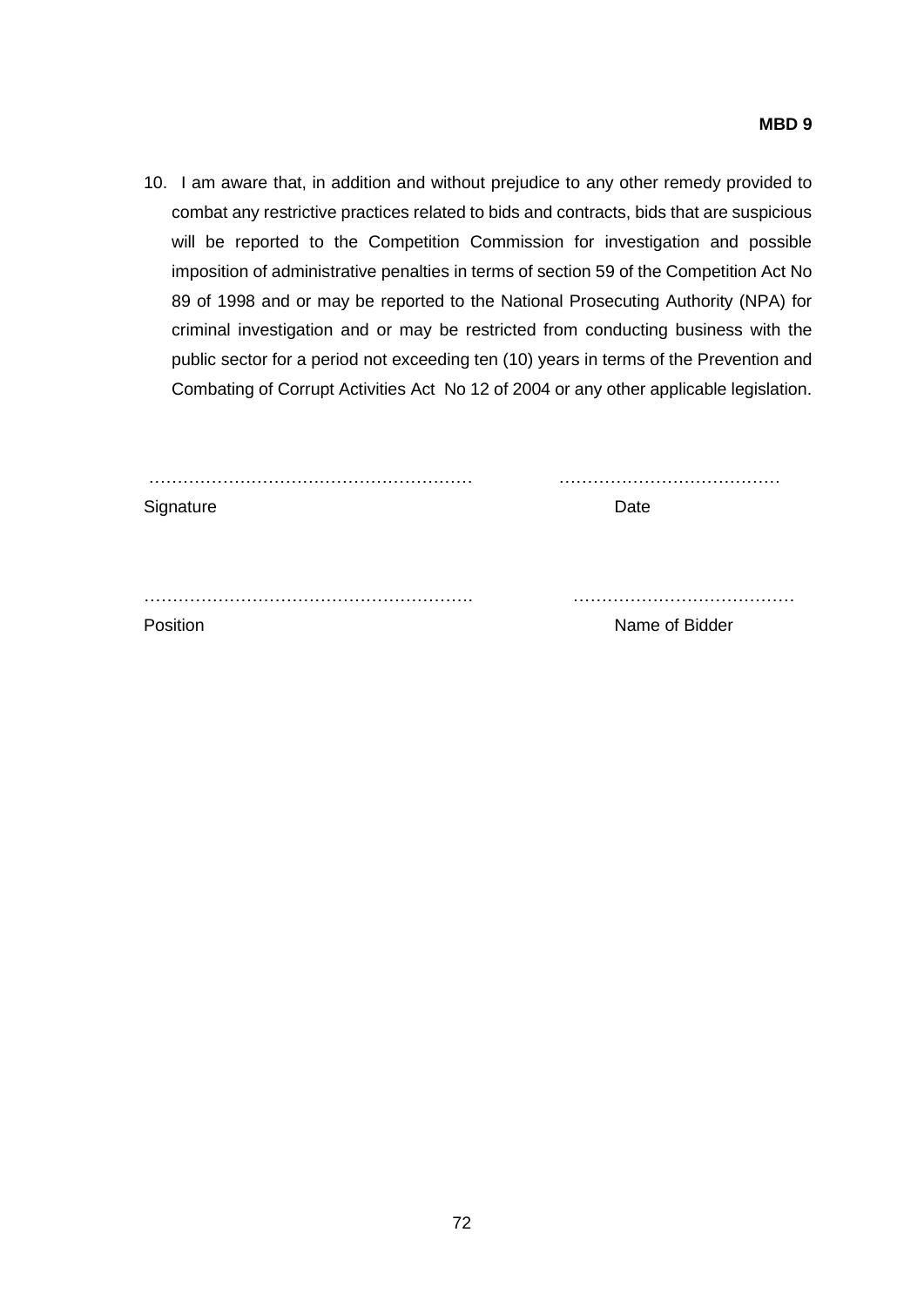**Section 5**

**MBD 5** 

# **DECLARATION FOR PROCUREMENT ABOVE R10 MILLION (ALL APPLICABLE TAXES INCLUDED)**

For all procurement expected to exceed R10 million (all applicable taxes included), bidders must complete the following questionnaire:

- 1 Are you by law required to prepare annual financial statements for auditing?
- 1.1 If yes, submit audited annual financial statements for the past three years or since the date of establishment if established during the past three years.

 $*YFS$  /

……………………………………………………………… **NO** 

 $\mathcal{L}_{\mathcal{M}}$ 

- 2 Do you have any outstanding undisputed commitments for municipal services towards any municipality for more than three months or any other service provider in respect of which payment is overdue for more than 30 days?
- 2.1 If no, this serves to certify that the bidder has no undisputed commitments for municipal services towards any municipality for more than three months or other service provider in respect of which payment is overdue for more than 30 days.
- 2.2 If yes, provide particulars.

.

…………………………………………………… ………………………………………………………………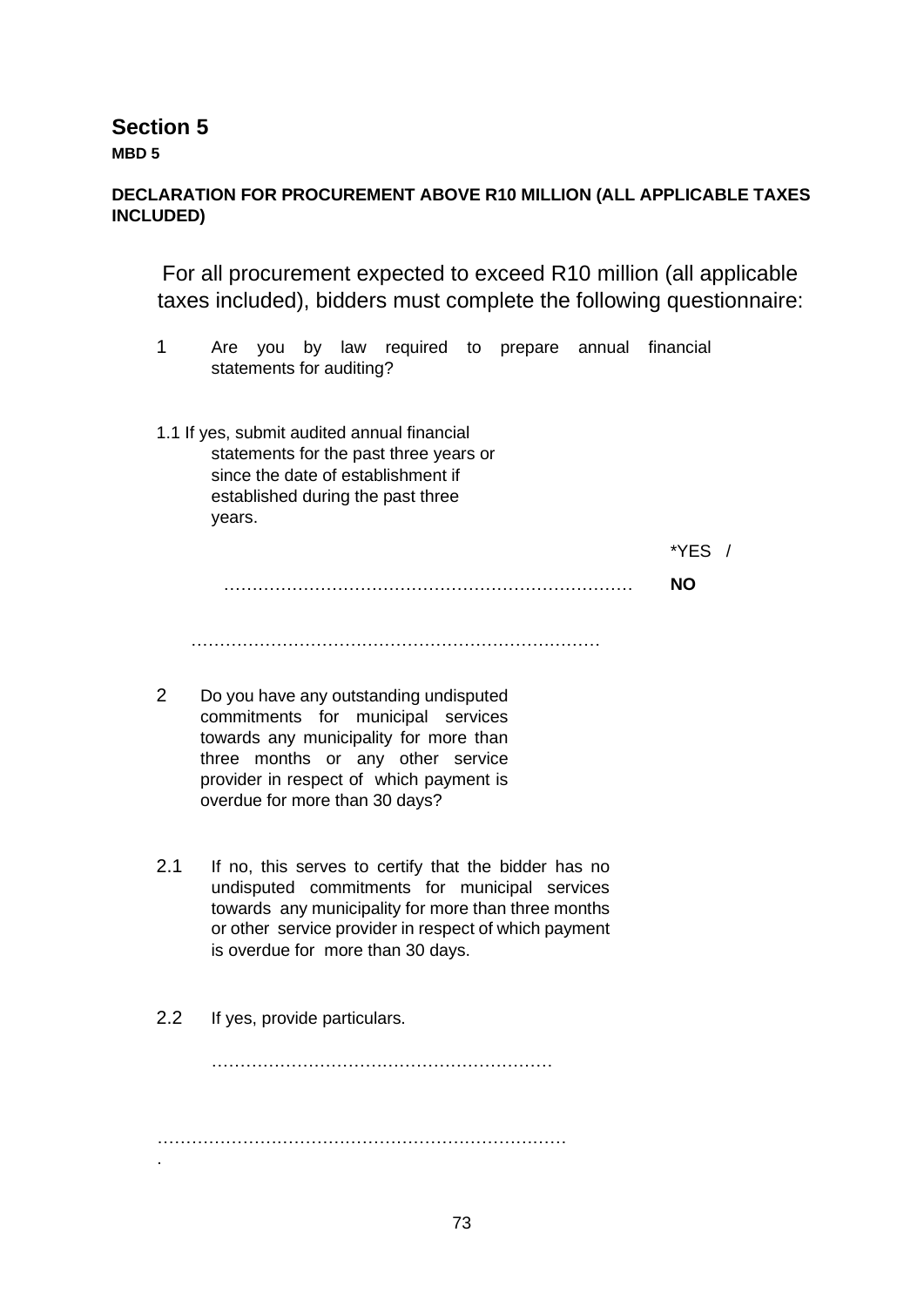……………………………………………………………… .

……………………………………………………………..

\* Delete if not applicable

\***YES / NO** 

2

3 Has any contract been awarded to you by an organ of state during the past five years, including particulars of any material non-compliance or dispute concerning the execution of such contract?

3.1 If yes, furnish particulars **\*YES / NO**

……………………………………………………………… . ……………………………………………………

4. Will any portion of goods or services be sourced from outside the Republic, and, if so, what portion and whether any portion of payment from the municipality / municipal entity is expected to be transferred out of the Republic?

4.1 If yes, furnish particulars \***YES / NO**

…………………………………………………….. ……………………………………………………..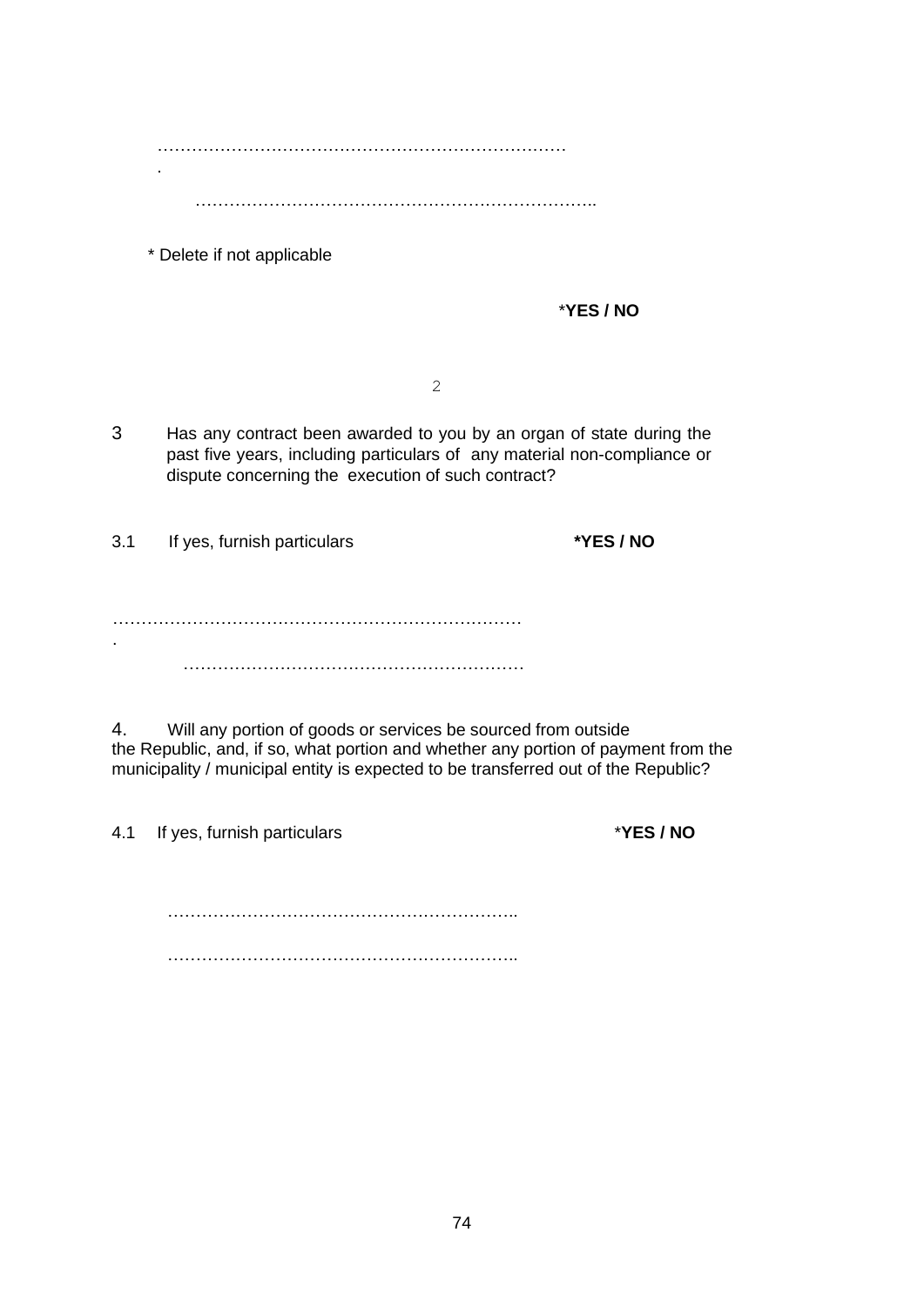#### **CERTIFICATION**

#### **I, THE UNDERSIGNED (NAME**)

………………………………………………………………………

#### **CERTIFY THAT THE INFORMATION FURNISHED ON THIS DECLARATION FORM IS CORRECT.**

ACCEPT THAT THE STATE MAY ACT AGAINST ME SHOULD THIS DECLARATION PROVE TO BE

**FALSE.** 

…………………………………..

Signature Date **Date** 

……………………….................

…………………………………….

……………………………………..

Position **Name of Bidder**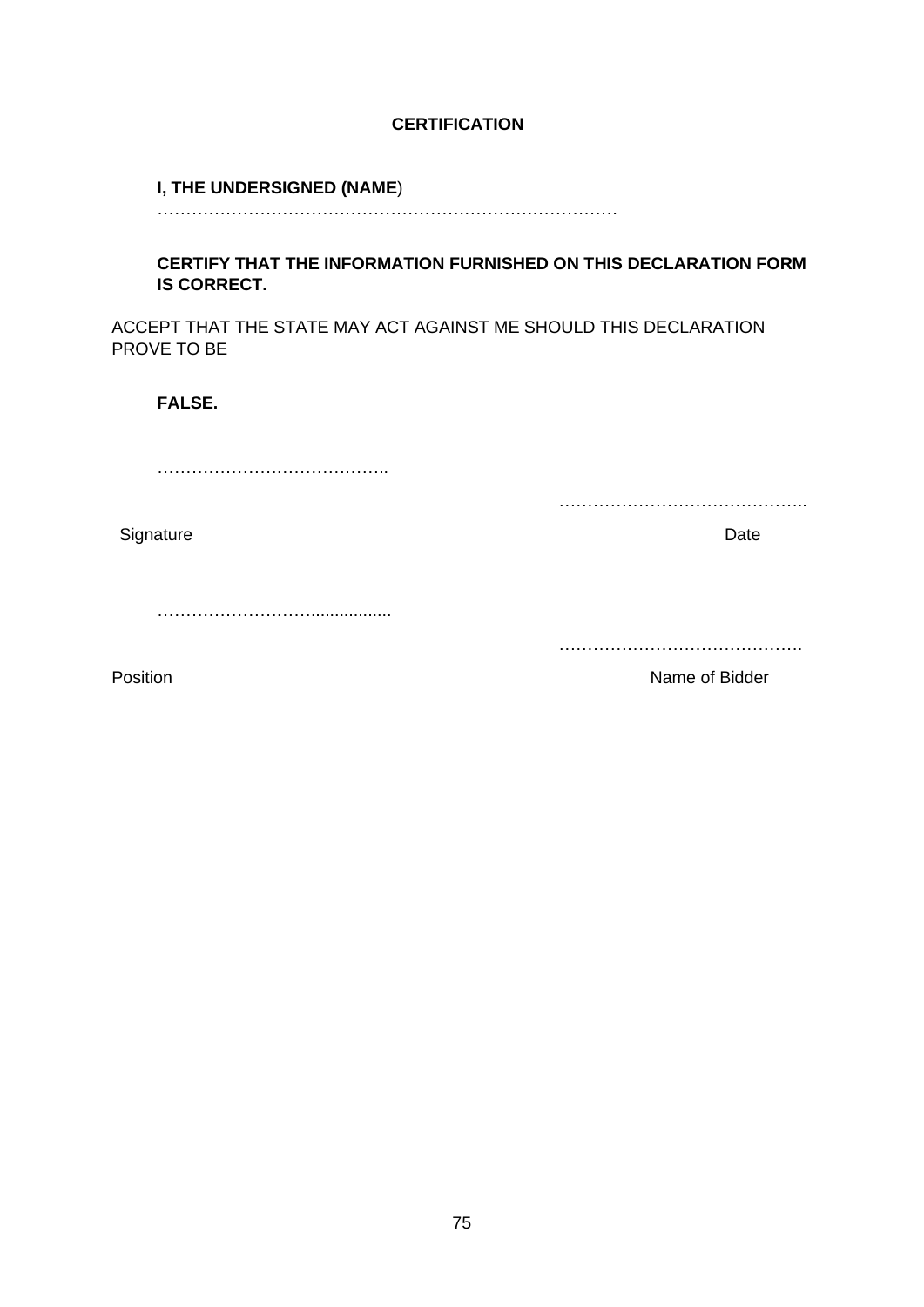# **FORM OF OFFER AND ACCEPTANCE**

#### **TENDER NO:**

#### **DESCRIPTION:**

#### **FORM OF OFFER AND ACCEPTANCE**

#### **OFFER**

The employer, identified in the acceptance signature block, has solicited offers to enter into a contract for the procurement of:

Bid no:

The tenderer, identified in the acceptance signature block, has examined the documents listed in the tender data and addenda thereto as listed in the tender schedules, and by submitting this offer has accepted the conditions of tender.

By the representative of the tender, deemed to be duly authorised, signing this part of this form of offer and acceptance, tenderer offers to perform all of the obligations and liabilities of the contractor under the contract including compliance with all its terms and conditions according to their true intent and meaning for an amount to be determined in accordance with the conditions of contract identified in the contract data.

THE OFFERED TOTAL OF THE PRICES INCLUSIVE OF VALUE ADDED TAX IS.

RANDS (in

words)

R ………………………… (in figures)

This offer may be accepted by the employer by signing the acceptance part of this form of offer and acceptance and returning one copy of this to the tenderer before the end of the period of validity stated in the tender data, whereupon the tenderer becomes the party named as the contractor in the conditions of contract identified in the contract data.

| <b>SIGNATURE</b> | NAME (PRINT) |  |
|------------------|--------------|--|
| <b>CAPACITY</b>  | DATE:        |  |

FOR THE TENDERER

(NAME AND ADDRESS OF THE ORGANISATION)

\_\_\_\_\_\_\_\_\_\_\_\_\_\_\_\_\_\_\_\_\_\_\_\_\_\_\_\_\_\_\_\_\_\_\_\_\_\_\_\_\_\_\_\_\_\_\_\_\_\_\_\_\_\_\_\_\_\_\_\_\_\_\_\_\_\_\_\_\_\_\_\_\_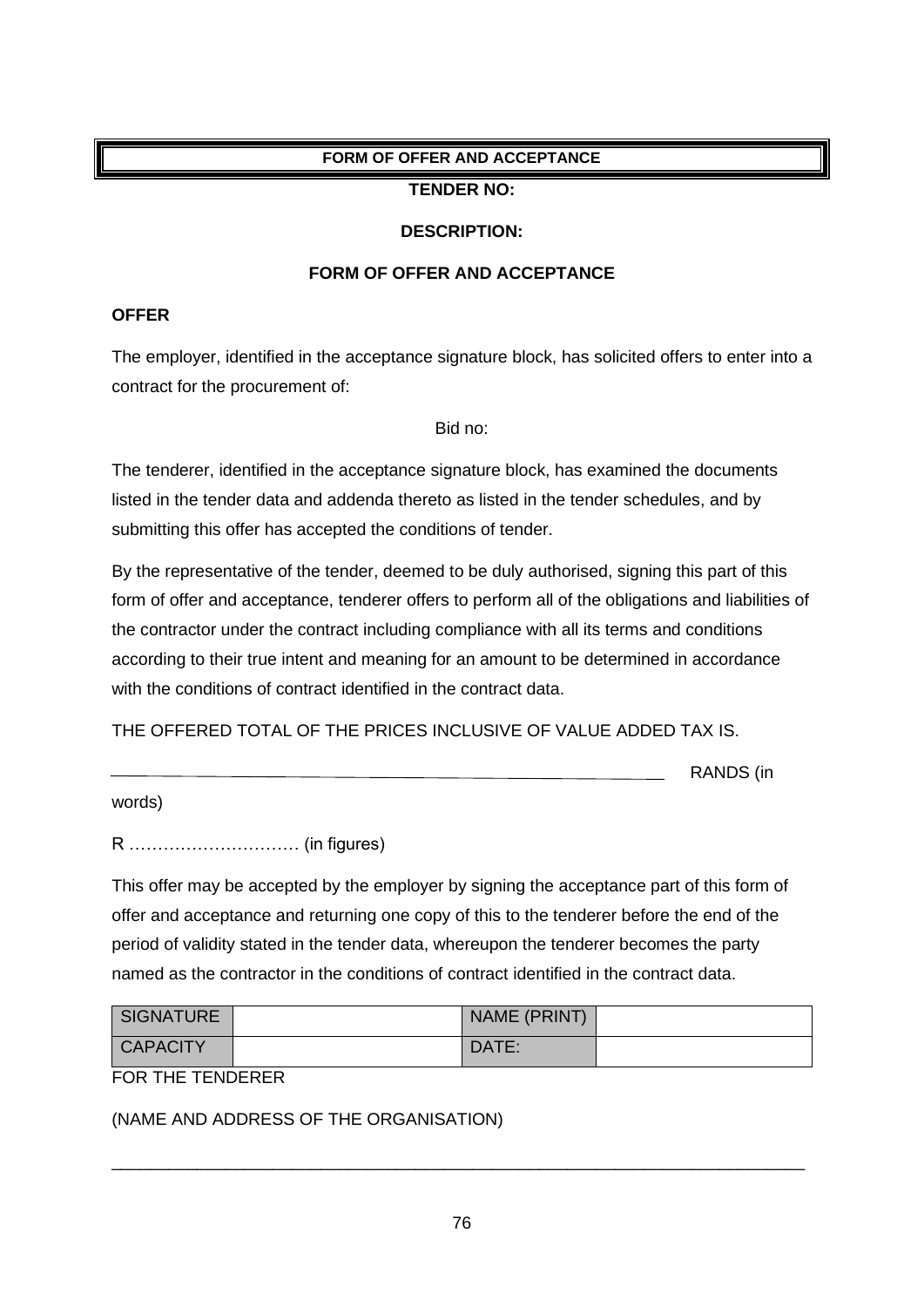| <b>SIGNATURE</b>  | <b>NAME</b> |  |
|-------------------|-------------|--|
| <b>OF WITNESS</b> | (PRINT)     |  |

### **ACCEPTANCE**

By signing this part of this form of offer and acceptance, the employer identified below accepts the tenderer's offer.

In consideration thereof, the employer shall pay the contractor the amount due in accordance with the conditions of contract identified in the contract data. Acceptance of the tenderer's offer shall from an agreement between the employer and the tenderer upon the terms and conditions contained in this agreement and in the contract that is the subject of this agreement.

Deviations from and amendments to the documents listed in the tender data and any addenda thereof as listed in the tender schedules as well as any changes to the terms of the offer agreed by the tenderer and the employer during this process of offer and acceptance, are contained in the schedule of deviations attached to and forming part of this agreement. No amendments to or deviations from said documents are valid unless contained in this schedule, which must be signed by the authorized representative(s) of both parties.

The tenderer shall within two weeks after receiving a completed copy of this agreement, including the schedule of deviations (if any), contact the employer's agent (whose details are given in the contract data) to arrange the delivery of any bonds, guarantees, proof of insurance and any other documentation to be provided in terms of the condition of the contract identified in the contract data at, or just after, the date this agreement comes into effect. Failure to fulfil any of these obligations in accordance with those terms shall constitute a repudiation of this agreement.

Notwithstanding anything contained herein, this agreement comes into effect on the date when the tenderer received one fully completed original copy of this document, including the schedule deviations (if any). Unless the tenderer (now contracted) within five days of the date of such receipt notified by the employer in writing of any reason why he cannot accept the contents of this agreement, this agreement shall constitute a bidding contract between the parties.

| <b>SIGNATURE</b> | NAME (PRINT) |  |
|------------------|--------------|--|
| <b>CAPACITY</b>  | <b>DATE</b>  |  |